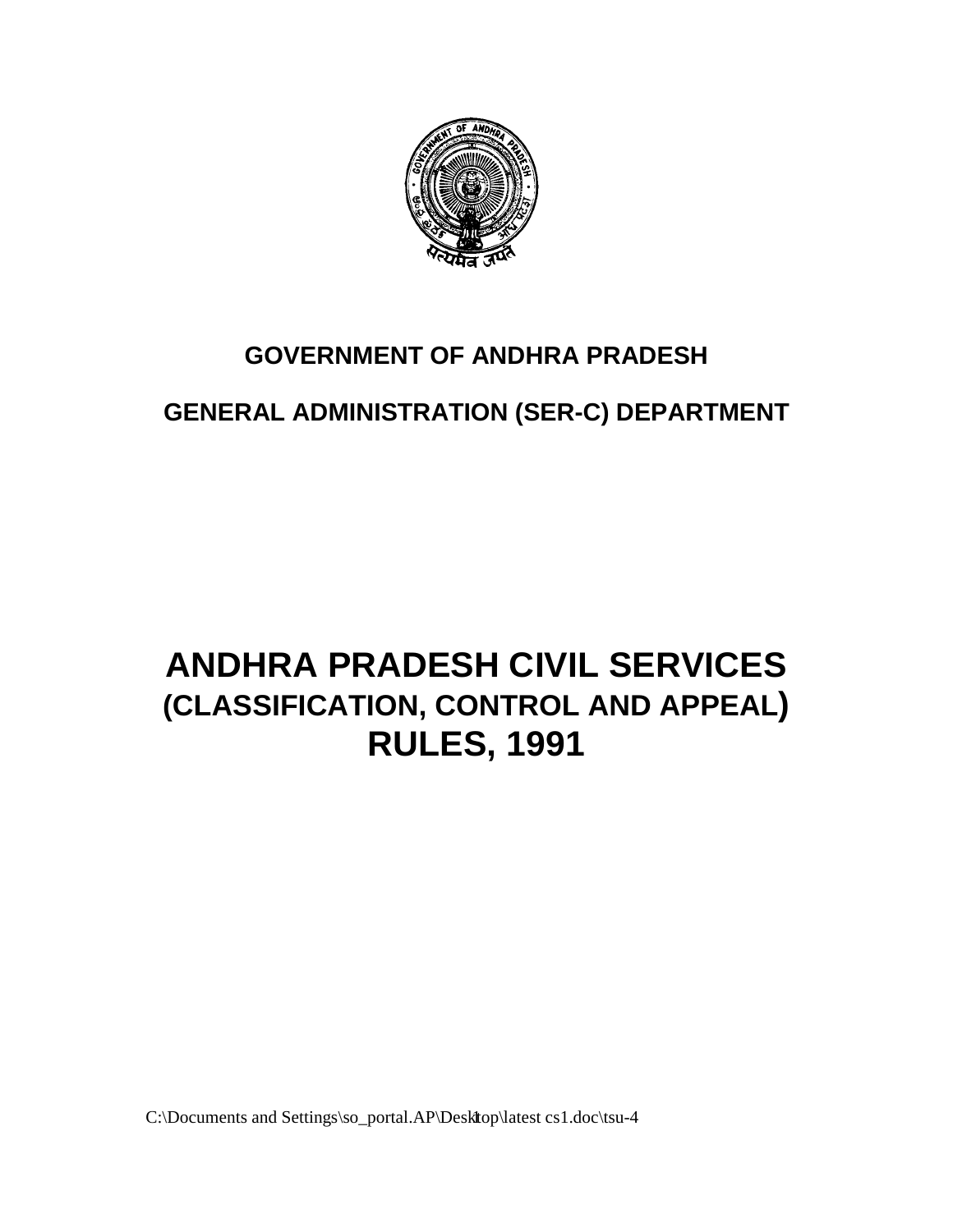## **ABSTRACT**

Andhra Pradesh Civil Services (Classification Control and Appeal) Rules, 1991 - lssued.

## **GENERAL ADMINISTRATION (Services-C) DEPARTMENT G.O.Ms.No.487 Dt. 14-9-1992 Read the following:**

## 1. G.O.Ms.No.1376, G.A. (Rules) Department, dt.28·11-63.

\* \* \*

- 2. G.O.Ms.No.490, G.A. (Ser.C) Department, dt.8-8-91.
- 3. Published in Part I No.235 Extraordinary A.P. Gazette, dt.1-7·92.

#### **ORDER:**

 The Officer on Special Duty appointed by the Government to examine whether any amendments are required to various Acts and Rules relating to the conduct and discipline of Government servants has examined the provisions of the Andhra Pradesh Civil Services (Classification Control and Appeal) Rules, 1963, keeping in view of the suggestions made by the Commissioner for departmental enquiries and also of the Government, and then submitted a report to the Government. The Government after careful consideration of the suggestions made by him have decided to issue the Andhra Pradesh Civil Services (Classification, Control and Appeal) Rules, 1991, in super-session of the rules issued in the G.O, first read above as amended from time to time.

2. The following Notification will be published in the Andhra Pradesh Gazette.

#### **NOTIFICATION**

 In exercise of the powers conferred by the proviso to article 309 of the Constitution of India and of all other powers hereunto enabling the Governor of Andhra Pradesh hereby makes the following rules, in supersession of the Andhra Pradesh Civil Services (Classification Control and Appeal) Rules, 1963 issued in G.O.Ms.No.1376, G,A. (Rules) Dept. dated the 28th November, 1963 and published in supplement to Part-I of the Andhra Pradesh Gazette, dated the 30th January, 1964.

#### **RULES**

#### **PART - I - GENERAL**

(1) Short title and commencement:-

(1) These rules may be called the Andhra Pradesh Civil Services (Classification, Control and Appeal) Rules. 1991,

(2) They shall come into force on and after the expiration of three months from the date of publication of these rules in the Andhra Pradesh Gazette.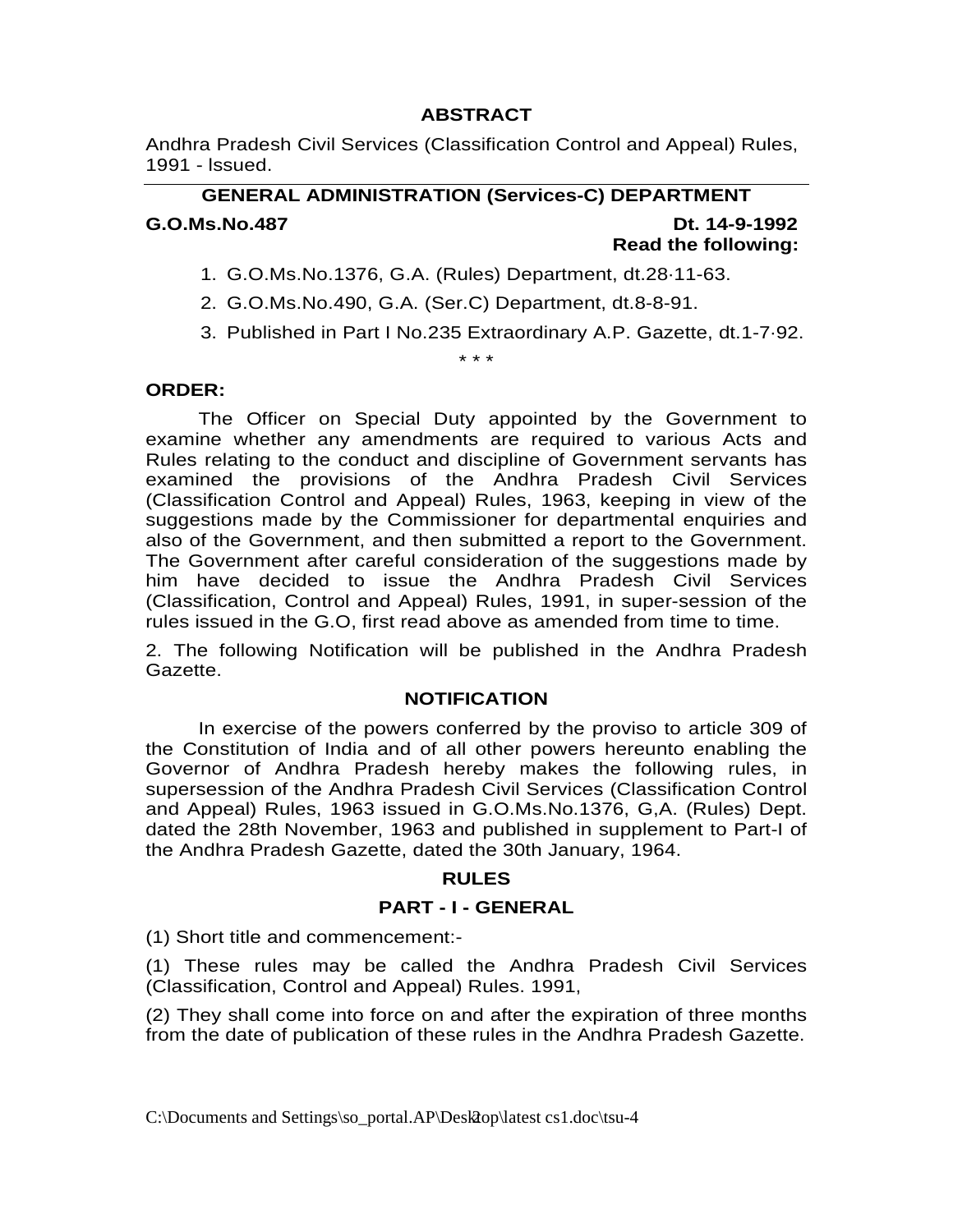## **Interpretation.**

- (2) In these rules, unless the context otherwise requires:-
- (a) appointing authority in relation to a Government servant means:-
	- (i) the authority which actually made the temporary or officiating or substantive appointment as the case may be, of the Government Servant to the post held by him at the time of initiation of disciplinary proceeding, or
	- (ii) the authority which is, under the rules regulating the recruitment to the post which the Government servant for the time being holds, competent to make an appointment.

Whichever authority is higher;

- (b) 'Commission' means the Andhra Pradesh Public Service Commission.
- (c) 'Disciplinary Authority' means the authority competent under these rules to impose on a Government Servant any of the penalties specified in rule 9 or rule 10.
- (d) 'Government' means the Government of Andhra Pradesh.
- (e) 'Government Servant' means a person who
	- (i) is a member of a Civil Service of the State or holds a Civil post in connection with the affairs of the State, whether temporary or permanent, appointed, thereto before, on or after the date specified in rule 1 and includes such Government Servant whose services are temporarily placed at the disposal of the Government of India, the Government of another State, or a company, corporation or organisation owned or controlled by Government, or a local or other authority, notwithstanding that his salary is drawn from sources other than the Consolidated fund of the State;
	- (ii) is a member of a Civil Service of, or holds a Civil post under the Government of India or the Government of another State and whose services are temporarily placed at the disposal of Government;
	- (iii) is in the service of a local or other authority and whose services are temporarily placed at the disposal of Government;
- (f) 'Governor' means Governor of Andhra Pradesh;
- (g) 'major penalty' means any of the penalties specified in clauses (vi) to (x) (both inclusive) of rule 9 ;
- (h) 'minor penalty' means any of the penalties specified in clauses (i) to (v) (both inclusive) of rule 9 and in rule 10;
- (i) 'Service' means a Civil Service of the State;
- (j) 'State' means the State of Andhra Pradesh.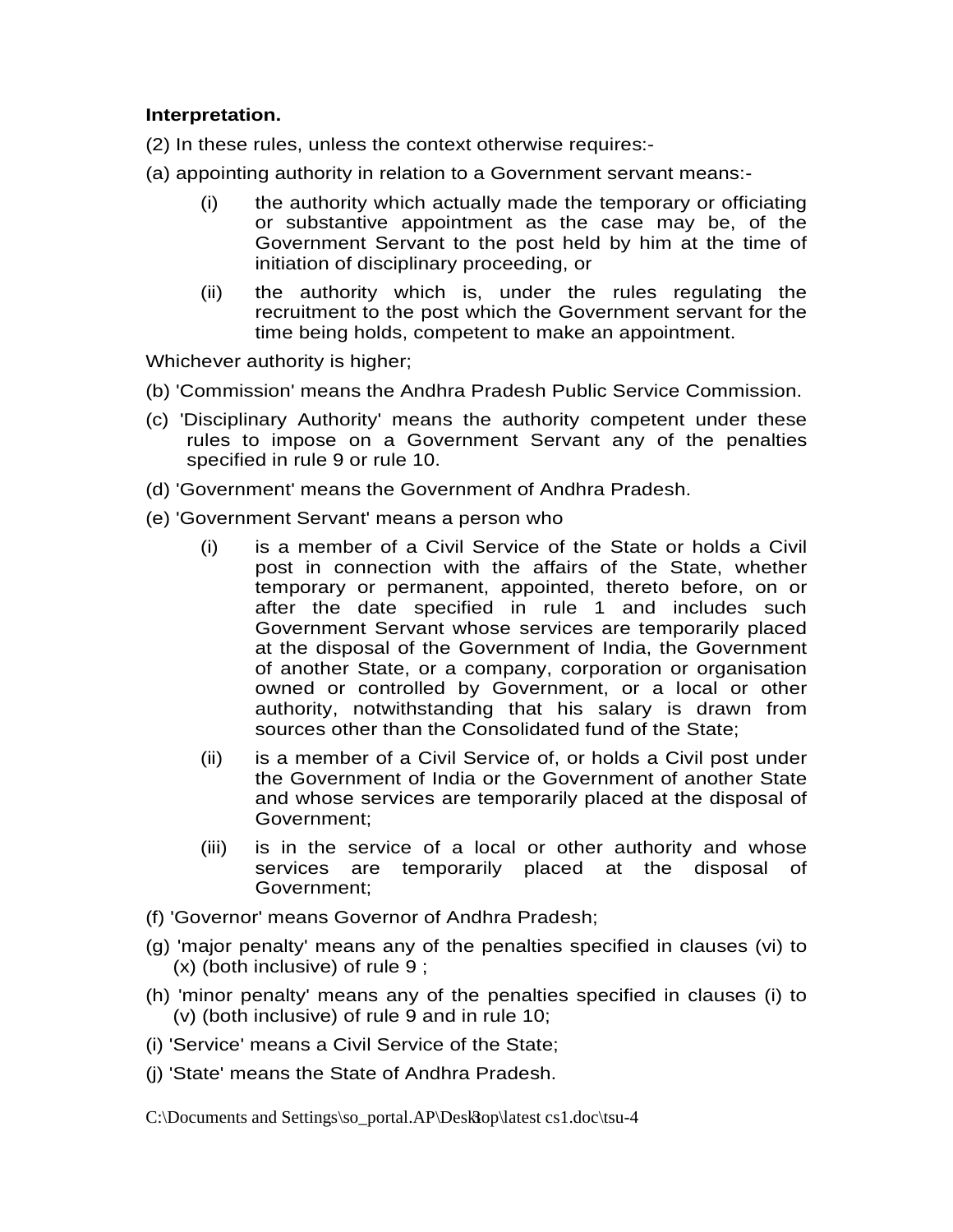## **Application.**

(3) (1) These rules shall apply to every Government Servant except

- (a) persons in casual employment,
- (b) persons subject to discharge from service on less than one month's notice.
- (c) persons for whom special provision is made, in respect of matters covered by these rules, by or under any law for the time being in force or in any rule or by or under any contract or agreement entered into by or with the previous approval of the Government before or after the commencement of these rules, in regard to matters covered by such special provisions,
- (d) members of the All India Services.
- (2) If any doubt arises
	- (a) whether these rules apply to any person, or
	- (b) whether a person to whom these rules apply belongs to a particular service, or as to which of the two or more services is the Service to which such person belongs, the matter shall be referred to the Government whose decision shall be final.

## **Power to exclude from operation**

(4) Notwithstanding any thing in rule 3, the Governor may, by notification published in the Andhra Pradesh Gazette, exclude, wholly or in part, from the operation of these rules, the holder of any post or, the holders of any class of posts, in respect of whom the Governor declares that the rules cannot suitably be applied and these rules shall thereupon to the extent of such exclusion, cease to apply to them accordingly.

## **PART II - CLASSIFICATION**

## **Classification of Services:**

(5) (1) The Civil Services of the State, the members of which are subject to these rules, shall be classified as follows:

- (a) the State Services; and
- (b) the Subordinate Services.

(2) A member of the civil service of the State and every person holding a civil post under the State whose services are placed at the disposal of any company, corporation, organisation or local authority by the Government or by any competent authority shall, for the purposes of these rules, be deemed to be a member of such civil service or be deemed to hold such civil post, notwithstanding that his salary is drawn from a source other than the Consolidated Fund of the State.

## **Constitution of State Services**

(6) The State Services shall consist of the services specified in Schedule I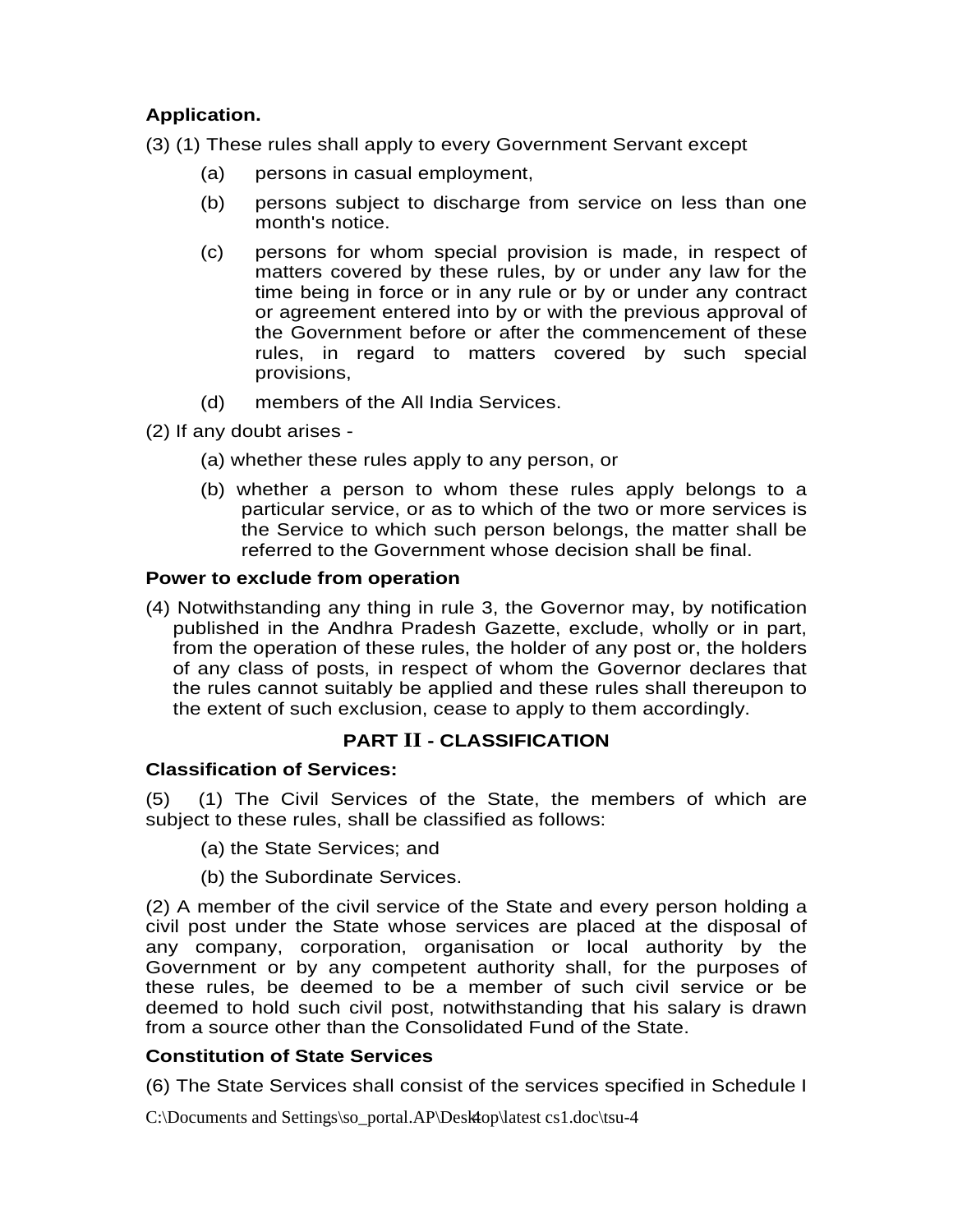to these rules and includes any other services that may be notified or as the case may be constituted by Government from time to time.

#### **Constitution of Subordinate Services**

(7) The Subordinate Services shall consist of the services specified in Schedule II to these rules and include any other services that may be notified or as the case may be constituted by Government from time to time.

(G.O.Ms.No. 516, G:A. (Ser. C) Dept., Dt. 6-12-99)

#### **PART III - SUSPENSION**

#### **Suspension**

(8) (1) A member of a Service may be placed under suspension from service.

 (a) where disciplinary proceeding against him is contemplated or is pending, or

(b) where in the opinion of the authority competent to place the Government servant under suspension, he has engaged himself in activities prejudicial to the interest of the security of the State; or

(c) where a case against him in respect of any criminal offence is under investigation, inquiry or trial:

The proviso omitted, (G.O.Ms.No.417, GA (Ser,C) Dept., dt: 24-08-94)

"(d) A Government Servant may be placed under suspension from service even if the offence for which he was charged does not have bearing on the discharge of his official duties".

(G. O. Ms. No. 27, G.A. (Ser. C) Dept., Dt. 24-1-2002.)

(2) A Government servant shall be deemed to have been placed under suspension by an order of the authority competent to place him under suspension.

(a) With effect from the date of his detention, if he is detained in custody, whether on a criminal charge or otherwise for a period exceeding fortyeight hours ;

(b) with effect from the date of his conviction if, in the event of a conviction for an offence, he is sentenced to a term of imprisonment exceeding forty-eight hours and is not forthwith dismissed or removed or compulsorily retired consequent to such conviction.

Explanation:- The period of forty-eight hours referred to in clause (b) of this sub-rule shall be computed from the commencement of the imprisonment after the conviction and for this purpose intermittent periods of imprisonment, if any shall be taken into account.

"(c) the order of suspension cease to be operative as soon as the criminal proceedings, on the basis of which the Government Servant was arrested and released on bail, are terminated",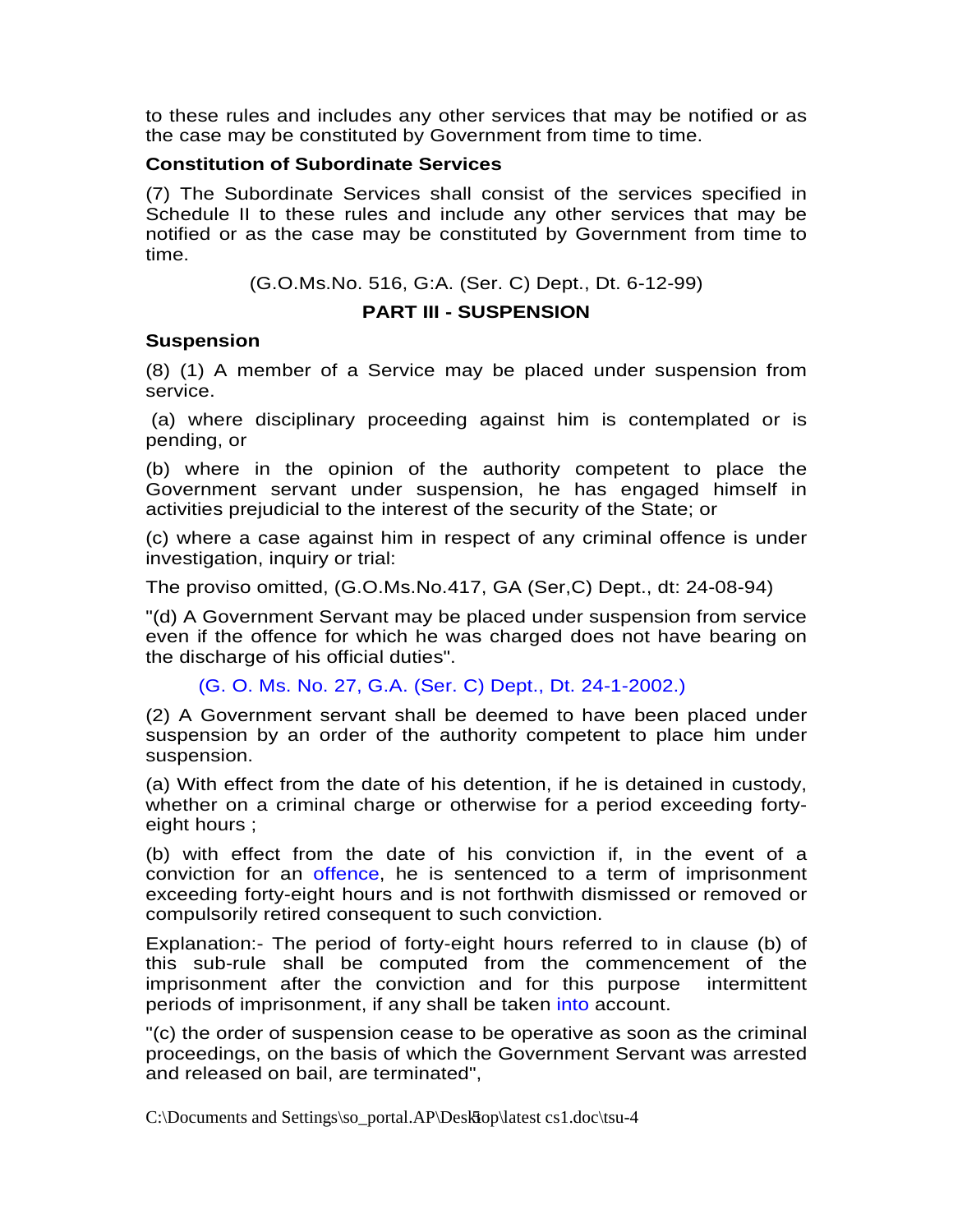#### (G.O. Ms. No. 27, G.A.(Ser.C) Dept., dt: 24.1.2002)

(3) Where a penalty of dismissal, removal or compulsory retirement from service imposed upon a Government servant under suspension is set aside in appeal or on revision or review under these rules and the case is remitted for further inquiry or action or with any other directions, the order of his suspension shall be deemed to have continued in force on end from the date of the original order of dismissal, removal, or compulsory retirement and shall remain in force until further orders.

(4) Where a penalty of dismissal, removal or compulsory retirement from service imposed upon a Government servant is set aside or declared or rendered void, in consequence of or by a decision of a court of law and the authority competent to impose the penalty, on a consideration of the circumstances of the case, decides to hold a further inquiry against him on the allegations on which the penalty of dismissal, removal or compulsory retirement was originally imposed, the Government servant shall be deemed to have been placed under suspension by the authority competent to impose the suspension from the date of the original order of dismissal, removal or compulsory retirement and shall continue to remain under suspension until further orders:

 Provided that no such further inquiry shall be ordered unless it is intended to meet a situation where the court has passed an order purely on technical grounds without going into the merits of the case.

(5) (a) An order of suspension made or deemed to have been made under this rule shall continue to remain in force until it is modified or revoked by the authority which made or is deemed to have made the order or by an authority to which that authority is subordinate.

(b) Where a Government servant is suspended or is deemed to have been suspended, whether in connection with any disciplinary proceeding or otherwise, and any other disciplinary proceeding is commenced against him during the continuance of that suspension, the authority competent to place him under suspension may, for reasons to be recorded by him in writing, direct that the Government servant shall continue to be under suspension until the termination of all or any of such proceedings.

(c) An order of suspension made or deemed to have been made under this rule may , at any time, be modified or revoked by the authority which made or is deemed to have made the order or by any authority to which that authority is subordinate.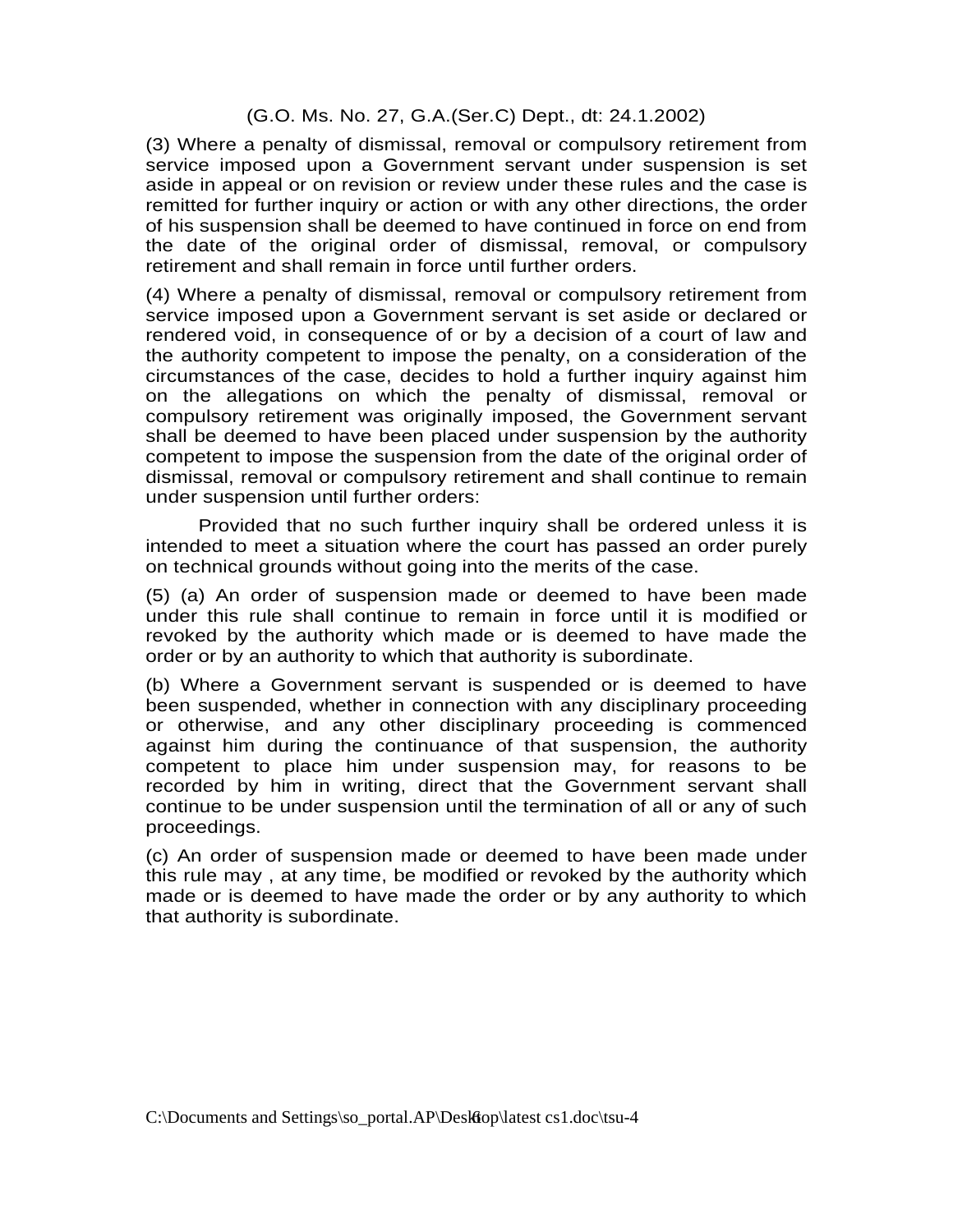## **PART IV - PENALTIES AND DISCIPLINARY AUTHORITIES**

## **Penalties**

 9. The following penalties may, for good and sufficient reasons and as hereinafter provided, be imposed on a Government servant, namely:-

## **Minor Penalties**

- (I) Censure;
- (ii) Withholding of promotion;
- (iii) deleted vide G.O.Ms.No. 335, G.A.(Ser.C) Dept., dt: 4.8.2005.
- (iv) withholding of increments of pay without cumulative effect (G. O. Ms. No. 205, GA (Ser. C) Dept., dt. 5-6-98);
- (v) (a) suspension, where a person has already been suspended under rule 8 to the extent considered necessary;
- (v) (b) Reduction to a lower stage in the time scale of pay for a period not exceeding three years, without cumulative effect and not adversely affecting his pension;

(G.O. Ms. No. 373, G.A. (Ser.C) Dept., dt: 6.12.2003)

## **Major Penalties**

- (vi) withholding of increments of pay with cumulative effect (G.O.Ms.No. 205, GA (Ser.C) Dept., dt. 5-6-98);
- (vii)(a)save as provided for a in clause (v) (b), reduction to a lower stage in the time scale of pay for a specified period, with further directions as to whether or not the Government servant will earn increments of pay during the period of such reduction and whether on the expiry of such period, the reduction will or will not have the effect of postponing the future increments of his pay;"
- (vii)(b)reduction to lower time-scale of pay, grade, post or service which shall ordinarily be a bar to the promotion of the Government servant to the time-scale of pay, grade, post or service from which he was reduced, with or without further directions, regarding conditions of restoration to the grade or post or service from which the Government servant was reduced and his seniority and pay on such restoration to that grade, post or service;"

(G.O. Ms. No. 373, G.A. (Ser.C) Dept., dt: 6.12.2003)

(viii) compulsory retirement;

- (ix) removal from service which shall not be a disqualification for future employment under the Government;
- (x) dismissal from service which shall ordinarily be a disqualification for future employment under the Government.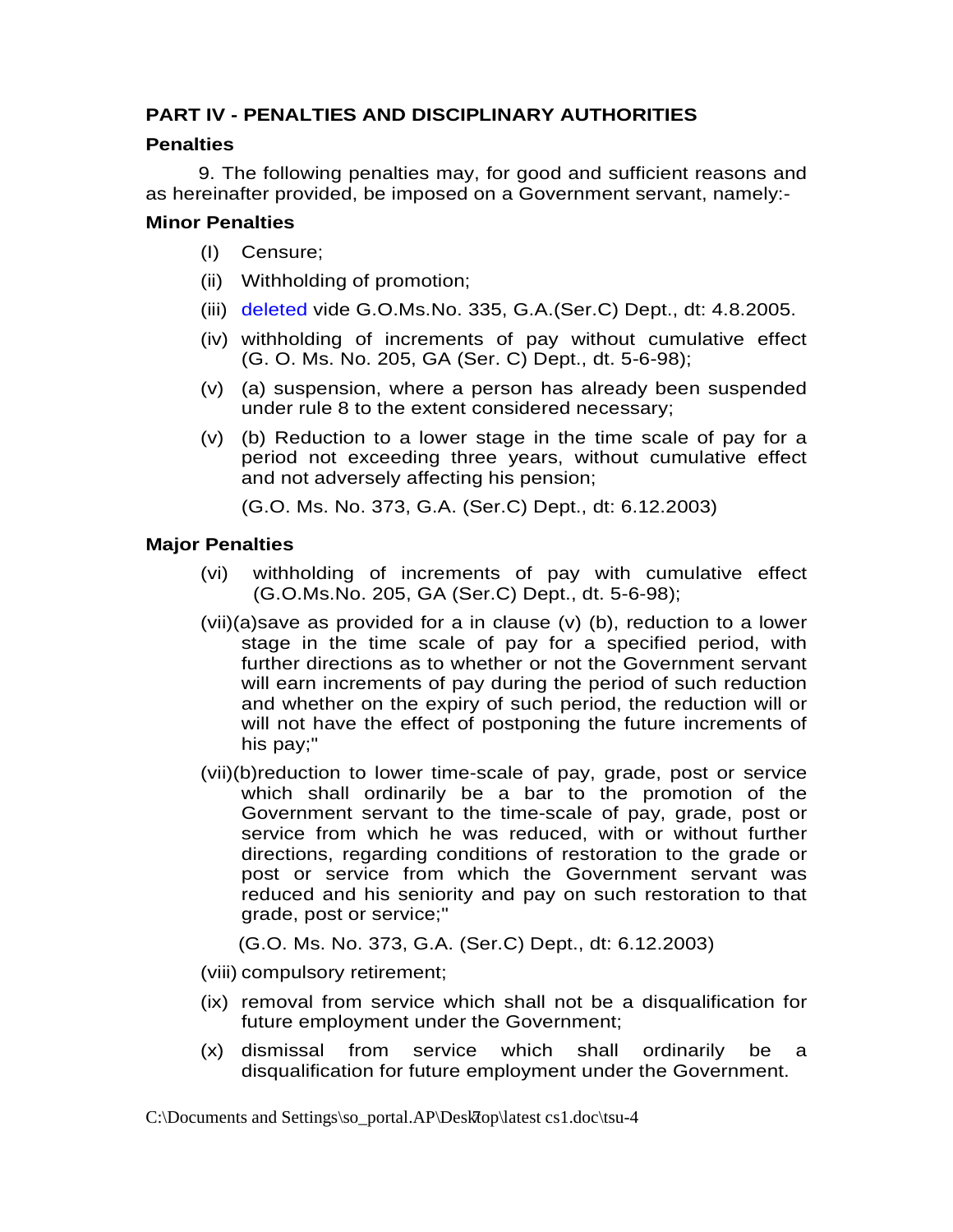Provided that, in every case in which the charge of acceptance from any person of any gratification, other than legal remuneration, as a motive or reward for doing or forebearing to do any official act is established, the penalty mentioned in clause (ix) or clause (x) shall be imposed.

 Provided further that in any exceptional case and for special reasons to be recorded in writing, any other penalty may be imposed.

Explanation:- The following shall not amount to a penalty within the meaning of this rule, namely-

- (i) non-promotion whether in a substantive or officiating capacity, of a Government servant in a class, category or grade of the service, after consideration of his case on merit, to a higher class, category or grade in the same Service to which he is eligible;
- (ii) reversion of a Government servant from a department in which he is on deputation to his parent department or to a post not lower than the post on which he holds a lien or a suspended lien, for administrative reasons unconnected with his work or conduct;
- (iii) replacement of the· services of a Government servant, whose services had been borrowed from the Government of another State or the Central Government or an authority under the control of the Government of another State or the Central Government or the authority from which the services of such Government servant had been borrowed;
- (iv) stoppage or postponement of increment of a Government Servant on account of extension of probation under rule 26 in Part-II of the Andhra Pradesh State and Subordinate Service Rules;
- (v) reversion of a Government Servant, appointed on probation to any other Service, grade or post to his permanent Service, grade or post during or at the end of the period of probation in accordance with the terms of his appointment or the rules and orders governing such probation.
- (vi) reversion of a Government servant officiating in a higher service, grade or post to a lower service, grade or post, on the ground that he is considered to be unsuitable for such higher service, grade or post or on any administrative ground unconnected with his conduct.
- (vii) withholding of increments of pay of a Government servant for his failure to pass any departmental examination in accordance with the rules or orders governing the service to which he belongs or post which he holds or the terms of his appointment;

C:\Documents and Settings\so\_portal.AP\Deskop\latest cs1.doc\tsu-4 (viii) termination of the services of a Government Servant appointed on probation, during or at the end of the period of his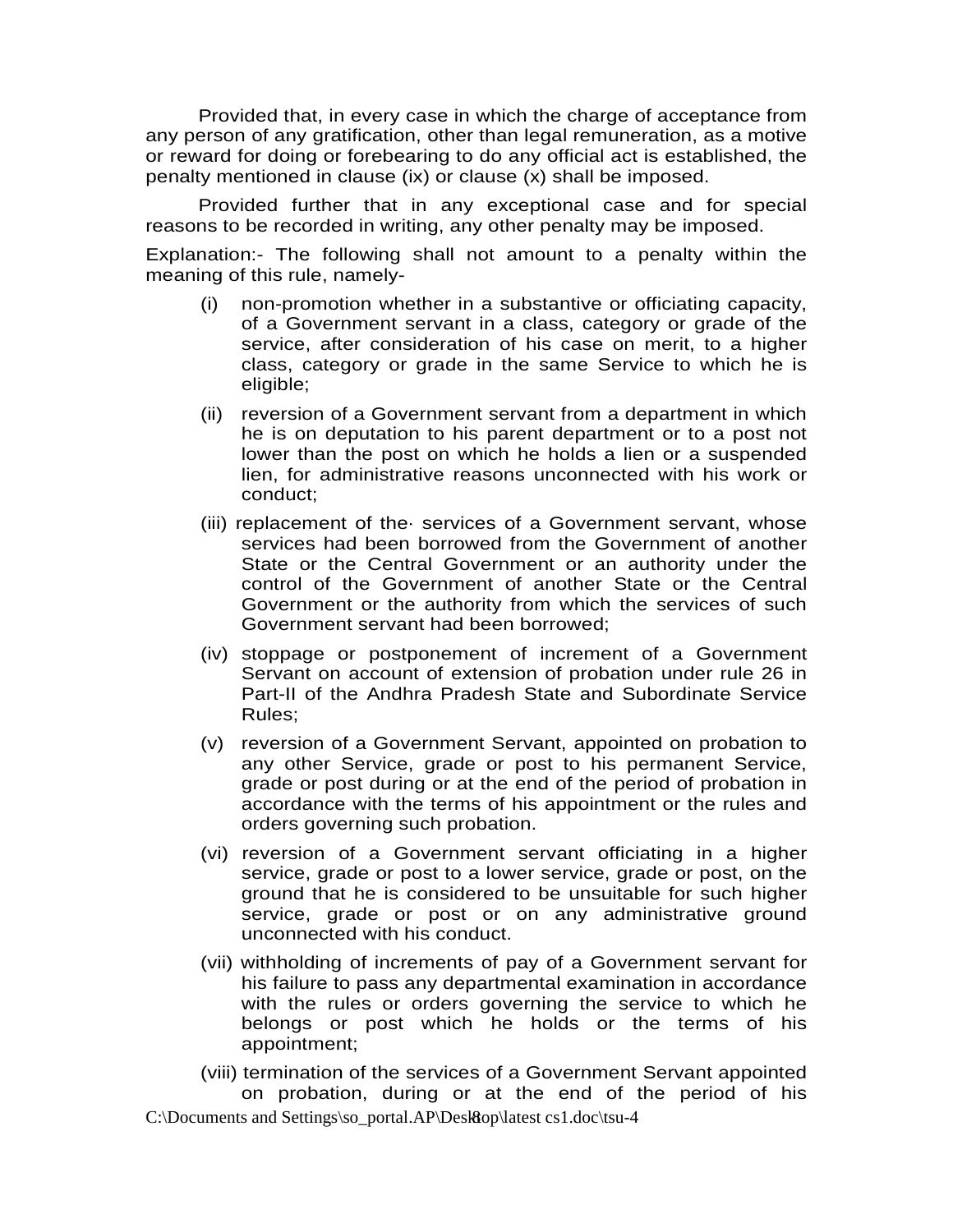probation, in accordance with the terms of his appointment or the rules and orders governing such probation;

- (ix) discharge of a Government Servant engaged under contract, in accordance with the terms of his contract;
- (x) discharge of a Government Servant appointed otherwise than under contract, to hold a temporary appointment, on the expiration of the period of the appointment;
- (xi) compulsory retirement of a Government servant in accordance with the provisions relating to his superannuation or retirement under sub-rules (2) and (2A) of rule 3 of the Andhra Pradesh Liberalised Pension Rules, 1961 or under rules 292, 293 and 293A of the Hyderabad Civil Services Rules or under the Andhra Pradesh Government Servant's Premature Retirement Rules, 1975 or under Article 465(2) or under Note I to Article 465A of the Civil Services Regulations or in the case of members of the Civil Service of the erstwhile Hyderabad Government, compulsory retirement before completion of 30 years or 25 years of qualifying service according as the members of the service is governed by the Revised Pension Rules, 1951 or by the rules in force before that date, as the case may be, or the corresponding provisions thereof.

#### **Other penalties**

 10. In addition to the penalties specified In rule 9 and notwithstanding anything therein, the following penalties may, for good and sufficient reasons and as hereinafter provided, be Imposed, namely:-

- (i) fine, on a member of the Andhra Pradesh Last Grade Service and on a person holding any of the posts specified in Appendix-I to these rules;
- (ii) suspension for a period not exceeding fifteen days-
	- (a) on Forest Guards;
	- (b) on directly recruited members of the Andhra Pradesh Police Subordinate Service and the Andhra Pradesh Special Armed Police Service.
	- (c) on Station Officers, Engineers Sub-Officers, Leading Fireman, Driver-Mechanics, Driver-Operators, Firemen-Machanlcs, Firemen and equivalent ranks of the Andhra Pradesh Fire Subordinate Service:

 Provided that the penalty may be imposed on Government Servants mentioned in sub-clauses (b) and (c) only if the penalty of reduction to a lower grade, post or time-scale or to a lower stage in the same time-scale cannot be imposed.

#### **Disciplinary Authorities in respect of State Services**

11. (1) The High Court of Andhra Pradesh may impose on members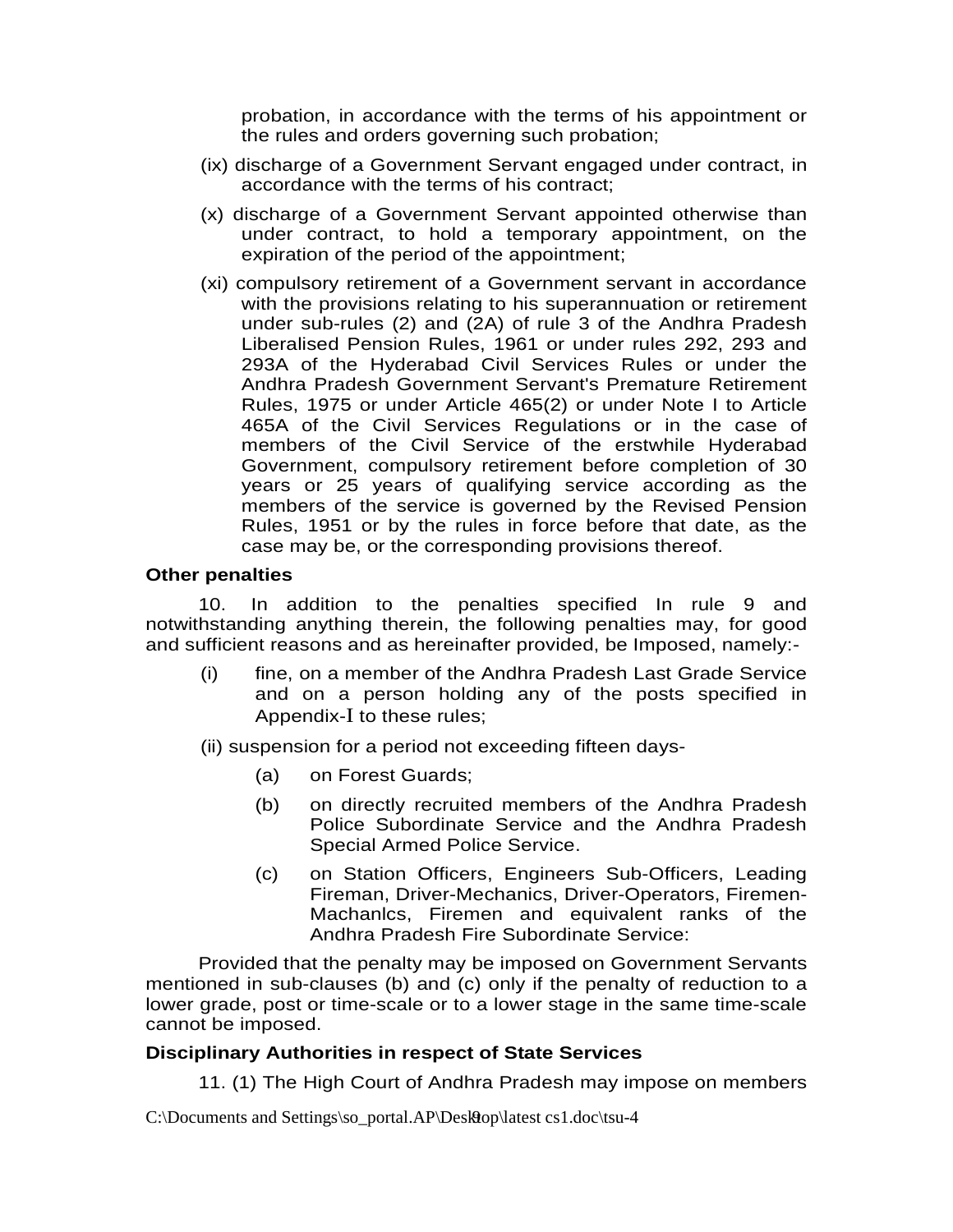of the Andhra Pradesh State Judicial Service, any of the penalties specified in clauses (i) to (vii) of rule 9;

 Provided that the High Court of Andhra Pradesh may impose on Judicial, First Class Magistrates any of the penalties specified in rule 9.

 (2) (i) The Commissioners concerned may impose on Mandal Revenue Officer, Assistant Superintendents of Excise (including Chemical Examiner in the cadre of Assistant Superintendent of Excise), Deputy Commercial Tax Officers and Assistant Directors of Survey and Land Records, any of the penalties specified in clauses (i) to (v) of rule 9.

 (ii) The District Collector may impose on Mandal Revenue Officers the penalties of (a) censure, (b) withholding of increment for a period of three months without cumulative effect.

 (iii) (a) The Commissioner, Commercial Taxes may impose on Commercial Tax Officers the penalties of (a) censure, (b) withholding of increment for a period of three months without cumulative effect.

 (b) The Deputy Commissioner, Commercial Taxes may impose on Deputy Commercial Tax Officers the penalties of (a) censure, (b) withholding of increment for a period of three months without cumulative effect.

(iv) "(a) The Commissioner, Panchayat Raj and Rural Employment may impose the minor penalties as specified in clauses (i) to (v) of rule 9, on Chief Executive Officers, Zilla Parishad Deputy Chief Executive Officers, Zilla Parishad, District Panchayat Officers and Accounts Officers of Zilla Parishad.

(b) The Collector and District Magistrate may impose the minor penalties as specified in clauses (i) to (v) of rule 9, on Mandal Parishad Development Officers, Divisional Panchayat Officers, Extension Officers (Panchayats), Extension Officers (Rural Development), executive Officers (Gram Panchayat)".

 (3) The Principal Secretary to Government, the Second Secretary to Government, the Special Secretary to Government, the Secretary to Government and the Secretary to Governor may impose on Section Officers working in their respective departments, any of the penalties specified in clauses (i) to (v) of rule 9.

 "(3-A) The Principal Secretary to Government, the Second Secretary to Government, Special Secretary to Government, the Secretary to Government and the Secretary to Governor may impose on the Private Secretaries to the said Secretaries to Government working in their respective departments, any of the penalties specified in clauses (i) to  $(v)$  of rule: 9".

(G.O.Ms.No. 382, GA (Ser.C) Dept., dt.15-9-2001.)

 (4)The Director of Treasuries and Accounts may impose on the Accounts Officers, District Treasury Officers, Assistant Directors, Pension Payment Officers and other Officers of equivalent cadre in Treasuries and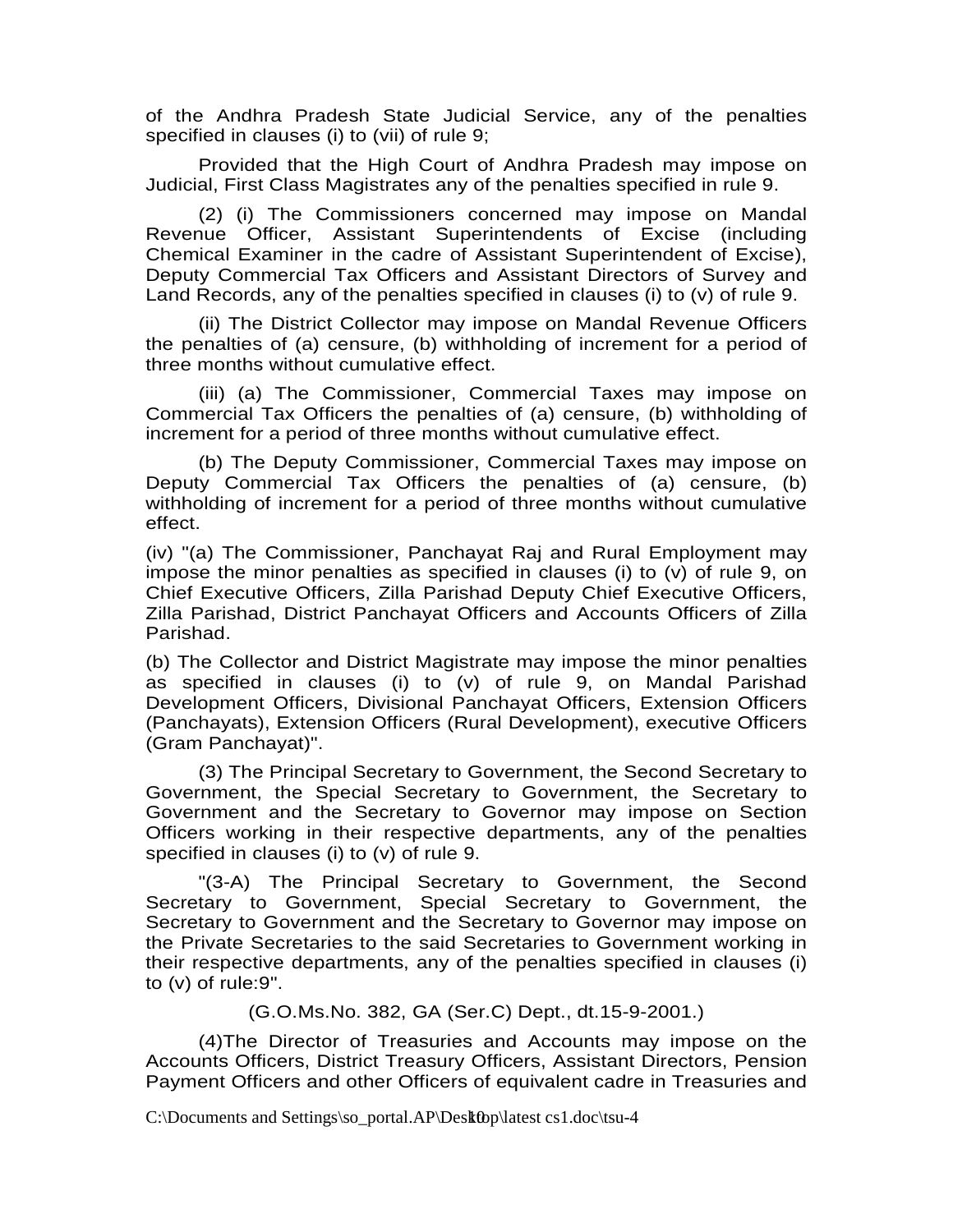Accounts Department, the penalties specified In clauses (i) and (iv) of rule 9;

 (5) The Director of Local Fund Audit may impose on the Audit Officers of the Andhra Pradesh Local Fund Audit Service, the penalties specified In clauses (i) and (iv) of rule 9.

 (6) The Commissioner, Endowments Department may impose on the Deputy Commissioner and Assistant Commissioners, Endowments Department, the penalties specified in clauses (i) and (iv) of rule 9.

Sub-rule (7) omitted.

(G.O.Ms.No. 246, GA (Ser.C) Department, dt. 13-06-1997).

 (8) The Director of Municipal Administration may impose on Municipal Commissioners of the Andhra Pradesh Municipal Commissioners Subordinate Service any of the penalties specified in clauses (i) to (iv) of rule 9.

 (9) The Director of Agriculture may impose on the Deputy Directors of Agriculture, the penalty specified in clause (i) of rule 9.

 (10) (i) The Director, Bureau of Economics and Statistics or the District Collector may impose on District Statistical Officer, the penalty specified in clause (i) of rule 9.

 (ii) The Director, Bureau of Economics and Statistics may impose on Assistant Directors, any of the penalties specified in clauses (i), (ii), (iv) of rule 9.

 (11) The Director, Commerce and Export Promotion may impose on Assistant Directors and Section Officers in categories II and III of the Andhra Pradesh Central Store Purchase Service, any of the penalties specified in clauses (i) to (iv) of rule 9.

 (12) The Commissioner of Labour may impose on Assistant Commissioners of labour, any of the penalties specified in clauses (i), (ii), (iv) of rule 9.

 (13) The Inspector-General of Registration and Stamps may impose on District Registrars (including Assistant Inspector-General), any of the penalties specified in clauses (i), (ii), (iv) of rule 9.

 (14) The Commissioner/Director of Fisheries may impose on Deputy Directors of Fisheries, any of the penalties specified in clauses (i) to (iv) of rule 9.

 (15) The State Port Officer, Andhra Pradesh may impose on Assistant Engineer for Marine Works at minor ports, the penalty specified in clause (i) of rule 9.

 (16) (i) The Director of School Education may impose on Officers in Class II of the Andhra Pradesh Educational Service, any of the penalties specified in clauses (i), (ii), (iv) of rule 9.

(ii) The Director of Higher Education may impose on Deputy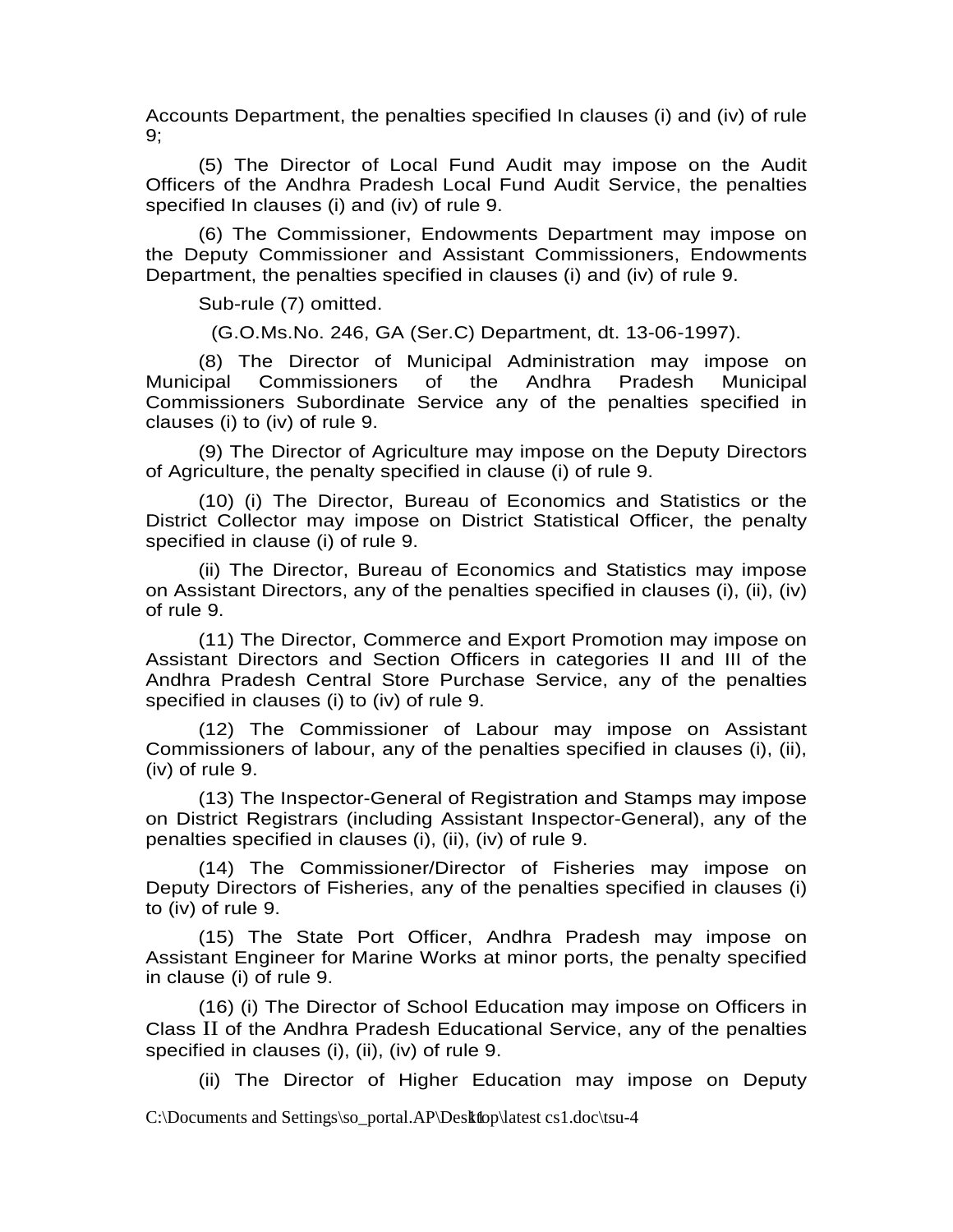Directors of Higher Education, Chief Academic Guidance Officer in the State Council for Educational Research and Training, Hyderabad and Principals of Government Degree Colleges, any of the penalties specified in clauses (i), (ii), (iv) of rule 9.

 (iii) The Director of Adult Education may impose on Deputy Directors of Adult Education and District Adult Education Officers, the penalty specified in clause (i) of rule 9.

 (17) (I) The Director of Medical Education may impose on Civil Assistant Surgeons, any of the penalties specified in clauses (i) to (iv) of rule 9.

 (ii) The Principals of Medical Colleges may impose on Civil Assistant Surgeons of Clinical and Non-Clinical Specialties any of the penalties specified in clauses (i), (ii), (iv) of rule 9.

 (iii) The Superintendents of General Hospitals attached to Medical Colleges may impose on Civil Assistant Surgeons of Clinical Specialties and Civil Assistant Surgeons belonging to the Specialties of Bio-Chemistry, Pathology and Micro-Biology, any of the penalties specified in clauses (i). (ii), (iv) of rule 9.

 (iv) The Superintendents of the District Headquarters Hospitals may impose on Civil Assistant Surgeons working in the District Headquarters Hospitals, any of the penalties specified in clauses (i), (ii), (iv) of rule 9.

 (v ) The District Medical and Health Officers may impose on Civil Assistant Surgeons working in the Hospitals in the Districts other than those working in the District Headquarters Hospitals, any of the penalties specified in clauses (i), (ii), (iv) of rule 9.

 (18) (i) The Director of Public Health may impose on Statistician and Medical Officer (Maternity and Child Health) Grade-II, any of the penalties specified in clauses (i) to (vii) of rule 9.

 (ii) The Director of Health and Family Welfare may impose on Civil Assistant Surgeons in the Public Health Department, any of the penalties specified in clauses (i) to (iv) of rule 9.

 (19) (i) The Director of Animal Husbandry may impose on members in classes III and IV of the Andhra Pradesh Animal Husbandry Service, any of the penalties specified in clauses (i) to (iv) of rule 9.

 (ii) The Regional Director or Deputy Director may impose on Veterinary Officers, the penalties specified in clauses (i) to (iv) of rule 9.

 (20) (i) The Superintendent of Engineer, (Irrigation) may impose all minor penalties and major penalty of stoppage of annual grade increments with cumulative effect on Assistant Executive Engineer and Deputy Executive Engineer (Irrigation).

 (ii) the Engineer-in-Chief (Irrigation) may impose all other major penalties as specified in rule 9 of these rules on Assistant Executive Engineer and Deputy Executive Engineer (Irrigation).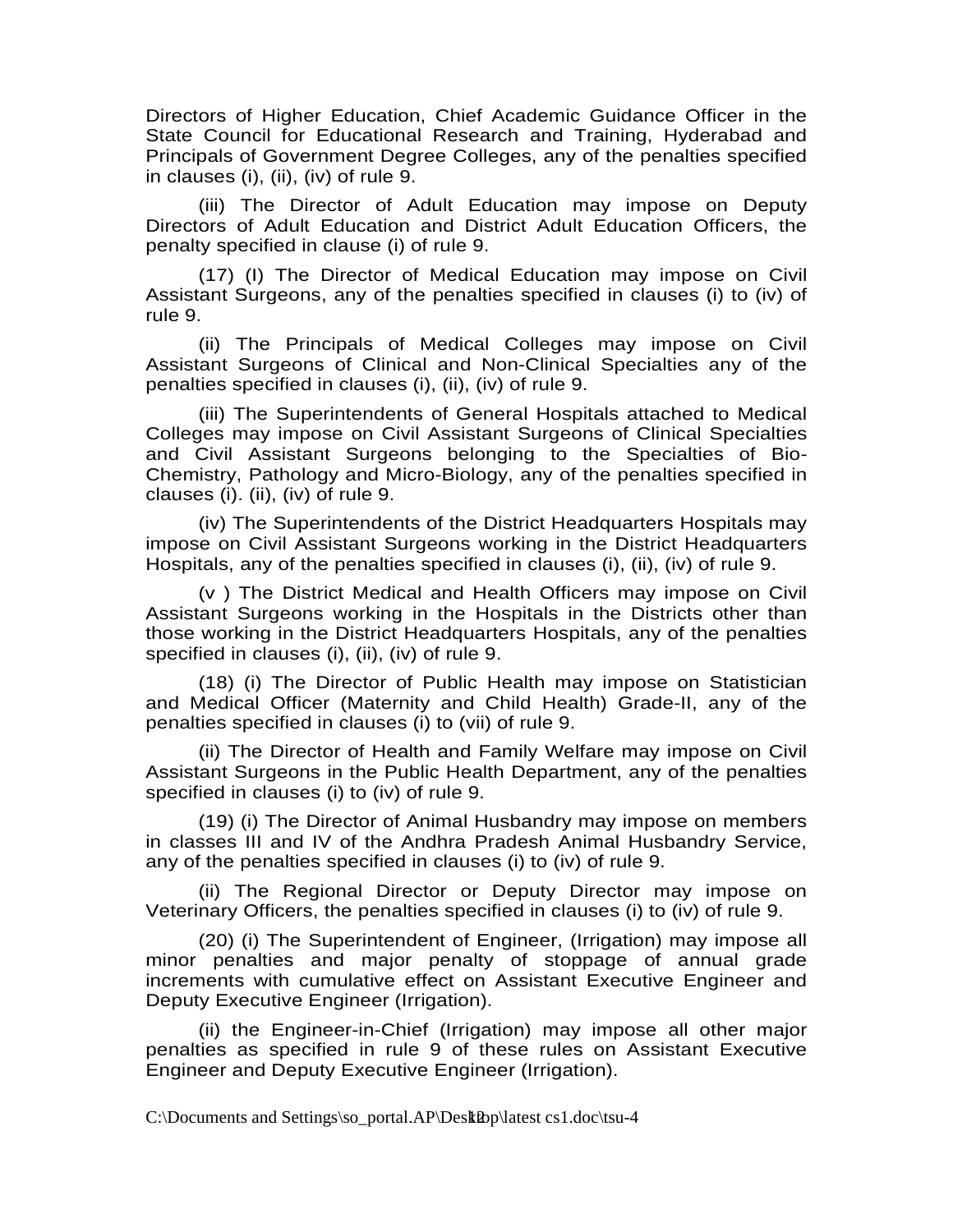#### (G.O.Ms.No. 353, G.A. (Ser.C) Dept., dt: 18.11.2003)

#### Earlier position

(20) The Engineer-in-Chief (Irrigation) may impose on-

 (a) Assistant Engineers, Irrigation Department and Junior Superintendents, Public Works Workshop, the penalty specified in clause (i) of rule 9, and

 (b) The Non-Technical Personal Assistant in his office, any of the penalties specified in clauses (i) to (vii) of rule 9.

(21) The Chief Engineer (Electricity) may impose on-

 (a) Assistant Engineers, Store Superintendents, Chief Accountants and Deputy Chief Accountants under his control, the penalty specified in clause (i) of rule 9; and

 (b) the Non-Technical Personal Assistant in his office, any of the penalties specified in clauses (i) to (vii) of rule 9.

(22) The Engineer-in-Chief (R&B) may impose on Deputy Executive Engineers (R&B), the penalty specified in clause (i) of rule 9.

23. (i) The Superintendent Engineer, (Public Health) may impose all minor penalties and major penalty of stoppage of annual grade increments with cumulative effect on Assistant Executive Engineer and Deputy Executive Engineer (Public Health).

 (ii) The Engineer-in-Chief (Public Health) may impose all other major penalties specified in rule 9 of these rules on Assistant Executive Engineer and Deputy Executive Engineer (Public Health).

(G.O. Ms. No. 353, G.A. (Ser.C) Dept., dt: 18.11.2003)

Earlier position

(23) The Chief Engineer, Public Health may impose on Assistant Engineers and Municipal Engineers, Grade II and Municipal Engineers, Grade I (Telangana), the penalty specified in clause (i) of rule 9.

 (24) (i) The Chief Engineer (General & Panchayati Raj) may impose on Deputy Executive Engineers of the Panchayati Raj Engineering Service, the penalties specified in clauses (i) and (iv) of rule 9.

 (ii) The Superintending Engineer (Panchayati Raj) may impose on Assistant Executive Engineers of the Panchayati Raj Engineering Service, any of the penalties specified in clauses (i) to (iv) of rule 9.

 (25) (i) The Deputy Inspector-General of Police or an officer of corresponding rank may impose on -

 (a) Deputy Superintendent of Police, Assistant Commissioner of Police, Assistant Commandant, Andhra Pradesh Special Police, Deputy Superintendent, Police Communications and Technical Assistant to Police Transport Officer, any of the penalties specified in clauses (i) to (iv) of rule 9; and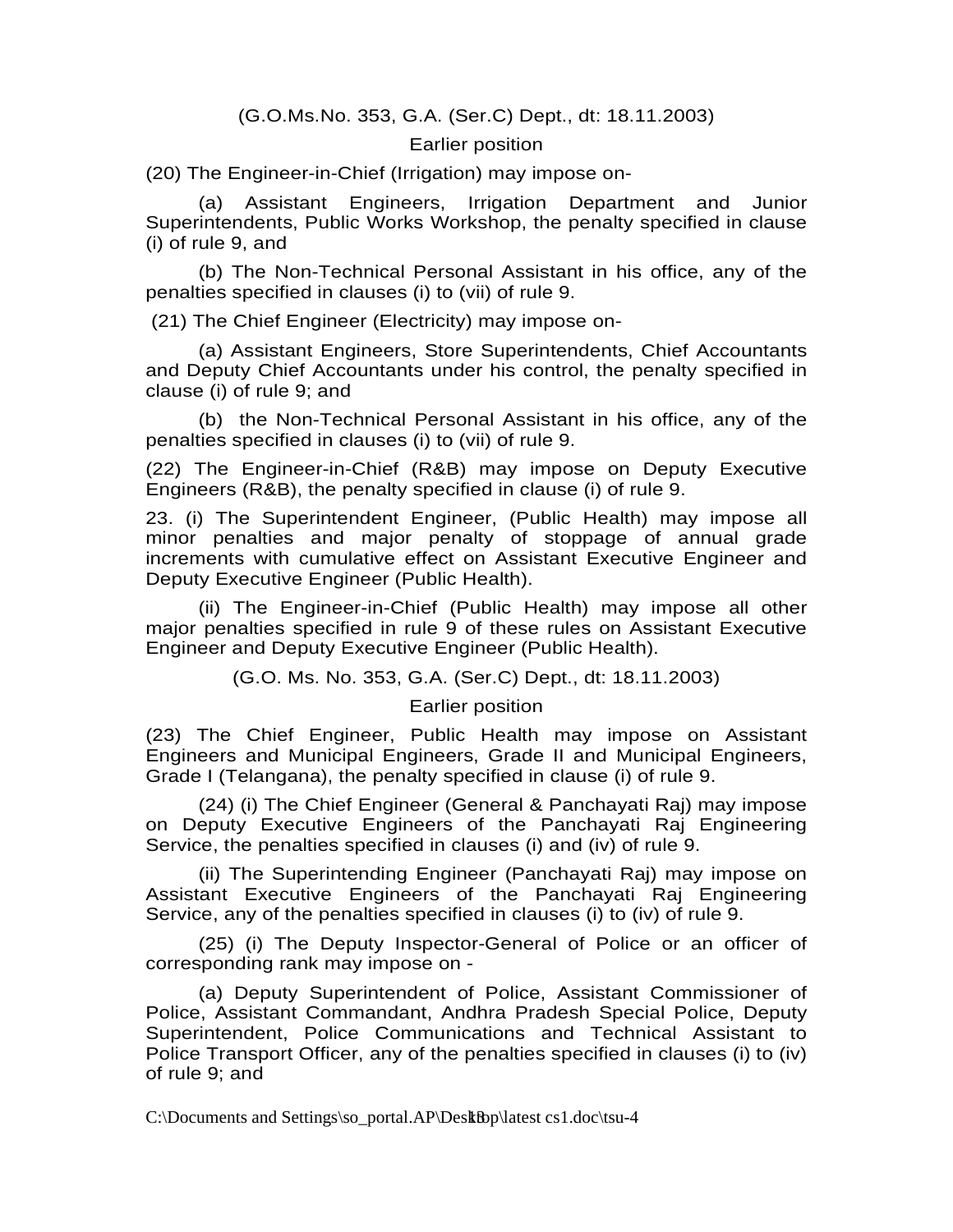(b) Inspector of Police, Reserve Inspector, Armed Reserve, Reserve Inspector, Andhra Pradesh Special Police, Inspector of Police, Shorthand Bureau, Inspector of Police Communications, Inspector of Police Transport Organisation, Inspector of Women Police, any of the penalties specified in rule 9.

 (ii) The Superintendent of Police or an officer of corresponding rank may also impose on Inspector of Police, Reserve Inspector of Armed Reserve, Reserve Inspector of Andhra Pradesh Special Police, Inspector of Police, Shorthand Bureau, Inspector of Police Communications, Inspector of Police Transport Organisation, Inspector of Women Police, any of the penalties specified in clauses (i) to (iv) of rule 9.

 (26) The General Manager, District Industries Centre or an officer not lower in rank than a Joint Director of Industries, who is the Head of the District Industries Centre may impose on a member of service holding a post included in category III of the Andhra Pradesh Industries Service, the penalties specified in clauses (i) and (iv) of rule 9.

(a) The Principal Chief Conservator of Forests may impose on Assistant Conservator of Forests any of the penalties specified in clauses (i), (ii) and (iv) of rule 9.

(G.O.Ms.No. 496, GA (Ser.C) Dept., dt. 29-11-96)

(b) The Commissioner of Industries may impose on officers of the Industries Department upto and including the Officers of the rank of Joint Directors of Industries, any of the penalties specified in clauses (i) to (v) of rule 9.

(G.O.Ms.No. 247, GA (Ser.C) Dept., dated 16-06-1997)

- (c) The Controller, Legal Metrology may impose on the Assistant Controllers, Legal Metrology any of the penalties specified in clauses (i) to (v) of rule 9.
- (d) the Commissioner and Director, Handloom & Textiles may impose on Deputy Director (Handloom & Textiles) the penalties specified in clauses (i) and (iv) of Rule 9,"

(G.O.Ms.No. 359, GA (Ser.C) Dept., dt. 7-09-98).

(e) The Director of Prosecution may impose any of the penalties specified in clauses (i) to (v) of rule 9 on all categories of Andhra Pradesh Prosecution Services except Additional Director of Prosecution.

(G.O. Ms. No. 206, G.A. (Ser.C) Dept., dt: 16.7.2003)

(27) Without prejudice to the foregoing provisions;

 (i) every Head of Department may impose on a member of the State Services under his control, the penalty specified in clause (iii) of rule 9, except in the case of each member holding a post immediately below his rank; and

C:\Documents and Settings\so\_portal.AP\Desktop\latest cs1.doc\tsu-4 (ii) every Head of Department declared to be the appointing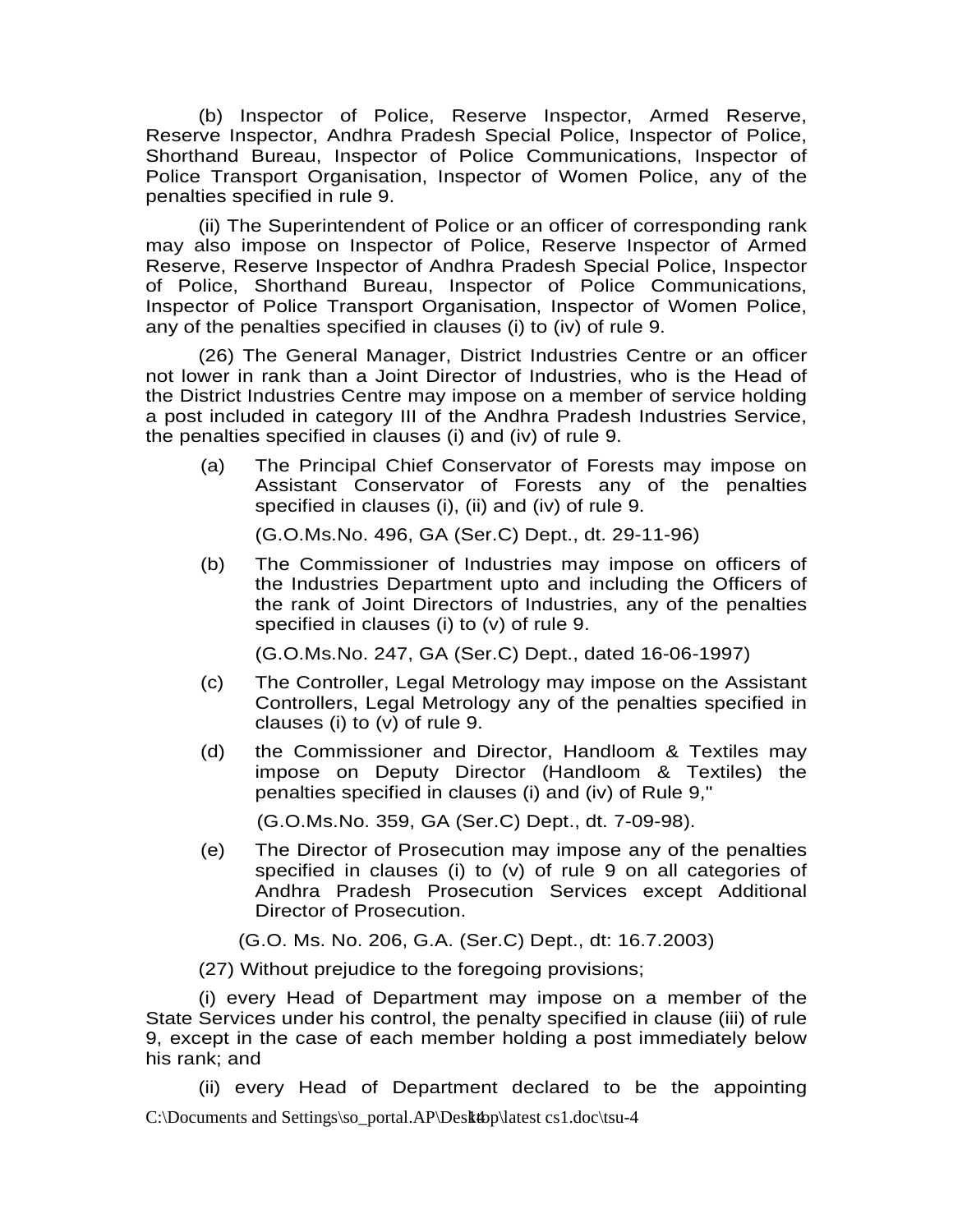authority may impose on a member of the State Service holding a post at first level or at second level under his control, any of the penalties specified in clauses (i) to (viii) of rule 9.

(G.O.Ms.No. 428, GA (Ser.C) Dept., dt. 13-10-1999).

 "(iii) The Special Chief Secretary and Chief Commissioner of Land Administration may impose any of the penalties specified in clause (ix) and clause (x) of rule 9 on Mandal Revenue Officers",

(G.O.Ms.No.231, GA (Ser.C) Dept., dt. 7-6-2005).

#### **Government's power to impose penalties on members of State Services**

 (12) Notwithstanding anything in rule 11, the Government may impose any of the penalties specified in rule 9 on members of the State Services.

#### **Authorities competent to suspend members of State Service**

 (13) The authority which may place under suspension under rule 8 members of the State Services mentioned in column (1) of the table below shall be the authority mentioned in column (2) thereof;

| Service                                                                                                                                                                                                                                                                                                                          | Class of members of the State Authority which may place under<br>suspension under rule 8.   |
|----------------------------------------------------------------------------------------------------------------------------------------------------------------------------------------------------------------------------------------------------------------------------------------------------------------------------------|---------------------------------------------------------------------------------------------|
| (1)                                                                                                                                                                                                                                                                                                                              | (2)                                                                                         |
| Service.                                                                                                                                                                                                                                                                                                                         | 1. Members of the State Judicial High Court of Judicature of Andhra<br>Pradesh at Hyderabad |
| Mandal Revenue Officers Commissioners concerned.<br>$2^{\circ}$<br>(Tahsildars) (including Mandal<br>Revenue Officers, Civil Supplies),<br><b>Assistant Civil Supply Officers (Civil</b><br>Supplies), Assistant Excise<br>Superintendents (including<br><b>Chemical Examiner) and Deputy</b><br><b>Commercial Tax Officers.</b> |                                                                                             |

**Table**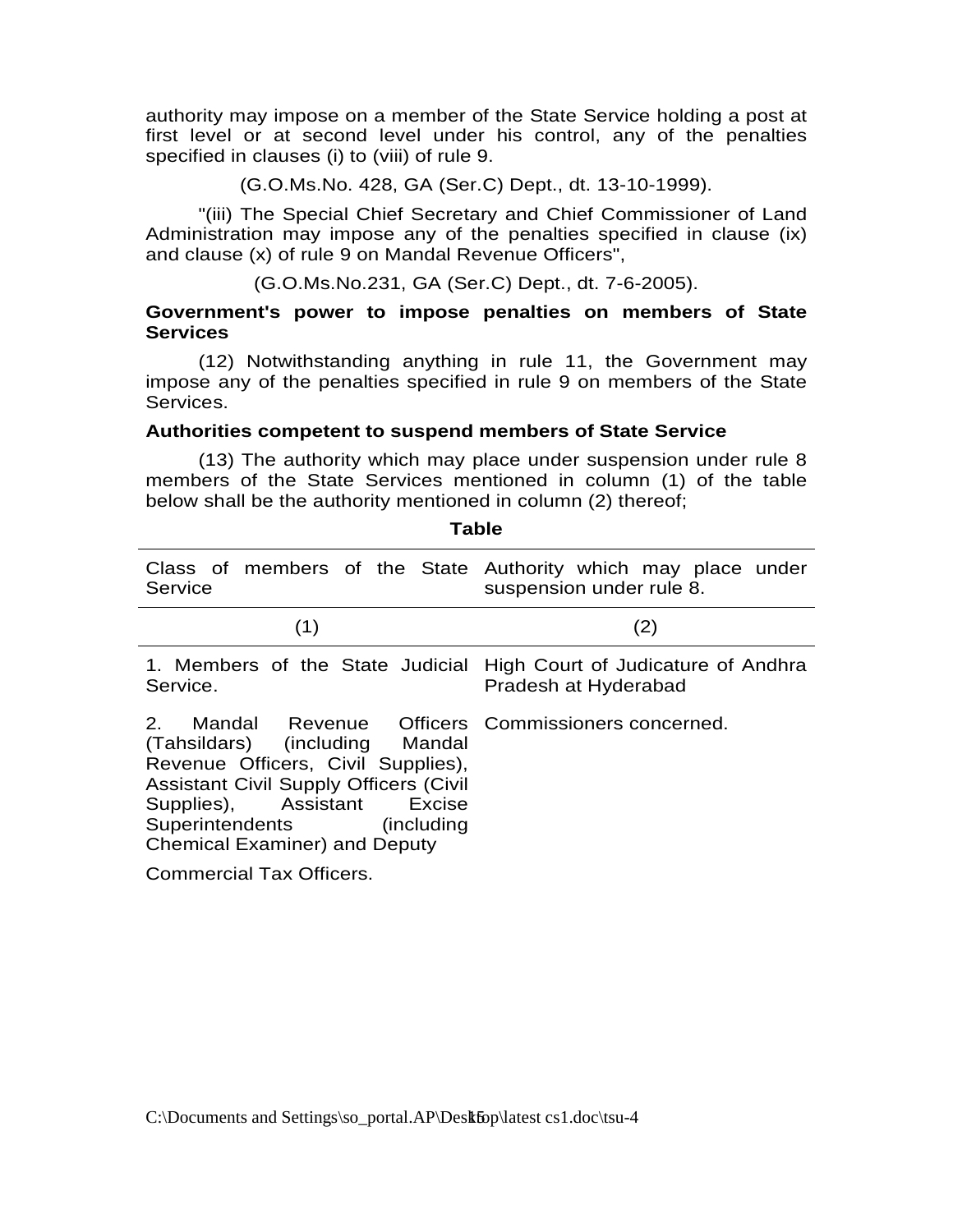"2-A.Mandal Parishad Development Collectors and District Magistrate. Officers, Divisional Panchayat Officers, Extension Officers (Panchayats), Extension Officers (Rural Development), Executive Officers (Gram Panchayats)

The District Collectors are empowered to place the Mandal Revenue Officers (Tahsildar Cadre) under suspension for a period of three months and to obtain the approval of the Commissioner of Land Revenue, if the suspension period has to be extended beyond the period of three months. (G.O.Ms.No. 533, GA (Ser.C) Dept., dated 06-12-1997).

| 3. Section Officers In     | the Chief Secretary to Government,                                                                                                                                                                              |
|----------------------------|-----------------------------------------------------------------------------------------------------------------------------------------------------------------------------------------------------------------|
| Departments of Secretariat | and Principal Secretary to Government,                                                                                                                                                                          |
| Governor's Secretariat.    | Second Secretary to Government,<br>Secretary to Government, Special<br>Secretary to Government or the<br>Secretary to Governor, as the case                                                                     |
|                            | may be.<br>3(A). Private Secretaries to Chief Secretary to Government,<br>Secretaries to Government in the Principal Secretary to Government,<br>Departments of Secretariat and Second Secretary to Government, |
| Governor's Secretariat.    | Secretary to Government. Special                                                                                                                                                                                |

Secretary to Government, Special Secretary to Government or the Secretary to Governor, as the case may be.

(G.O.Ms.No.382 GA (Ser,C) Department, dated: 15-9-2001)

"4. (i) The Assistant Executive Executive Engineer Irrigation Engineer, Irrigation

(ii) The Deputy Executive Superintendent Engineer (Irrigation) Engineer, Irrigation

(G.O. Ms. No. 353, G.A. (Ser.C) Dept., dt: 18.11.2003)

Earlier Position

4, Deputy Executive Engineers and Engineer-in-Chief, Firigation Assistant Executive Engineers in Department. Irrigation Department, and Junior Superintendents, Public Works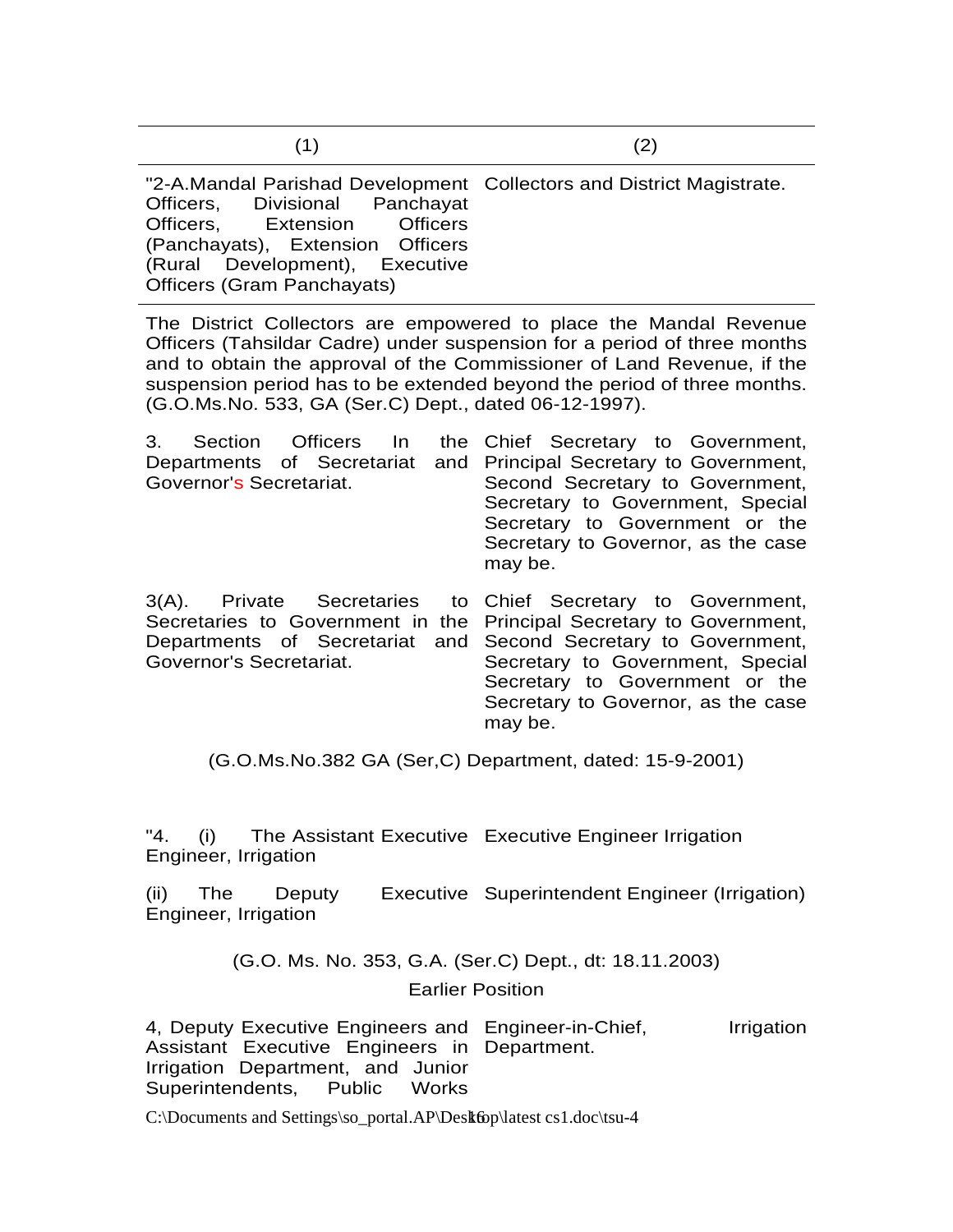| 5. Asst. Research Officer In the Chief Engineer incharge of<br>Engineering Research Department. Engineering Research Department.                                                        |                                                                                                         |  |
|-----------------------------------------------------------------------------------------------------------------------------------------------------------------------------------------|---------------------------------------------------------------------------------------------------------|--|
| 6. (i) Deputy Executive Engineers, i. Engineer-in-Chief (R & B).<br>Assistant Executive Engineers,<br>Roads & Buildings Department.                                                     |                                                                                                         |  |
| (ii) Non-Technical Personal Asst. to ii. Chief Engineer concerned to<br>the Chief Engineer (Roads & whom the Non-Technical Personal<br>Buildings).                                      | Assistant is attached.                                                                                  |  |
| 7. (i) The Assistant Executive Executive Engineer (Public Health)<br>Engineer, Public Health                                                                                            |                                                                                                         |  |
| Engineer, Public Health                                                                                                                                                                 | (ii) The Deputy Executive Superintendent Engineer Public<br>Health                                      |  |
| (G.O. Ms. No. 353, G.A. (Ser.C) Dept., dt: 18.11.2003)                                                                                                                                  |                                                                                                         |  |
| <b>Earlier Position</b>                                                                                                                                                                 |                                                                                                         |  |
| 7. Deputy Executive Engineers Chief Engineer (Public Health)<br>(Public Health) Mechanical Expert<br>Superintendent and Chemist,<br>Drainage and Disposal work.                         |                                                                                                         |  |
| 8. Deputy Executive Engineer of Chief Engineers (General & PR.)<br>Panchayat Raj Engineering<br>Department, Non-Technical<br>Personal Assts. to the Chief<br>Engineer (General. & P.R.) |                                                                                                         |  |
| 9. Civil Assistant Surgeons and Director of Medical Education or<br>Health Officers.                                                                                                    | Inspector General of Prisons if the<br>misconduct relates to professional<br>duties of jail discipline. |  |
| 10. Statistical Officers and Medical<br>(Maternity<br>Child<br>and<br><b>Officers</b><br>Health), Grade-II.                                                                             | Director of Medical Education.                                                                          |  |
| 11. Lay Secretaries and Treasurers<br>in Government Medical Institutions.                                                                                                               | Director of Medical Education or<br>Director of Indian Medicine and<br>Homeopathy as the case may be.   |  |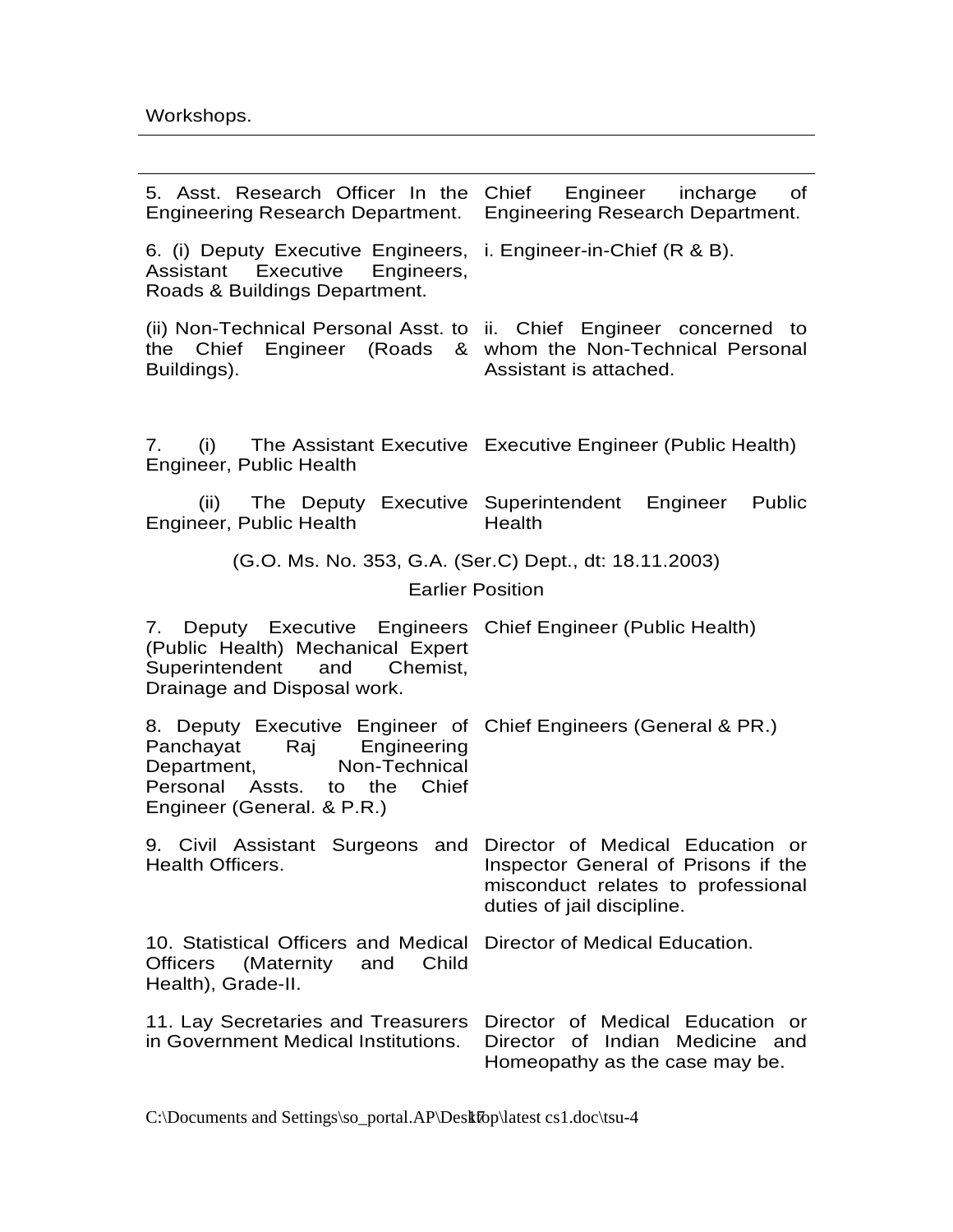12. Members in Class IV of the Director of Animal Husbandry. Andhra Pradesh Animal Husbandry Service.

13. Omitted (G.O.Ms.No. 246, G.A, (Ser.C) Dept., Dt.13-06-1997.) 14. Inspector of Factories, Inspector of Commissioner of Labour. Boilers, District Inspector of Labour, Inspector of Evaluation and Implementation and Administrative Officers (Subsidised Housing Scheme). 15. Inspectors of Police, Reserve Deputy Inspector General of Police, Inspectors, Armed Reserve, Reserve Inspectors of Andhra Pradesh Special corresponding rank concerned. Police, Inspectors of Police, Shorthand Bureau, Inspectors of Police, Communications, Inspectors of Police Transport Organisation, Inspector, of Women Police. Commissioner of Police or Officers of 16. Deputy Director working in the Departments of Printing and in its various wings. Director of Printing, Stationery and stores Purchase, Hyderabad. "16(a) Assistant Conservator of Forests working in the Forest Department. Principal Chief Conservator of Forests. 17(a) Other members of the State services holding initial Gazetted post. The Regional authority or where no regional authority exists the Head of the Department. (b) Other members of the State services holding second level Gazetted post. Head of the department concerned. [G.O.Ms.No. 428, G.A. (Ser.C) Dept., dt. 13-10-1999

#### **Disciplinary authorities and Authorities competent to suspend, in respect of Subordinate Services.**

 14. (1) (a) (i) The authority which may place a member of a Subordinate Service under suspension under rule 8 or impose on such member the penalties specified in clause (i) of rule 10 and clauses (i) and (iv) of rule 9 shall be his immediate superior gazetted officer or where the appointing authority for such member is a non-gazetted officer, such officer, or any authority to which he is subordinate;

(ii) The Executive Engineer (Irrigation) may place the Assistant Engineer (Irrigation) under

 $C:\overline{D}$  C:\Documents and Settings\so\_portal.AP\Desktop\latest cs1.doc\tsu-4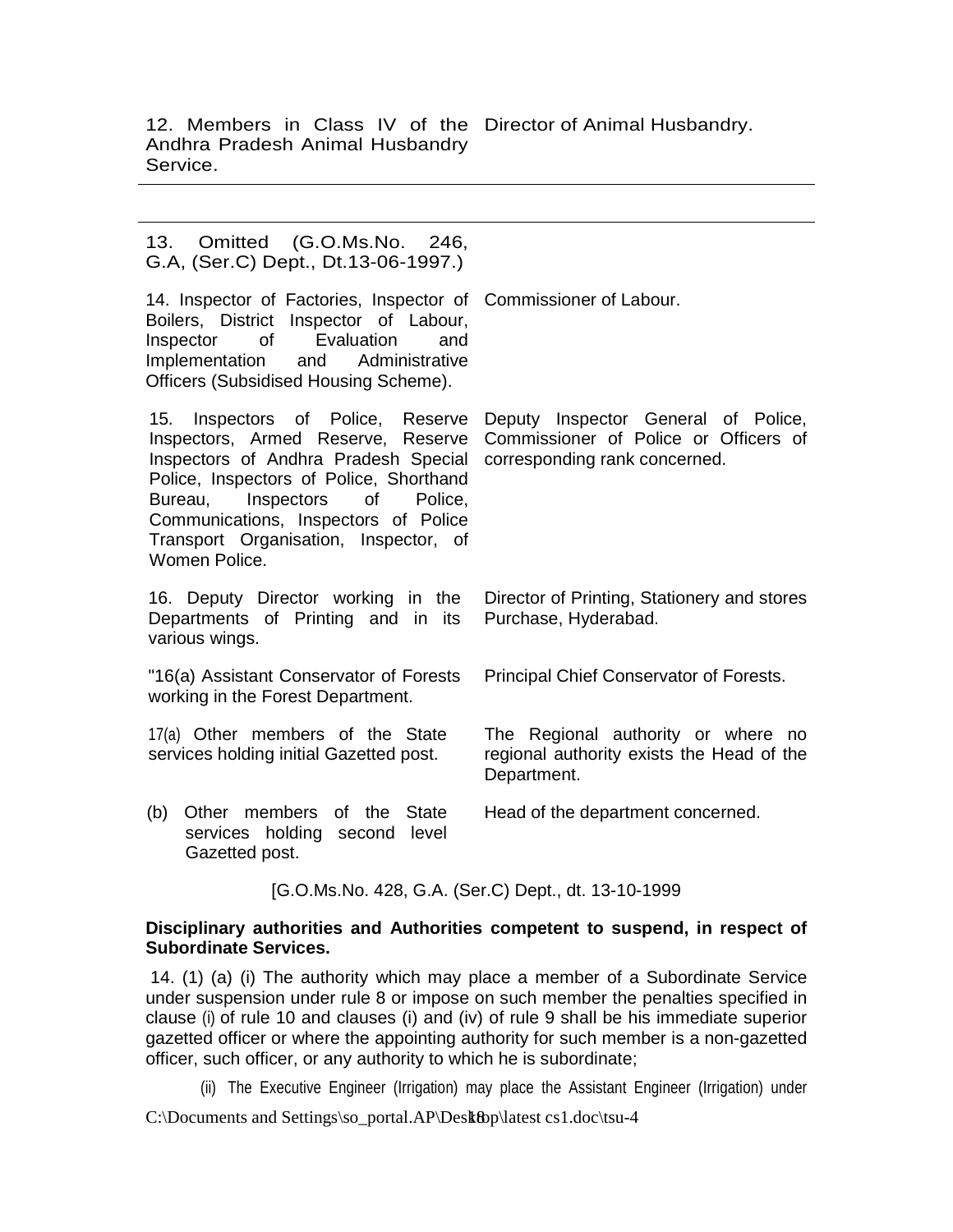suspension and

(iii) The Executive Engineer (Public Health) may place the Assistant Engineer (Public Health) under suspension",

(G.O. Ms. No. 353, G.A. (Ser.C) Dept., dt: 18.11.2003)

 (b) (i) The authority which may impose, on a member of a Subordinate Service, the penalty specified in clause (iii) of rule 9 shall be the officer next above the immediate superior gazetted officer;

- (ii) The Executive Engineer (Irrigation) may impose minor penalties on Assistant Engineer (Irrigation) and
- (iii) The Executive Engineer (Public Health) may impose minor penalties on Assistant Engineer (Public Health)

(G.O. Ms. No. 353, G.A. (Ser.C) Dept., dt: 18.11.2003)

 Provided that the appointing authority or any authority to which it is subordinate may also impose the aforesaid penalty;

 Provided further that the Assistant Excise Superintendent, M.R.Os. Deputy Commercial Tax Officer, Personal Assistant to the Superintendent of Police and Deputy Superintendent of Police, except to the extent provided in the first proviso to sub-rule (2), shall not exercise the powers vested in a gazetted officer under this sub-rule; but such powers shall be exercised by Superintendent of Excise, Revenue Divisional Officer, Commercial Tax Officer, Superintendent of Police or Additional Superintendent of Police, as the case may be;

 Provided also that in the case of the members belonging to the categories of officers specified in Appendix-II to these rules, the authority which may impose any of the penalties specified in clauses (i), (iii), (iv) of rule 9 or place under suspension under rule 8 shall be as specified thereof against each such category .

 (2) (i) The authority which may impose on a member of a Subordinate Service, the penalties specified in clauses (ii), (v) to  $(x)$  of rule 9 shall be the appointing authority or any authority to which it is subordinate:

- (ii) The Superintendent Engineer (Irrigation) may impose major penalties on Assistant Engineer (Irrigation)
- (iii) The Superintendent Engineer (Public Health) may impose major penalties on Assistant Engineer (Public Health).

(G.O. Ms. No. 353, G.A. (Ser.C) Dept., dt: 18.11.2003)

 Provided that in case of the members of the Services specified in Appendix III to these rules, the authority which may impose any of the penalties specified in rule 9 and clause (i) of rule 10, shall be as specified thereof against each;

 Provided further that in case of a member of the Andhra Pradesh Police Subordinate Service or the Andhra Pradesh Special Armed Police Service, the authority which may impose any of the penalties specified in rule 9, shall be as specified against each of the categories in Appendix IV;

(G.O.Ms.No. 284, G.A. (Ser.C) Department, Dated: 07-07-1997)

 $C:\overline{D}$  C:\Documents and Settings\so\_portal.AP\Desktop\latest cs1.doc\tsu-4 Provided also as that the Superintendent, Forest School, Yellandu, Forest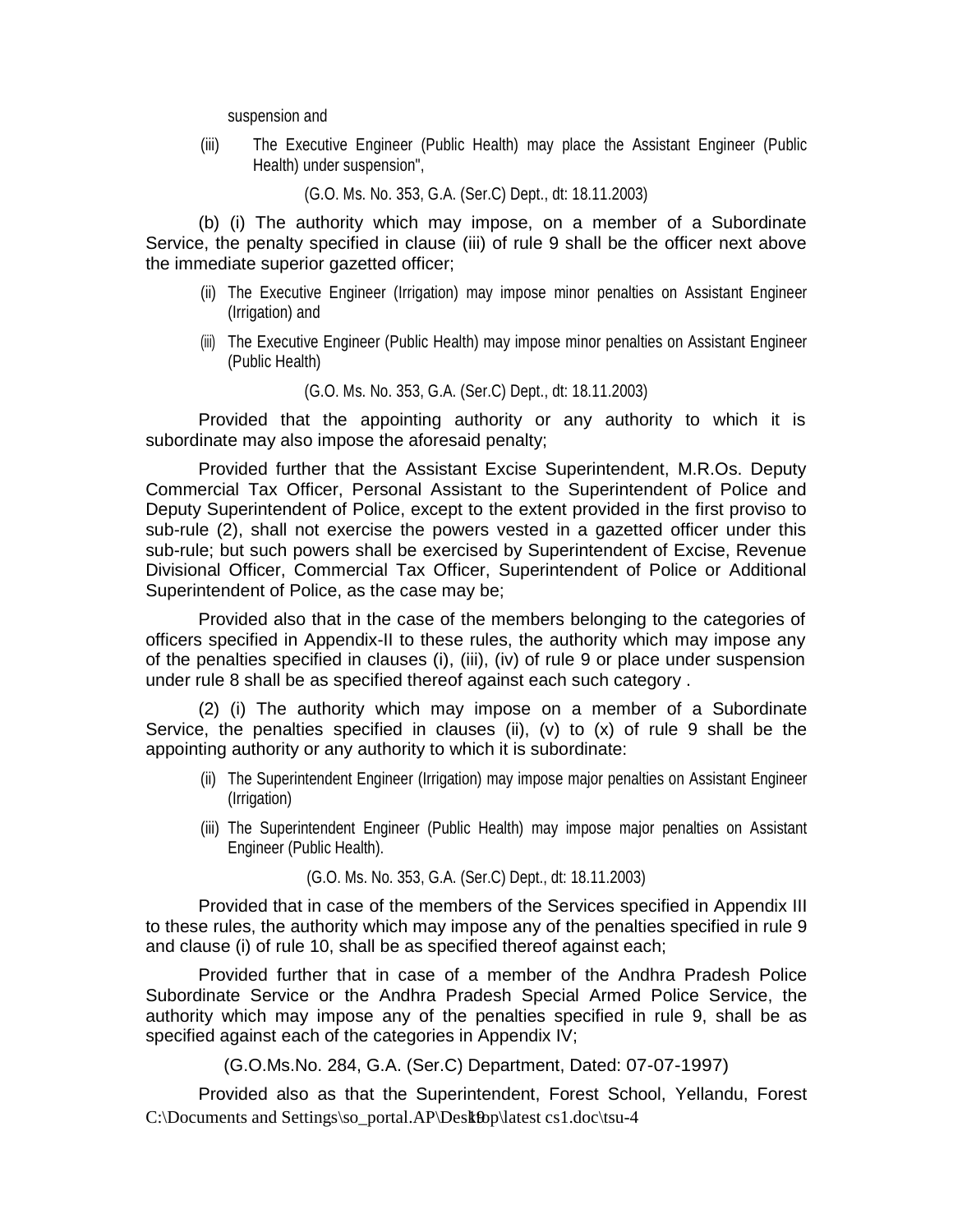Utilisation Officer, State Sylviculturist, Working Plans Officer or District Forest Officer concerned, as the case may be or any authority to which it is subordinate, may impose the penalty specified in clause (ii) of rule 10 on Government servants mentioned in sub-clause (a) thereof;

 Provided also that the authority specified as competent to impose the penalty of suspension under clause (v) of the rule 9 in Appendix IV, as the case may be or any authority to which it is subordinate may impose the penalty specified in clause (ii) of rule 10 on Government servants mentioned in sub-clause (b) thereof;

 Provided also that the Additional Director of Fire Service or the Regional Fire Officer concerned, as the case may be, or any authority to which it is subordinate may impose the penalty specified in clauses (ii) of rule 10 on Government servants mentioned in sub-clause (c) thereof.

 Power of appointing authority etc. to suspend members of State and Subordinate Services.

 "Provided also that the Mandal Parishad Development Officer may impose the minor penalties and keep under suspension the Superintendent, Extension Officer (Panchayat Raj & Rural Development), Senior Assistant, Panchayat Secretaries, Junior Assistant, Typist, Class IV employees of Mandal Parishads as specified in clauses (i) to (v) of rule 9 of these rules".

(G.O. Ms. No. 53, G.A. (Ser.C) Dept., dt: 28.2.2004)

 15. Notwithstanding anything in these rules, the appointing authority or any authority to which it is subordinate including Government may also place under suspension under rule 8, any member of a service to whom these rules apply.

 Disciplinary authority in case of promotion or transfer of a member of a service and on reversion or reduction there from.

 16. (1) Where, on promotion or transfer, a member of a service in a class, category or grade is holding an appointment in another class, category or grade thereof or in another service, State or Subordinate, no penalty shall be imposed upon him in respect of his work or conduct before such promotion or transfer except by authority competent to impose the penalty upon a member of the service in the latter class, category, grade or service, as the case may be. This provision shall apply also to cases of transfer or promotion of a person from a post under the jurisdiction of one authority to that of another authority within the same class, category or grade;

 Provided that the authority which may impose any of the penalties on a member of the Andhra Pradesh Police Subordinate Service or the Andhra Pradesh Special Armed Police Service or the Deputy Superintendent of Police or Assistant Commissioner of Police in category 2 and the Inspector of Police in category 4 of the Andhra Pradesh Police Service in cases not involving promotion or appointment by transfer, shall be the competent authority having jurisdiction over such member at the time of commission of such act or omission, as the case may be or any authority to which it is subordinate;

 $C:\overline{D}$  C:\Documents and Settings\so\_portal.AP\DesRtop\latest cs1.doc\tsu-4 Provided further that in case of a member of the Andhra Pradesh Police Subordinate Service or the Andhra Pradesh Special Armed Police Service, an Officer superior to the competent authority may, for reasons to be recorded In writing, transfer a record of enquiry in a disciplinary case from the competent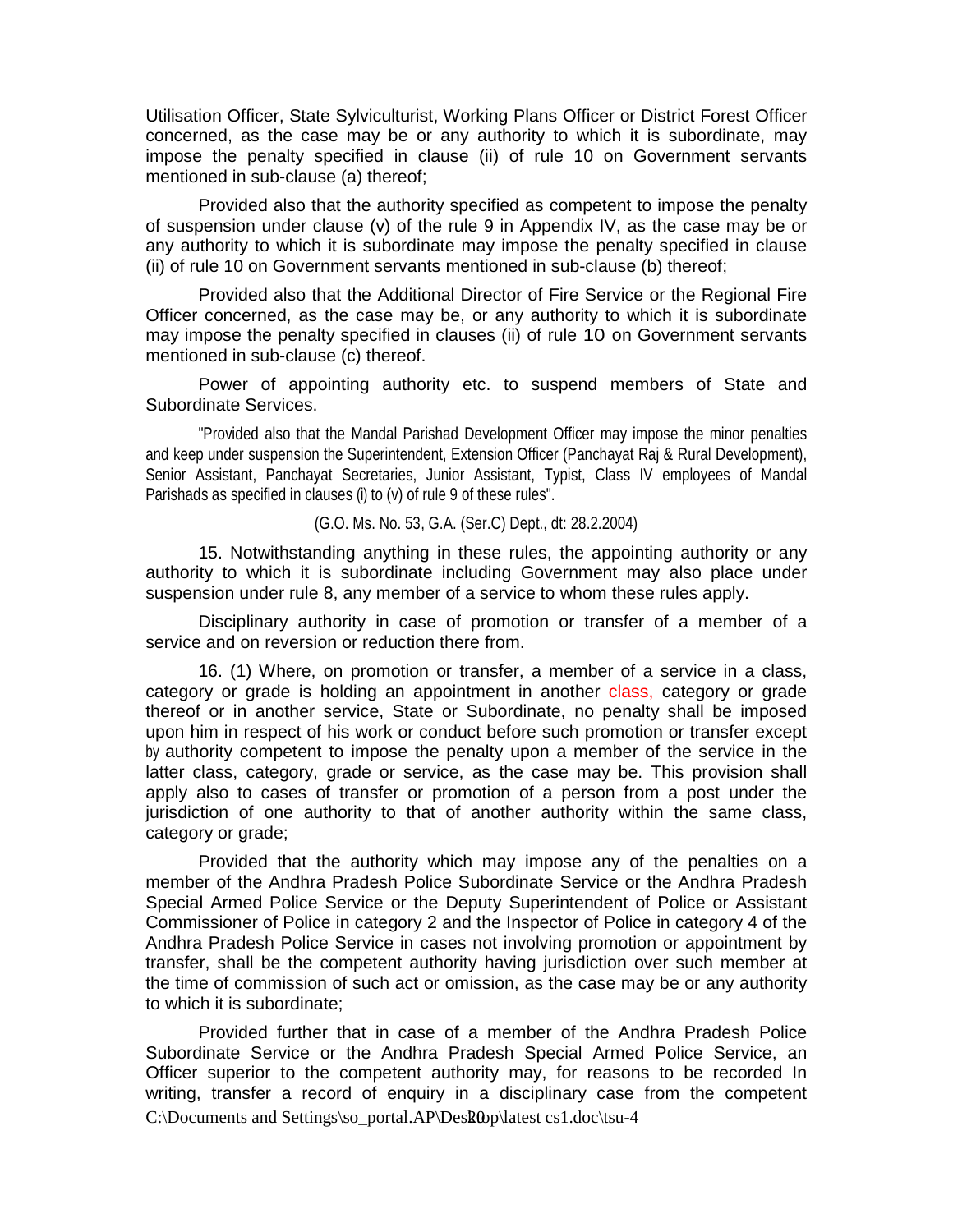authority to any other authority holding the same rank for disposal.

(2) Where a person has been reverted or reduced from a State Service to a Subordinate Service, or from one service to another or from one class, category or grade of a service to another class, category or grade thereof, no penalty shall be imposed upon him in respect of his work or conduct while he was a member of the service, class, category or grade, as the case may be, from which he was reverted or reduced, except by an authority competent to impose the penalty upon a member of such service, class, category or grade.

#### **Special Provision in respect of Police Officials employed in Anti-Corruption Bureau, Vigilance and Enforcement Department and Lokayukta and Upa-Lokayukta.**

17. No member of the Andhra Pradesh Police Subordinate Service or an Inspector of Police employed in the Anti-Corruption Bureau, the Department of Vigilance and Enforcement, General Administration Department or under the Lokayukta and Upa-Iokayukta shall be compulsorily retired, removed or dismissed from service during the period of his employment in the Anti-Corruption Bureau, the Department of Vigilance and Enforcement, General Administration Department or under the Lokayukta and Upa-Lokayukta or for a period of three years from the date on which he ceased to be employed therein, without the previous sanction of the State Government;

Provided that the previous sanction of the State Government shall not be necessary for compulsory retirement, removal or dismissal of a member of the service or an Inspector of Police employed in the Anti-Corruption Bureau, the Department of Vigilance and Enforcement, General Administration Department or under the Lokayukta and Upa-Lokayukta, for any act done by him prior to his employment therein.

#### **Lower authority not to reopen case: higher authority can exercise power**

18. (1) Where in any case a higher authority has imposed or declined to impose a penalty under rule 11, 12 or 14 a lower authority shall have no jurisdiction to proceed under these rules in respect of the same case.

(2) Where in any case a lower authority has imposed a penalty or exonerated a member of a service, it shall not debar a higher authority from exercising his powers under these rules in respect of the same case. The order of such higher authority shall supercede any order passed by a lower authority in respect of the same case.

#### **Authority to Institute proceedings**

19. (1) The Government or any other authority empowered by it by general or special order may-

- (a) institute disciplinary proceedings against any Government servant;
- (b) direct a disciplinary authority to institute disciplinary proceedings against any Government servant on whom that disciplinary authority is competent to impose under these rules any of the penalties specified in rule 9 or rule 10.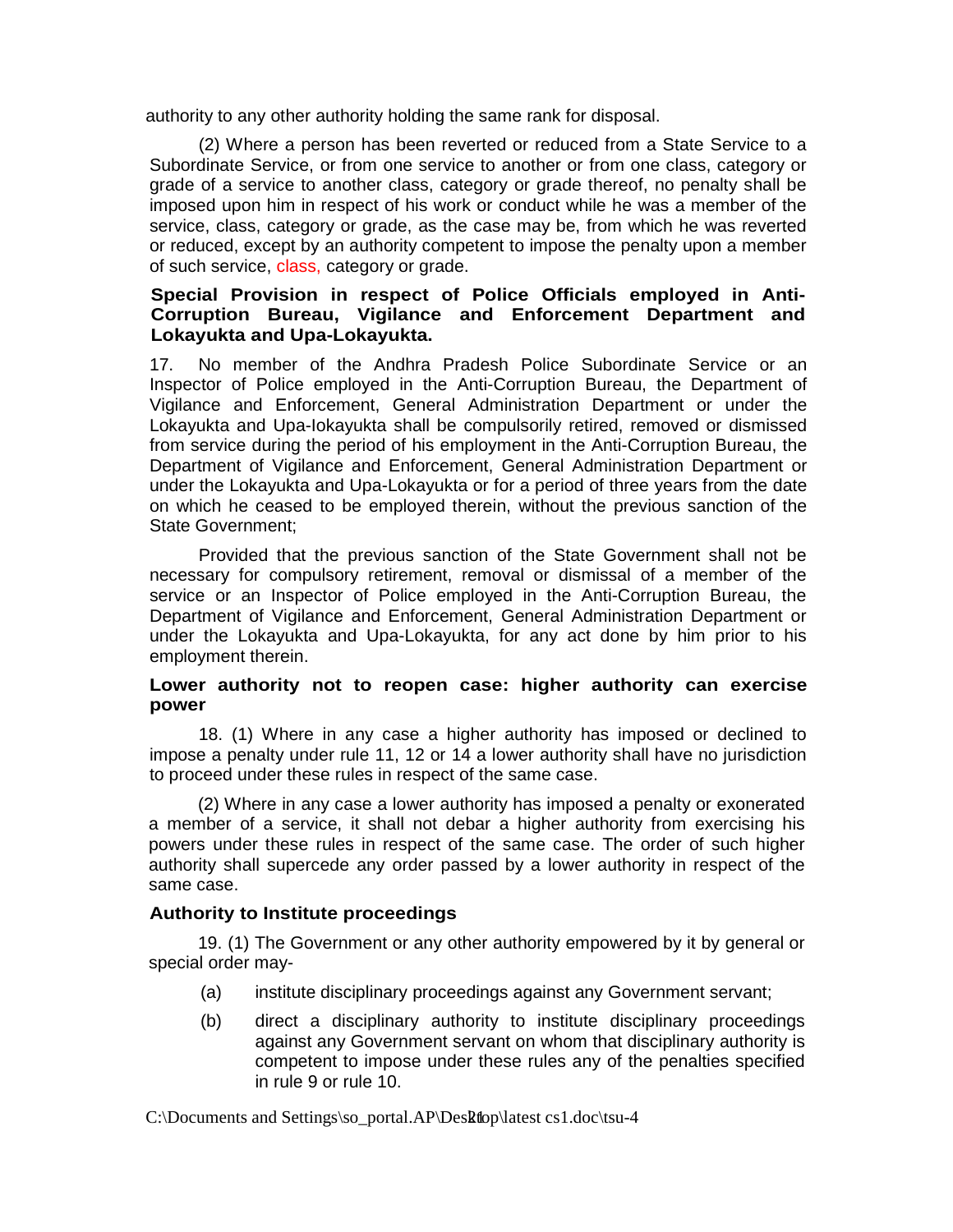(2) A disciplinary authority competent under these rules to impose any of the penalties specified in clauses (i) to (v) of rule 9 or in rule 10 may institute disciplinary proceedings against any Government servant for the imposition of any of the penalties specified in clauses (vi) to (x) of rule 9 notwithstanding that such disciplinary authority is not competent under these rules to impose any of the latter penalties .

#### **PART - V PROCEDURE FOR IMPOSING PENALTIES**

20. No order imposing any of the penalties specified in clauses (vi) to (x) of rule 9 shall be made except after an inquiry held, as far as may be, in the manner provided in this rule and rule 21 or in the manner provided by the Andhra Pradesh Civil Services (Disciplinary Proceedings Tribunal) Act, 1960 or the Andhra Pradesh Lokayukta and Upa-Lokayukta Act, 1983, where such inquiry is held under the said Acts.

(2) Whenever the disciplinary authority is of the opinion that there are grounds for inquiring into the truth of any imputation of misconduct or misbehavior against a Government servant, it may itself inquiry into, or appoint under this rule, as the case may be, authority to inquire into the truth thereof.

EXPLANATION:- Where the disciplinary authority itself holds the inquiry, any reference to the inquiring authority shall be construed as a reference to the disciplinary authority.

(3) Where it is proposed to hold an inquiry against a Government servant under this rule and rule 21, the disciplinary authority or the cadre controlling authority who is not designated as disciplinary authority and who is subordinate to the appointing authority can drawn up or cause to be drawn up.

(i) The substance of the imputations of misconduct or misbehavior into definite and distinct articles of charge.

(ii) A statement of the imputations of misconduct or misbehavior in support of each article of charge, which shall contain.

(a) A statement of all relevant facts including any; admission or confession made by the Government servant.

(b) Copies of documents by which and copies of statements of witnesses by whom, the articles of charge are proposed to be sustained.

NOTE;- Where the documents are voluminous relevant extracts of the documents may be furnished to the Government.

(2) The disciplinary authority shall deliver or cause to be delivered to the Government servant a copy of the articles of charge, the statement of the imputations of misconduct or misbehavior and copies of the statements of witnesses by which each article of charge is proposed to be sustained and shall require the Government servant to appear before the disciplinary authority on such day and at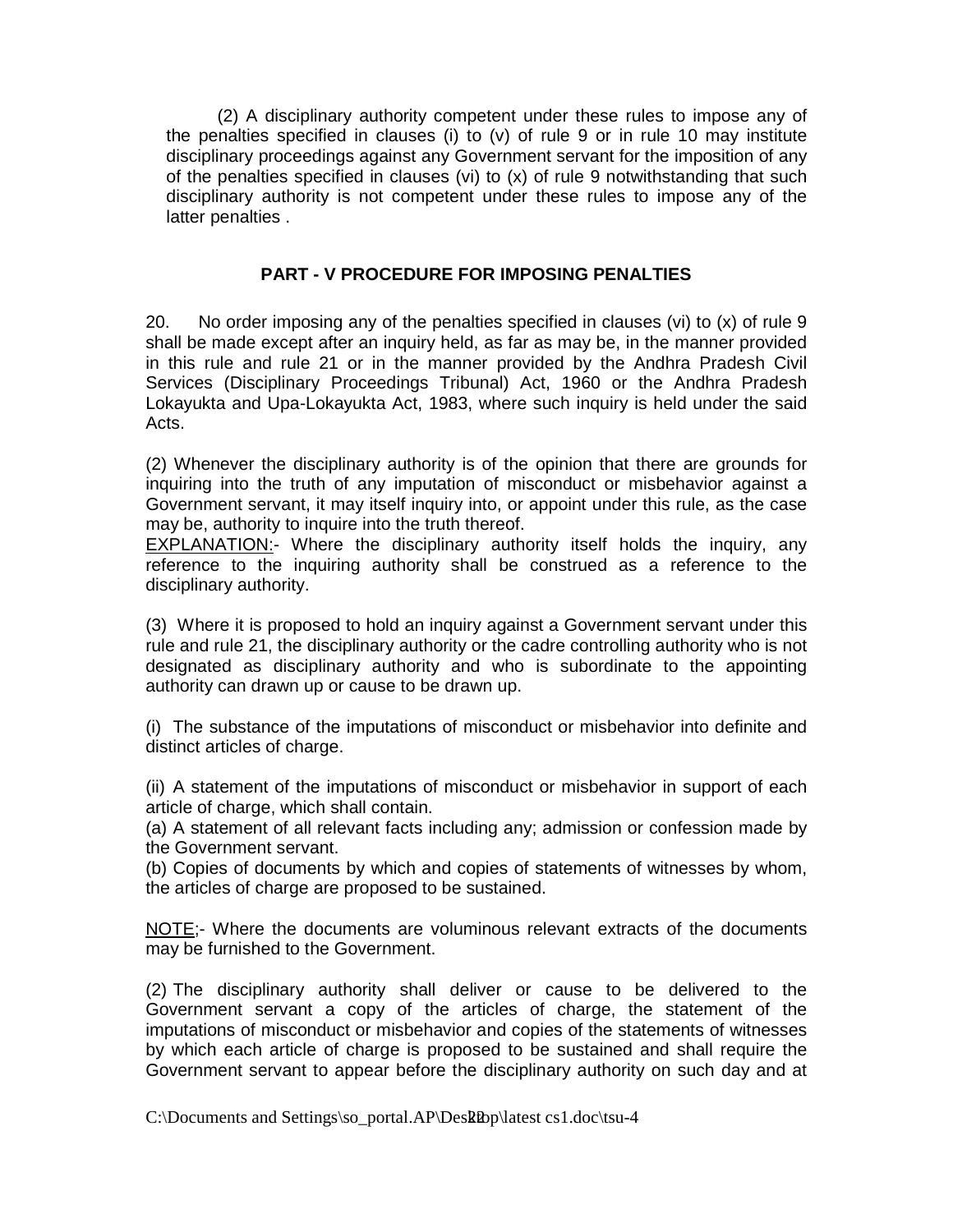such time NOT EXCEEDING TEN WORKING DAYS and submit a written statement of his defense and to state whether he desires to be heard in person.

 (5) (a) On the date fixed for appearance the Government servant shall submit the written statement of his defense. He shall be questioned whether he pleads guilty to the charges or not and if he pleads guilty to all or any of the articles of charges, the disciplinary authority shall record the plea and obtain the signature of the Government Servant thereon.

 (b) Where the Government Servant appears before the disciplinary authority and pleads not guilty to the charges or refuses or omits to plead, the disciplinary authority shall record the plea and obtain signature of the Government servant thereon and may decide to hold the inquiry itself or if it consider necessary to do so appoint a serving or retired Government servant as inquiring authority for holding the inquiry into the charges and also appoint a Government servant as Presenting Officer to present the case in support of the articles of charge and adjourn the case to a date not exceeding five days for the said purpose.

 (c ) On the date so fixed the disciplinary authority shall by an order appoint the inquiring authority and shall also appoint a Government servant as Presenting Officer to present the case in support of the articles of charge.

 Provided that the disciplinary authority may if it considers necessary having regard to the facts and circumstances of the case, appoint a legal practitioner or a legally trained Government Servant as Presenting Officer.

 (d) The disciplinary authority shall serve copies of the orders appointing the inquiring authority and the Presenting Officer on the Government servant and inform him that he may take the assistance of any other Government Servant to present the case on his behalf, but he may not engage a Legal Practitioner for the purpose unless the Presenting Officer appointed by the disciplinary authority is a legal practitioner or a legally trained Government Servant.

 Provided that no Government servant dealing in his official capacity with the case of inquiry relating to the person charged or any officer to whom an appeal may be preferred shall be permitted by the inquiring authority to appear on behalf of the person charged before the inquiry authority.

 Provided further that the Government servant may take the assistance of any other Government servant posted at any other station, if the inquiring authority having regard to the circumstances of the case, and for reasons to be recorded in writing so permits.

 NOTE:- (1) The Government Servant shall not take the assistance of any other Government servant who has pending two disciplinary cases on hand in which he has to give assistance.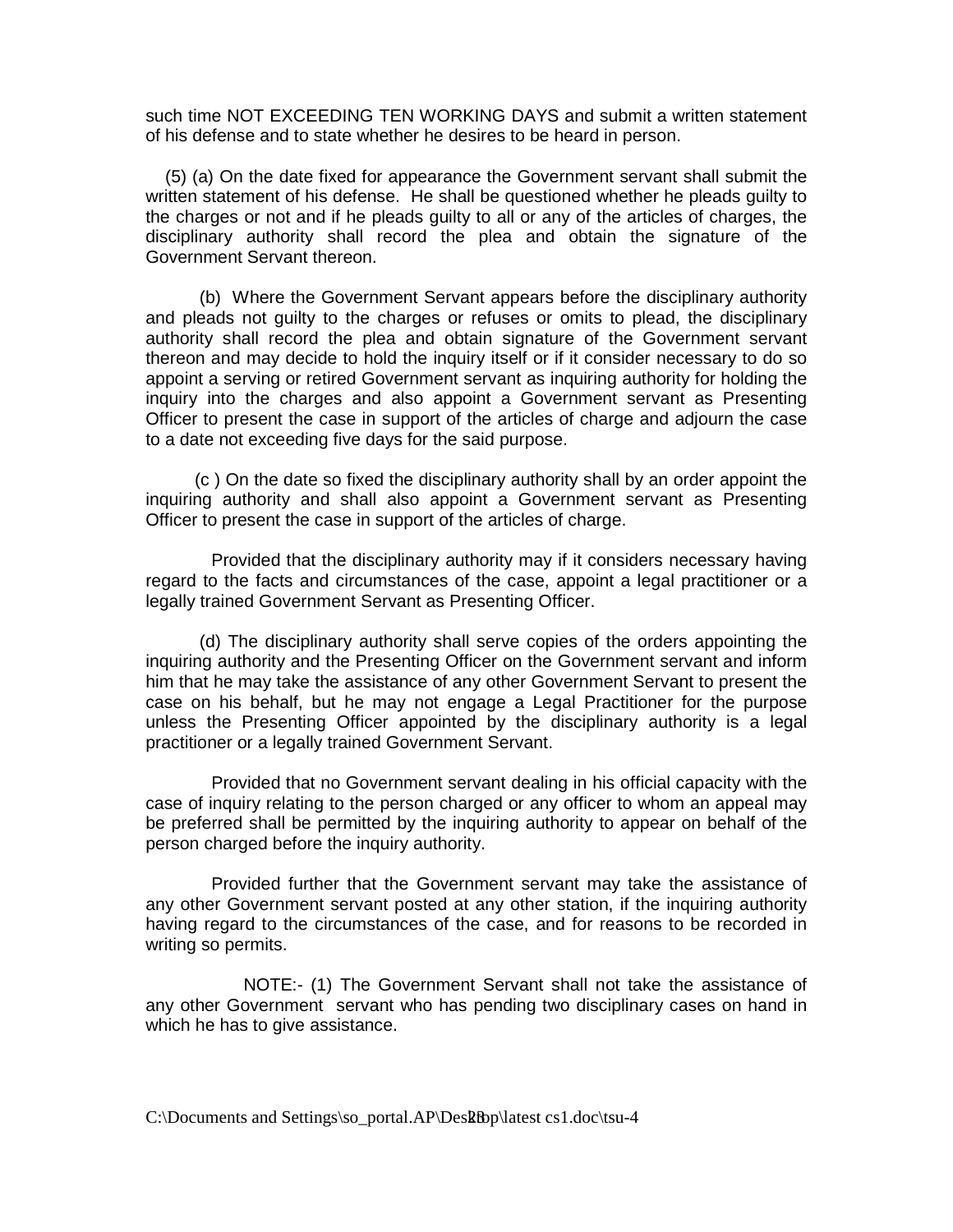NOTE:- (2) The Government servant shall not take the assistance of any other Government servant who is dealing in his official capacity with the case of inquiry relating to the Government servant charged.

 The Government servant may also take the assistance of a retired Government servant to present the case on his behalf, subject to such conditions as may be specified by the Government from time to time by general or special order in his behalf.

 (e) The disciplinary authority shall inform the Government servant to submit within five days a list of documents, which he requires to be discovered or produced by Government for the purpose of his defence indicating the relevance of the documents so required.

 (f) The disciplinary authority may for reasons to be recorded in writing refuse to requisition such of the documents as are, in its opinion, not relevant to the case.

 (g) The disciplinary authority shall on receipt of the notice for the discovery or production of documents, forward the same or copies thereof to the authority in whose custody or possession the documents are kept with a requisition for the production of the documents by such date as may be specified in such requisition.

 (h) On receipt of the requisition referred to in sub-rule (5) (g) every authority having the custody or possession of the requisitioned documents shall produce the same before the disciplinary authority

 Provided that if the authority having the custody or possession of the requisitioned documents is satisfied for reasons to be recorded by it in writing that the production of all or any such documents would be against the public interest or security of the state, shall submit the fact to the Head of Department or to the Secretary of the Department concerned for a decision in the matter. Such decision shall be informed to the disciplinary authority and the disciplinary authority shall on being so informed communicate the information to the Government servant and withdrawn the requisition made by it for the production or discovery of such documents.

(6) Where the Government servant to whom a copy of the article of charge has been delivered does not submit the written statement of defence on or before the date specified for the purpose or does not appear in person before the disciplinary authority, the disciplinary authority may decide to hold the inquiry ex-parte or if it considers necessary so to do, appoint an inquiry authority for the purpose.

(7) (a) The disciplinary authority shall, where it is not the inquiring authority, forward to the inquiring authority.

(i) a copy of the articles of charge and the statement of the imputations of misconduct or misbehavior;

(ii) a copy of the written statement of defence, if any submitted by the Government servant;

 $C:\overline{D}$  C:\Documents and Settings\so\_portal.AP\DesRtop\latest cs1.doc\tsu-4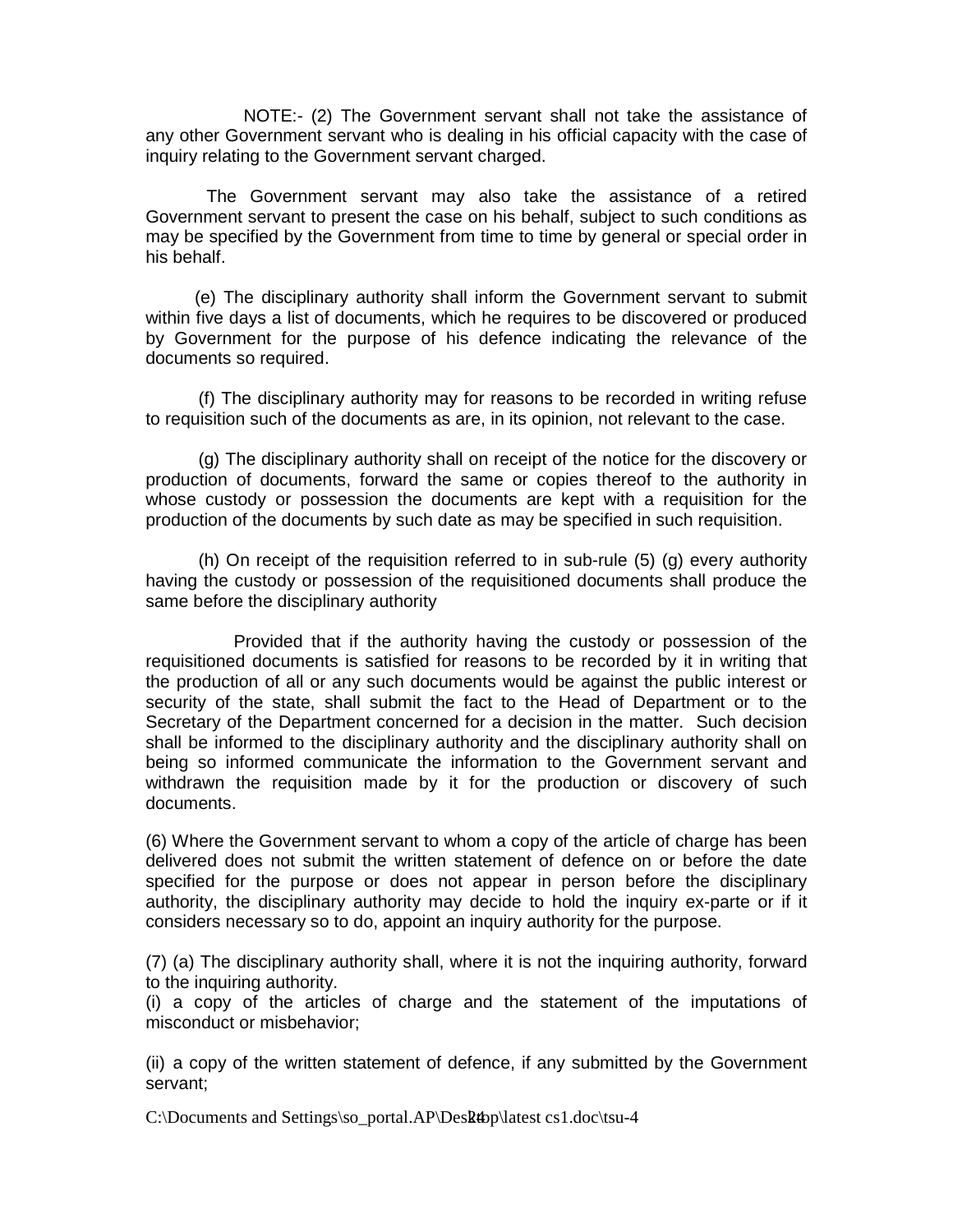(iii) copies of the statements of witnesses, referred to in sub-rule (3);

(iv) copies of documents referred to in sub-rule (3);

(v) evidence proving the delivery of copies of the documents referred to in sub-rule j(3) to the Government servant; and

(vi) a copy of the order appointing the "Presenting Officer".

 (b) The disciplinary authority shall also forward to the inquiring authority documents received under sub-rule 5(h) as and when they are received.

(8) After receiving the documents mentioned under sub-rule 7(a) the inquiring authority shall issue a notice in writing to the Presenting Officer and also to the Government servant to appear before him on such day and at such time and place specified by him which shall not exceeds ten days.

(9) (a) The presenting Officer and Government servant shall appear before the inquiring authority on the date fixed under sub-rule (8).

(b) If the Government servant informs the inquiring authority that he wishes to inspect the documents mentioned in sub-rule (3) for the purpose of preparing his defence, the inquiring authority shall order that he may inspect the documents within five days and the presenting Officer shall arrange for the inspection accordingly.

(c) The inquiring authority shall call upon the Government servant whether he admits the genuineness of any of the documents copies of which have been furnished to him and if he admits the genuineness of any document it may be taken as evidence without any proof by the concerned witness.

(d) The inquiring authority shall adjourn the case for inquiry to a date not exceeding ten days for production of evidence and require the Presenting Officer to produce the evidence by which he proposes to prove the articles of charges.

(10) (a) On the dates fixed for recording the evidence, the oral and documentary evidence by which the articles of charges are proposed to be proved shall be produced by or on behalf of the disciplinary authority.

(b) The evidence shall be recorded as far as possible on day-to-day basis till the evidence on behalf of the disciplinary authority is completed.

(c) The witnesses shall be examined by the Presenting Officer and they may be cross-examined by or on behalf of the Government servant.

(d) The Presenting Officer shall be entitled to re-examine the witnesses on any points on which they have been cross examined, but not on any new matter, without the permission of the inquiring authority.

(e) The inquiring authority may also put such questions to the witnesses as it thinks fit.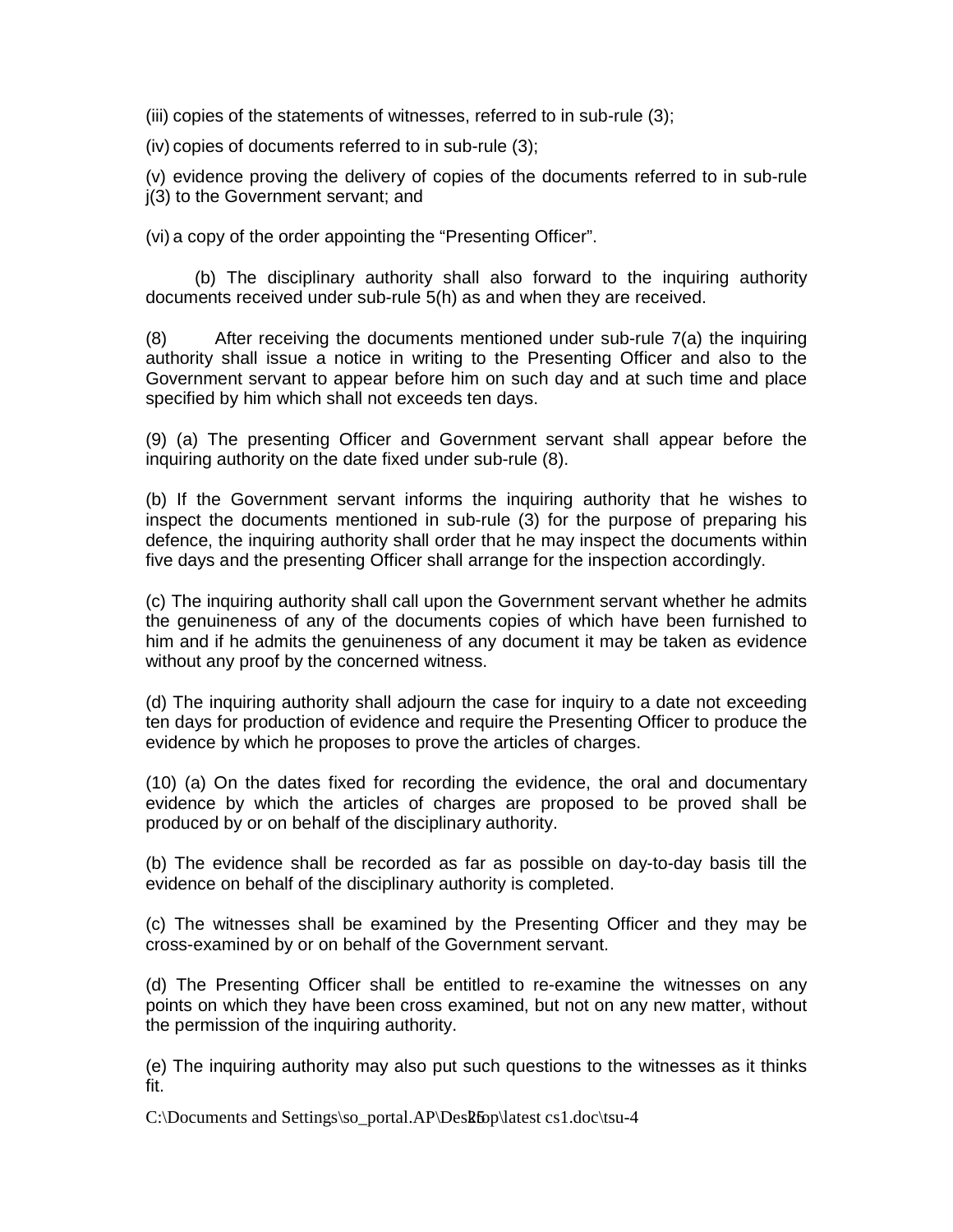(11) (a) If it appears necessary before the closure of the case on behalf of the disciplinary authority, the inquiring authority may, in its discretion, allow the presenting officer to produce evidence not included in the list given to the Government servant or may itself call for new evidence or recall and re-examine any witness.

(b) In such case the Government servant shall be entitled to have a copy of the list of further evidence proposed to be produced and an adjournment of the inquiry for three clear days before the production of such new evidence, exclusive of the day of adjournment and the day to which the inquiry is adjourned.

(c) The inquiring authority shall give the Government servant an opportunity of inspecting such documents before they are taken on the record.

 NOTE:- New evidence shall not be permitted or called for and witness shall not be recalled to fill up any gap in the evidence. Such evidence may be called for only when there is an inherent lacuna or defect in the evidence which has been produced originally.

(12) (a) When the case for the disciplinary authority is closed, the Government servant shall be required to state his defence orally or in writing as he may prefer and to submit a list of witnesses to be examined on his behalf for which purpose the case may be adjourned to a date not exceeding five days.

(b) If the defence is made orally, it shall be recorded and the Government servant shall be required to sign the record. In either case, a copy of the statement of defence and the list of defence witness may be provided.

(c ) The case shall be adjourned to a date not exceeding ten days for production of defence evidence.

(13)The evidence on behalf of the Government servant shall then be produced. The Government servant may examine himself in his own behalf if he so prefers. The witnesses produced by the Government servant shall then be examined and shall be liable to cross-examination re-examination and examination by the inquiring authority according to the provisions applicable to the witnesses for the discipl9inary authority.

(14) The inquiring authority may after the Government servant closes his case, and shall, If the Government servant has not examined himself, generally question him on the circumstances appearing against him in the evidence for purpose of enabling the Government servant to explain any circumstances appearing In the evidence against him.

(15)The inquiring authority may, after the completion of the production of evidence, hear the presenting officer, if any appointed, and the Government servant, or permit them to file written briefs of their respective cases, if they so desire.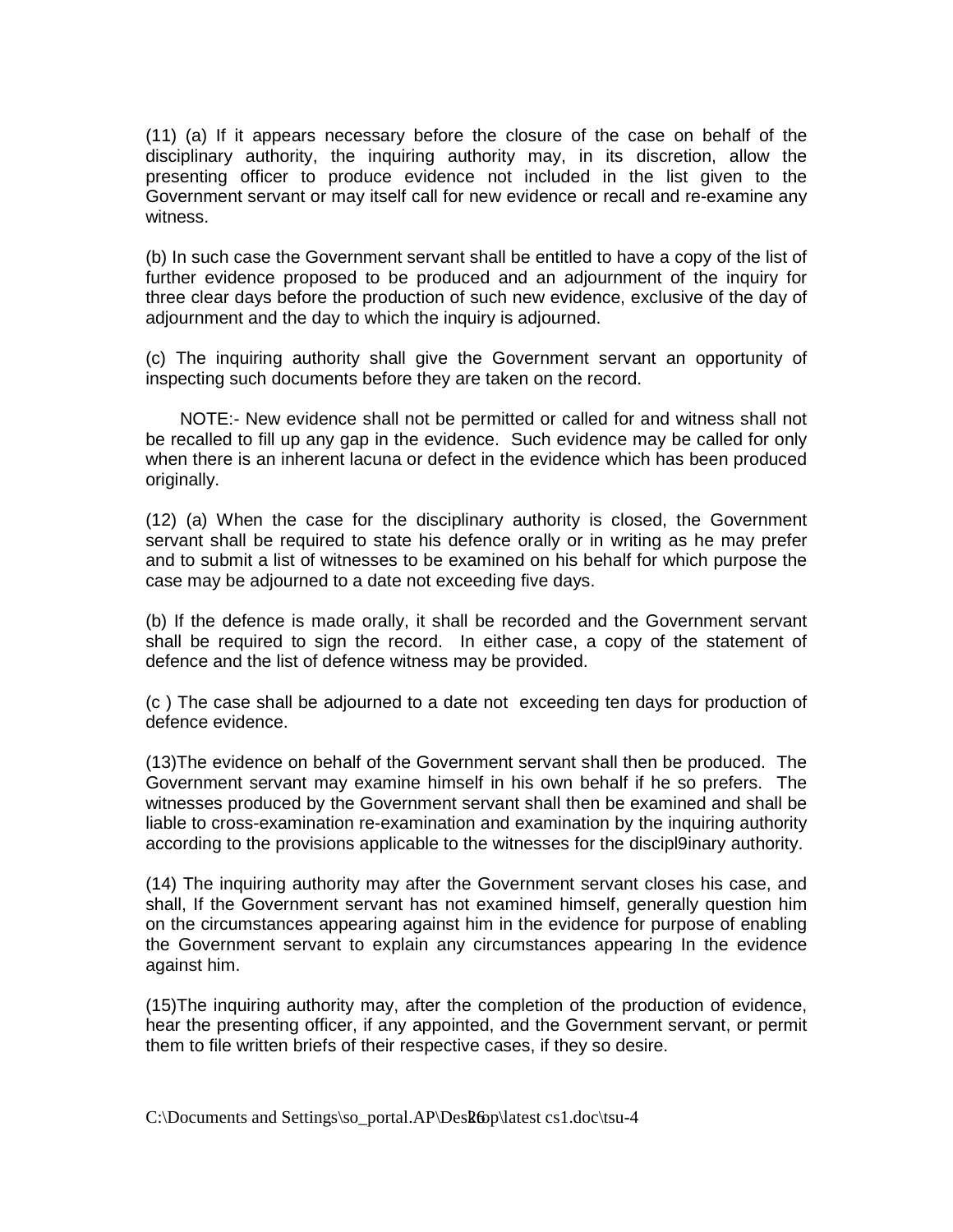(16) (a) Where a disciplinary authority competent to impose any of the penalties specified in clauses (i) to (v) of rule 9 and in rule 10 but not competent to impose any of the penalties specified in clauses (vi) to (x) of rule 9, has itself inquired into or caused to be inquired into the articles of any charge and that authority, having regard to its own findings or having regard to its decision on any of the findings of any inquiring authority appointed by it is of the opinion that specified in clauses (vi) to (x) of rule 9 should be imposed on the Government servant, that authority shall forward the records of the inquiry to such disciplinary authority as is competent to impose the last mentioned penalties.

(b) The disciplinary authority to which the records are so forwarded may act on the evidence on the record or may if it is of the opinion that further examination of any of the witnesses is necessary in the interests of justice, recall the witnesses and examine, cross-examine and re-examine the witnesses and may impose on the Government servant such penalty as it may deem fit in accordance with these rules.

(17) Whenever an inquiring authority, after having heard and recorded the whole or any part of the evidence in an inquiry ceases to exercise jurisdiction therein, and is succeeded by another inquiring authority which has and which exercises, such jurisdiction, the inquiring authority so succeeding may act on the evidence so recorded by Its predecessor, or partly recorded by its predecessor, and partly recorded by itself.

 Provided that if the succeeding authority is of the opinion that further examination of any of the witnesses whose evidence has already been recorded is necessary in the interest of justice, it may recall examine, cross-examine and reexamine any such witnesses in before provided.

(18)(i) After the conclusion of the inquiry a report shall be prepared and It shall contain

(a) the articles of charge and the statement of the imputation of misconduct or misbehavior.

(b) the defense of the Government servant in respect of each article of charge;

(c) An assessment of the evidence in respect of each article of charge;

(d) The findings on each article of charge and the reasons therefor.

 Explanation:- If in the opinion of the inquiring authority the proceedings of the inquiry establish any article of charge different from the original articles of the charge, it may record its findings on such article of charge.

 Provided that the findings on such article of charge shall not be recorded unless the Government servant has either admitted the facts on which such article of charge is based or has had a reasonable opportunity of defending himself against such article of charge.

(vii) The inquiring authority, where it is not itself the disciplinary authority; shall forward to the disciplinary authority the records of inquiry which; shall include.

(a) the report prepared by it under clause (i);

(b) the written statement of defence, if any, submitted by the Government servant;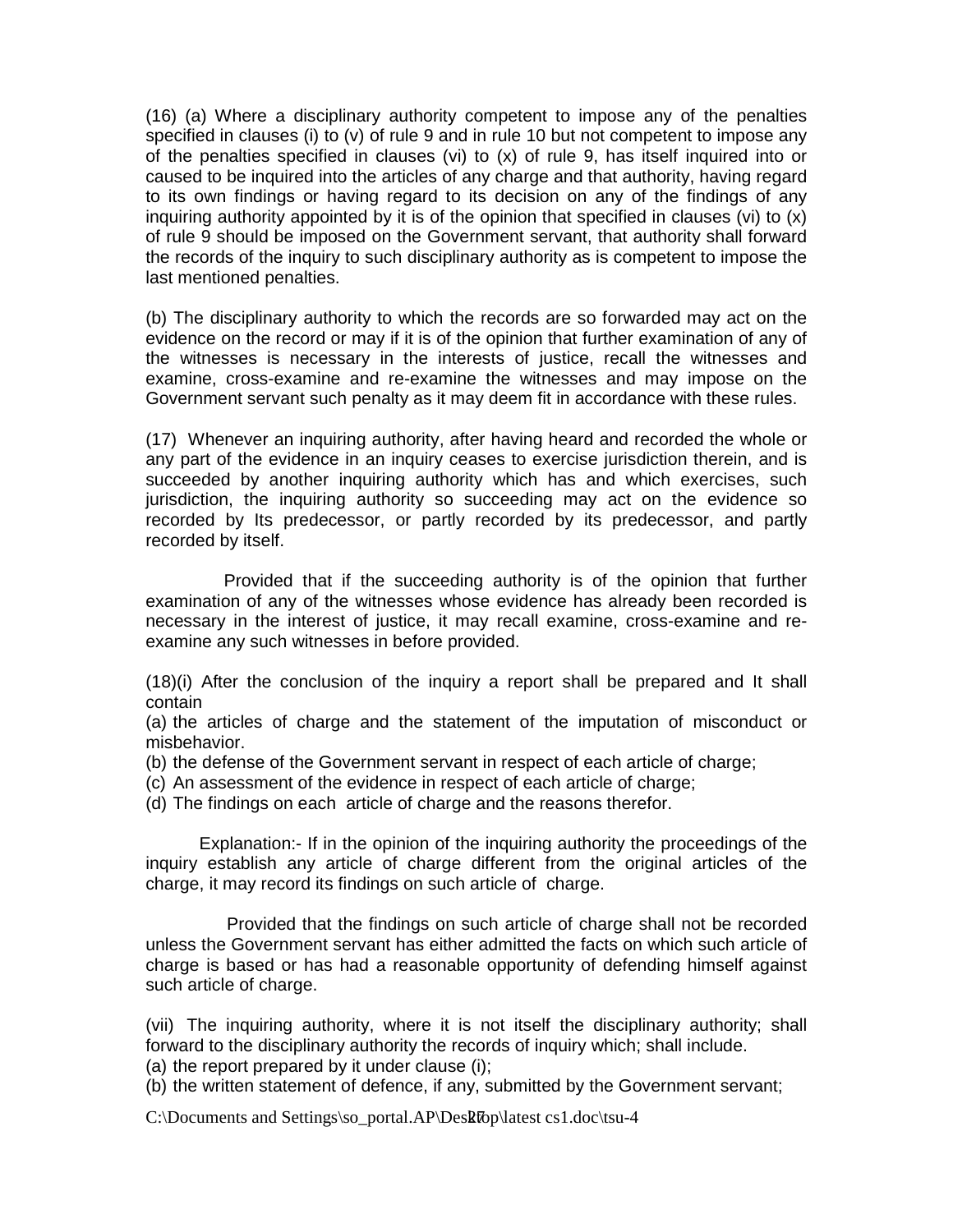(c) the oral and documentary evidence produced in the course of the inquiry;

(d) written briefs, If any, filed by the Presenting officer or the Government servant or both during the course of the inquiry and

(e) the orders, if any, made by the disciplinary authority and the inquiring authority in regard to the inquiry.

 Explanation:-.It is not necessary to have an inquiry in the manner provided for in this rule or to hear in person in the case of reduction of rank in seniority list (A and B lists) of Constables fit for promotion as Head Constables I in the Andhra Pradesh Police Subordinate Service or Andhra Pradesh Special Armed Police Service.

(vide G.O. Ms. No. 383, G.A.(Ser.C) Dept., dt: 19.12.2003)

#### **AMENDMENTS**

In <u>rule 20</u>, - for sub-rules  $(3)$ ,  $(4)$ ,  $(5)$ ,  $(6)$ ,  $(7)$ ,  $(10)$  and  $(12)$  the following shall be substituted, namely:-

"(3) Where it is proposed to hold an inquiry against a Government servant under this rule and rule 21, the disciplinary authority or the cadre controlling authority who is not designated as disciplinary authority and who is subordinate to the appointing authority can draw up or cause to be drawn up—

(i) the substance of the imputations of misconduct or misbehaviour into definite and distinct articles of charge;

(ii) a statement of the imputations of misconduct or misbehaviour in support of each article of charge, which shall contain;

(a) a statement of all relevant facts including any admission or confession made by the Government servant;

(b) a list of documents by which, and a list of witnesses by whom, the articles of charge are proposed to be sustained.

(4) The disciplinary authority shall deliver or cause to be delivered to the Government servant a copy of the articles of charge, the statement of the imputations of misconduct or misbehaviour and a list of documents and witnesses by which each article of charge is proposed to be sustained and copies of the said documents and statements of the said witnesses and shall require the Government servant to appear before the disciplinary authority on such day and at such time not exceeding ten working days and submit a written statement of his defence and to state whether he desires to be heard in person.

(5) (a) On the date fixed for appearance, the Government servant shall submit the written statement of his defence. The disciplinary authority shall ask the Government servant whether he is guilty or has any defence to make and if he pleads guilty to any of the articles of charge, the disciplinary authority shall record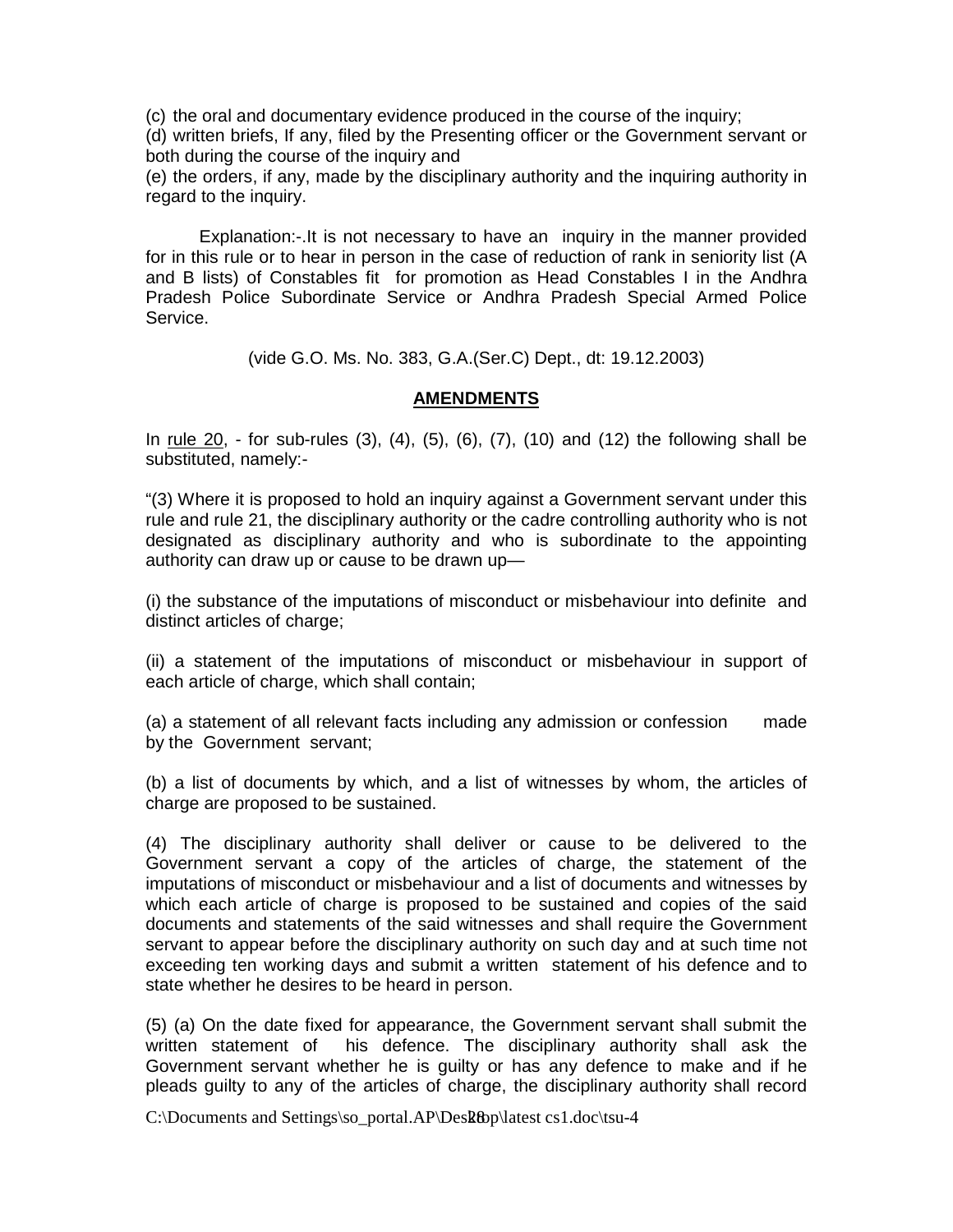the plea, sign the record and obtain the signature of the Government servant thereon. The disciplinary authority shall record findings of guilty in respect of those articles of charge to which the Government servant pleads guilty. Where the Government servant admits all the articles of charge, the disciplinary authority shall record its findings on each article of charge after taking such evidence as it may think fit and shall act in the manner laid down in Rule 21.

(b) Where the Government servant appears before the disciplinary authority and pleads not guilty to the charges or refuses or omits to plead, the disciplinary authority shall record the plea and obtain the signature of the Government servant thereon and may decide to hold the inquiry itself or if it considers it necessary to do so, appoint an inquiring authority for holding the inquiry into the charges and also appoint a Government servant or a retired Government servant or a legal practitioner as Presenting Officer to present the case in support of the articles of charge and adjourn the case to a date not exceeding five days.

(c) On the day so fixed, the disciplinary authority shall serve copies of the orders appointing the inquiring authority and the Presenting Officer on the Government servant and inform him that he may take the assistance of any other Government servant to present the case on his behalf, but he may not engage a retired Government servant or a legal practitioner for the purpose unless the Presenting Officer appointed by the disciplinary authority is one such, or, the disciplinary authority, having regard to the circumstances of the case, so permits:

Provided that no Government servant dealing in his official capacity with the case of inquiry relating to the person charged or any officer to whom an appeal may be preferred shall be permitted by the inquiring authority to appear on behalf of the person charged before the inquiring authority:

Provided further that the Government servant may take the assistance of any other Government servant posted at any other station, if the inquiring authority having regard to the circumstances of the case and for reasons to be recorded in writing, so permits.

Note (1):- The Government servant shall not take the assistance of any other Government servant who has pending two disciplinary cases on hand in which he has to give assistance.

Note (2):- The Government servant may also take the assistance of a retired Government servant to present the case on his behalf, subject to such conditions as may be specified by the Government from time to time by general or special order in this behalf.

(d) The disciplinary authority shall inform the Government servant to submit within five days a list of documents, which he requires to be discovered or produced by Government for the purpose of his defence indicating the relevance of the documents so required.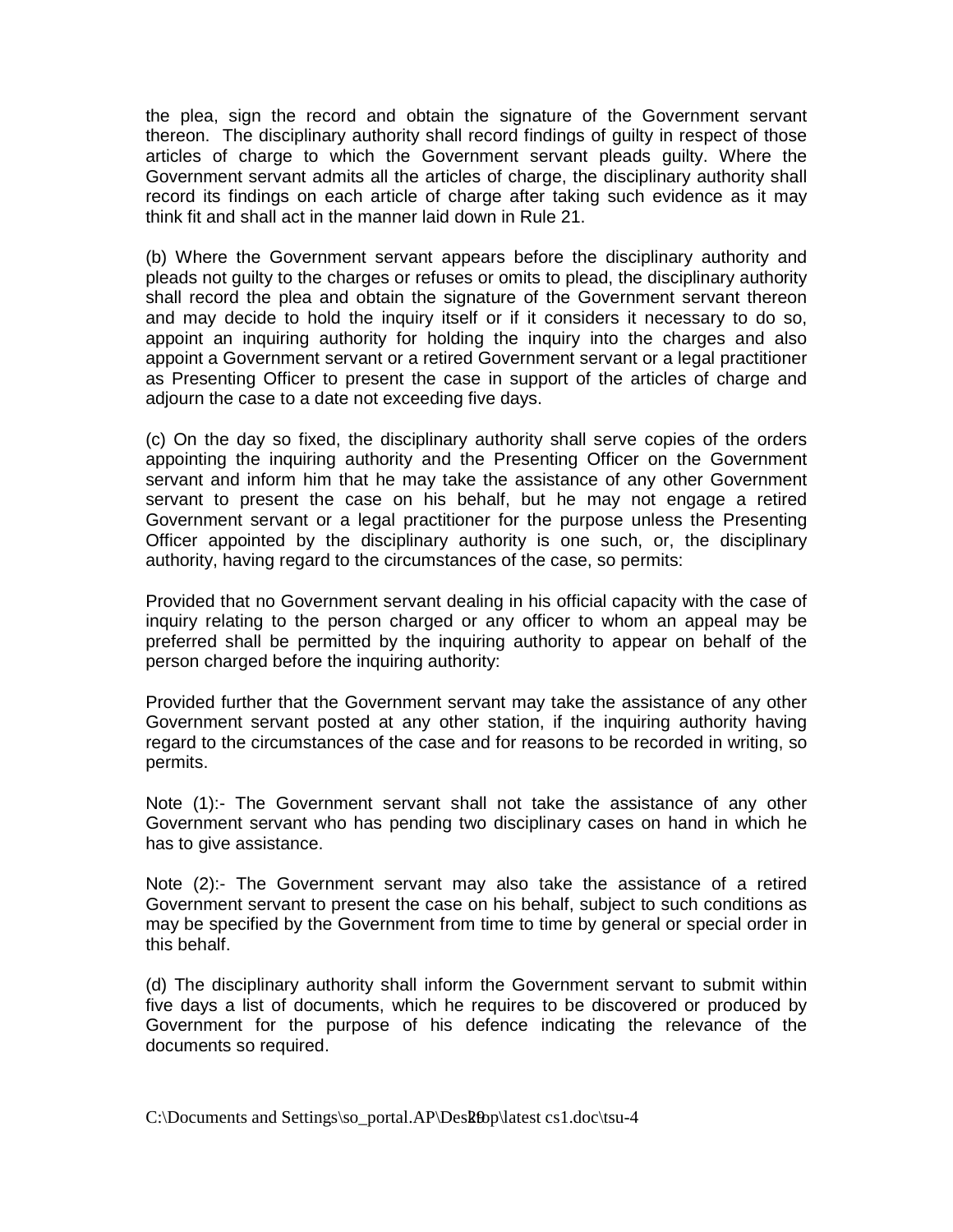(e) The disciplinary authority may for reasons to be recorded in writing refuse to requisition such of the documents as are, in its opinion, not relevant to the case.

(f) The disciplinary authority shall on receipt of the notice for the discovery or production of documents, forward the same or copies thereof to the authority in whose custody or possession the documents are kept, with a requisition for the production of the documents by such date as may be specified in such requisition.

(g) On receipt of the requisition referred to in clause (f) of this sub-rule, every authority having the custody or possession of the requisitioned documents shall produce the same before the disciplinary authority:

 Provided that if the authority having the custody or possession of the requisitioned documents is satisfied for reasons to be recorded by it in writing that the production of all or any of such documents would be against the public interest or security of the State, shall submit the fact to the Head of the Department or to the Secretary of the Department concerned for a decision in the matter. Such decision shall be informed to the disciplinary authority and where the decision is to withhold production of all or any of such documents, the disciplinary authority shall on being so informed communicate the information to the Government servant and withdraw the requisition made by it for the production or discovery of such documents and where the decision is against withholding the production of all or any of such documents, every authority having the custody or the possession of such requisitioned documents shall produce the same before the disciplinary authority.

(6) Where the Government servant to whom a copy of the articles of charge has been delivered does not submit the written statement of defence on or before the date specified for the purpose or does not appear in person before the disciplinary authority or otherwise fails or refuses to comply with the provisions of this rule, the disciplinary authority may decide to hold the inquiry exparte or if it considers it necessary so to do, appoint an inquiring authority for the purpose.

(7) (a) The disciplinary authority shall, where it is not the inquiring authority, forward to the inquiring authority--

(i) a copy of the articles of charge and the statement of the imputations of misconduct or misbehaviour;

(ii) a copy of the written statement of defence, if any, submitted by the Government servant;

(iii) copies of the statements of witnesses, referred to in sub- rule (3);

(iv) copies of documents referred to in sub-rule (3);

(v) evidence proving the delivery of copies of the documents referred to in sub-rule

(3) to the Government servant; and

(vi) a copy of the order appointing the Presenting Officer.

 (b) The disciplinary authority shall also forward to the inquiring authority documents received under clause (g) of sub-rule (5) as and when they are received.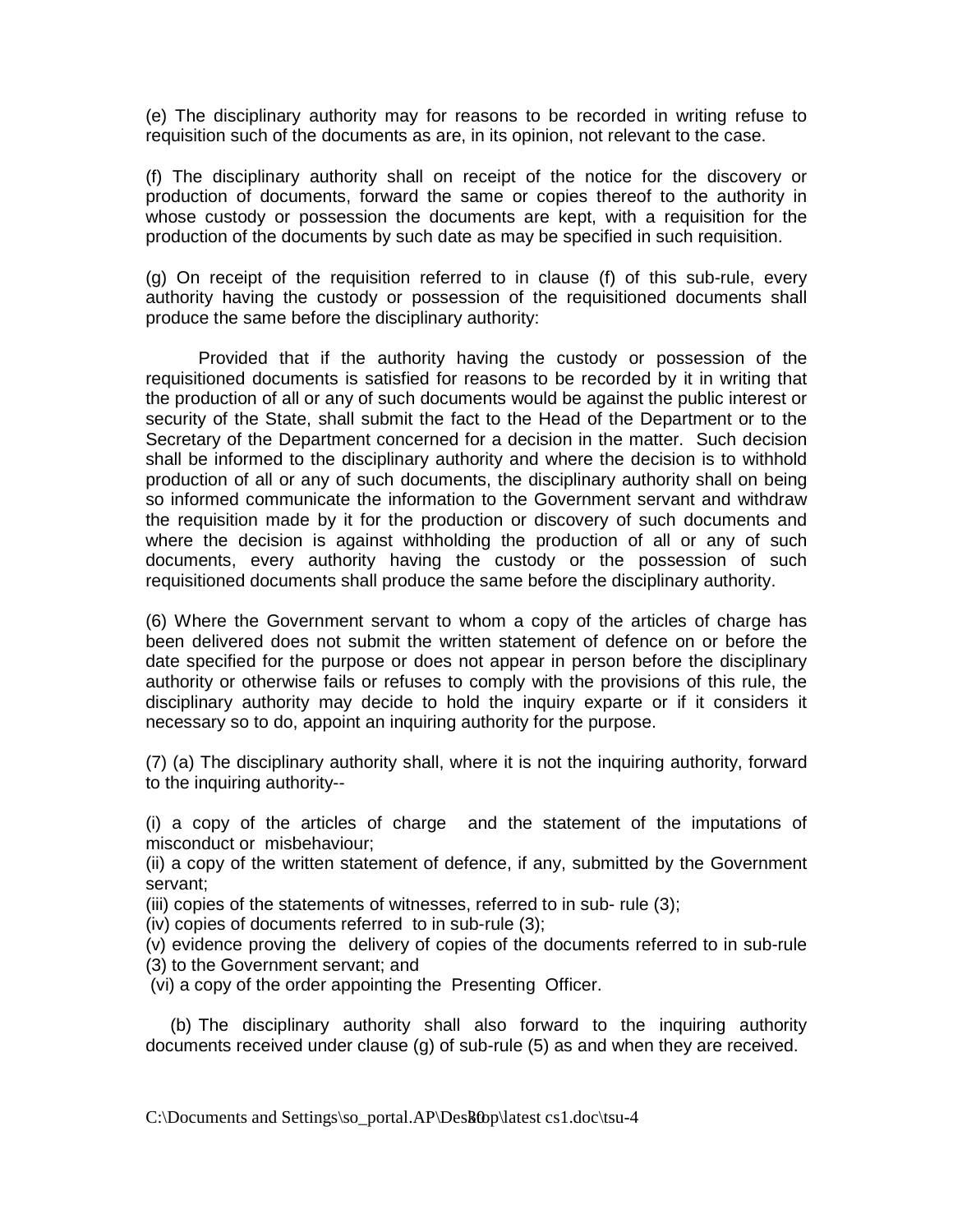(10) (a) On the date fixed for recording the evidence, the oral and documentary evidence by which the articles of charge are proposed to be proved shall be produced by or on behalf of the disciplinary authority.

 (b) The evidence shall be recorded as far as possible on day-to-day basis till the evidence on behalf of the disciplinary authority is completed.

 (c) The witnesses shall be examined by or on behalf of the Presenting Officer and they may be cross-examined by or on behalf of the Government servant.

 (d) The Presenting Officer shall be entitled to re-examine the witnesses on any points on which they have been cross-examined, but not on any new matter without the permission of the inquiring authority.

 (e) The inquiring authority may also put such questions to the witnesses as it thinks fit.

(12) (a) When the case for the disciplinary authority is closed, the Government servant shall be required to state his defence orally or in writing as he may prefer and to submit a list of witnesses to be examined on his behalf for which purpose the case may be adjourned to a date not exceeding five days.

 (b) If the defence is made orally, it shall be recorded and the Government servant shall be required to sign the record. In either case, a copy of the statement of defence and the list of defence witnesses may be provided to the Presenting Officer, if any, appointed.

 (c) The case shall be adjourned to a date not exceeding ten days for production of defence evidence.

2. In the Explanation under clause (ii) of sub-rule (18), the word 'Armed' shall be omitted.

(G.O Ms. No. 337, G.A. (Ser-C) Dept., dt: 22.7.2006)

#### **Earlier Position**

#### **Procedure for Imposing major penalties:-**

20. (1) No order imposing any of the penalties specified in clauses (vi) to (x) of rule 9 shall be made except after an Inquiry held, as far as may be, in the manner provided in this rule and rule 21 or in the manner provided by the Public Servants (Inquiries) Act, 1850 (Central Act 37 of 1850) or the Andhra Pradesh Civil Services (Disciplinary Proceedings Tribunal) Act, 1960 or the Andhra Pradesh Lokayukta and Upa-Lokayukta Act, 1983, where such inquiry is held under the said Acts.

(2) Whenever the disciplinary authority is of the opinion that there are grounds for inquiring into the truth of any imputation of misconduct or misbehaviour against a Government servant, it may itself inquire into, or appoint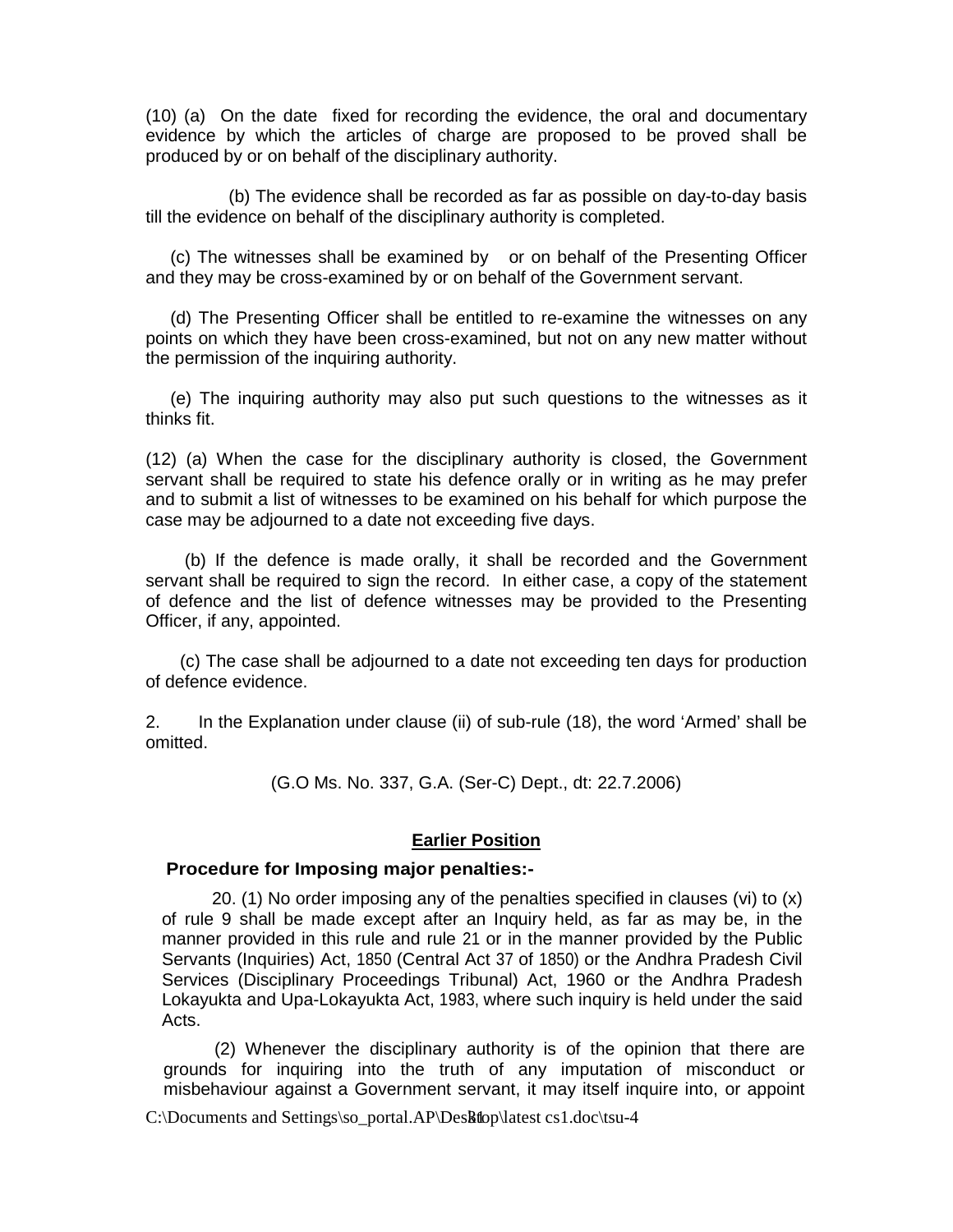under this rule or under the provisions of the Public Servants (Inquiries) Act, 1850, is the case may be, authority to inquire into the truth thereof.

Explanation:- Where the disciplinary authority itself holds the inquiry, any reference in sub-rule (7) to sub-rule (20) and in sub-rule (22) to the inquiring authority shall be construed as a reference to the disciplinary authority.

(3) Where it is proposed to hold an inquiry against a Government servant under this rule and rule 21, the disciplinary authority, or the cadre controlling authority who is not designated as disciplinary authority and who is subordinate to the appointing authority can drawn up or cause to be drawn up.

(G.O.Ms.No. 33, GA (Ser.C) Department, dated 24-01-1998)

- (i) the substance of the imputations of misconduct or misbehaviour into definite and distinct articles of charge.
- (ii) a statement of the imputations of misconduct or misbehaviour in support of each article of charge, which shall contain.
- (a) A statement of all relevant facts including any admission or confession made by the Government servant.
- (b) A list of documents by which, and a list of witnesses by whom, the articles of charge are proposed to be sustained.

(4) The disciplinary authority shall deliver or cause to be delivered to the Government servant a copy of the articles of charge, the statement of the imputations of misconduct or misbehaviour and a list of documents and witnesses by which each article of charge is proposed to be sustained and shall require the Government servant to submit within such time as may be specified, a written statement of his defence and to state whether he desires to be heard in person.

(5) (a) On receipt of the written statement of defence, the disciplinary authority may itself inquire into such of the articles of charge as are not admitted, or, if it considers it necessary so to do, appoint under sub-rule (2), an inquiring authority for the purpose, and where all the articles of charge have been admitted by the Government servant in his written statement of defence, the disciplinary authority shall record its findings on each charge after taking such evidence as it may think fit and shall act in the manner laid down in rule 21.

(b) If no written statement of defence is submitted by the Government servant, the disciplinary authority may itself inquire into the articles of charge or may, if it considers it necessary to do so, appoint, under sub-rule (2) an inquiring authority for the purpose.

(c) Where the disciplinary authority itself inquires into any article of charge or appoints an inquiring authority for holding an inquiry into such charge, it may, by an order, appoint a Government servant or a legal practitioner, to be known as the "Presenting Officer" to present on its behalf the case in support of the articles of charge.

(6) The disciplinary authority shall, where it is not inquiring authority, forward to the inquiring authority-

(i) a copy of the articles of charge and the statement of the imputations of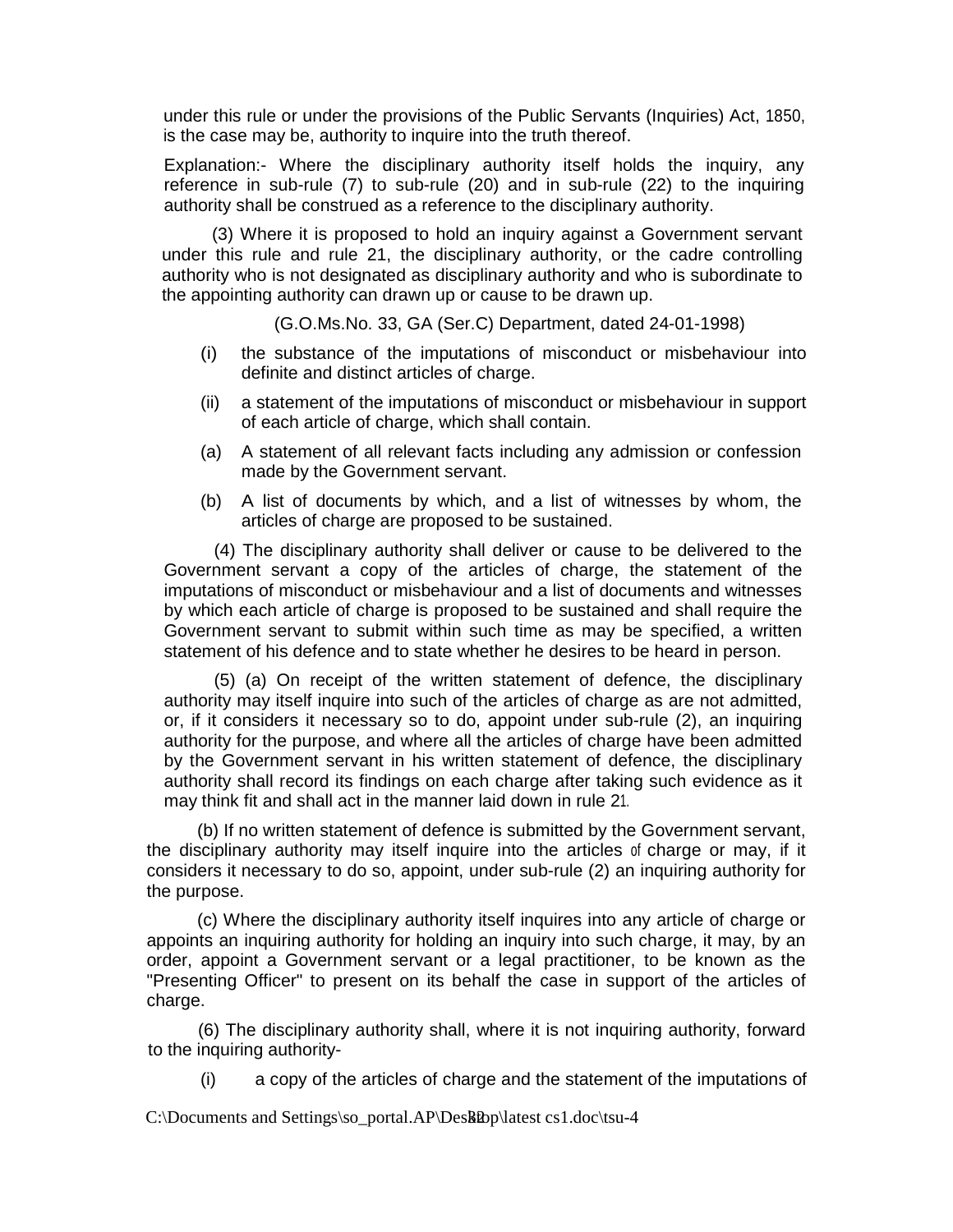misconduct or misbehaviour;

- (ii) a copy of the written statement of defence, if any submitted by the Government servant;
- (iii) a copy of the statements of witnesses, if any, referred to in sub-rule  $(3)$ ;
- (iv) evidence proving the delivery of the documents referred to in sub-rule (3) to the Government servant; and
- (v) a copy of the order appointing the "Presenting Officer".

(7) The Government servant shall appear in person before the inquiring authority on such day and at such time within fifteen working days from the date of receipt by him of the articles of charge and the statement of the imputation of misconduct or misbehaviour, as the inquiring authority may, by a notice in writing, specify in this behalf or within such further time, not exceeding fifteen days, as the inquiring authority may allow.

(8) (a). The Government servant may take the assistance of any other Government servant to present the case on his behalf, but may not engage a legal practitioner for the purpose unless the Presenting Officer appointed by the disciplinary authority is a legal practitioner, or, the disciplinary authority, having regard to the circumstances of the case so permits;

Provided that no member of service dealing in his official capacity with the case of inquiry relating to the person charged shall be permitted by the inquiry officer or by any officer to whom an appeal may be preferred to appear on behalf of the person charged before the enquiry officer.

Provided further that the Government servant may take the assistance of any other Government servant posted at any other station, if the inquiring authority having regard to the circumstances of the case, and for reasons to be recorded in writing, so permits.

Note:- (I) The Government servant shall not take the assistance of any other Government servant who has pending two disciplinary cases on hand in which he has to give assistance.

Note:- (2) The Government servant shall not take the assistance of any other Government servant who is dealing in his official capacity with the case of inquiry relating to the Government Servant charged.

(b) The Government servant may also take the assistance of a retired Government servant to present the case on his behalf, subject to such conditions as may be specified by the Government from time to time by general or special order in this behalf. (Further instructions issued vide Memo.No.657/Ser.C/94-4, G.A. (Ser. C) Dept., dated 9-3-95).

(9) If the Government servant who has not admitted any of the articles of charge in his written statement of defence or has not submitted any written statement of defence, appears before the inquiring authority, such authority shall ask him whether he is guilty or has any defence to make and if he pleads guilty to any of the articles of charge, the inquiring authority shall record the plea, sign the record and obtain the signature of the Government servant thereon.

 $C:\overline{D}$  C:\Documents and Settings\so\_portal.AP\Desktop\latest cs1.doc\tsu-4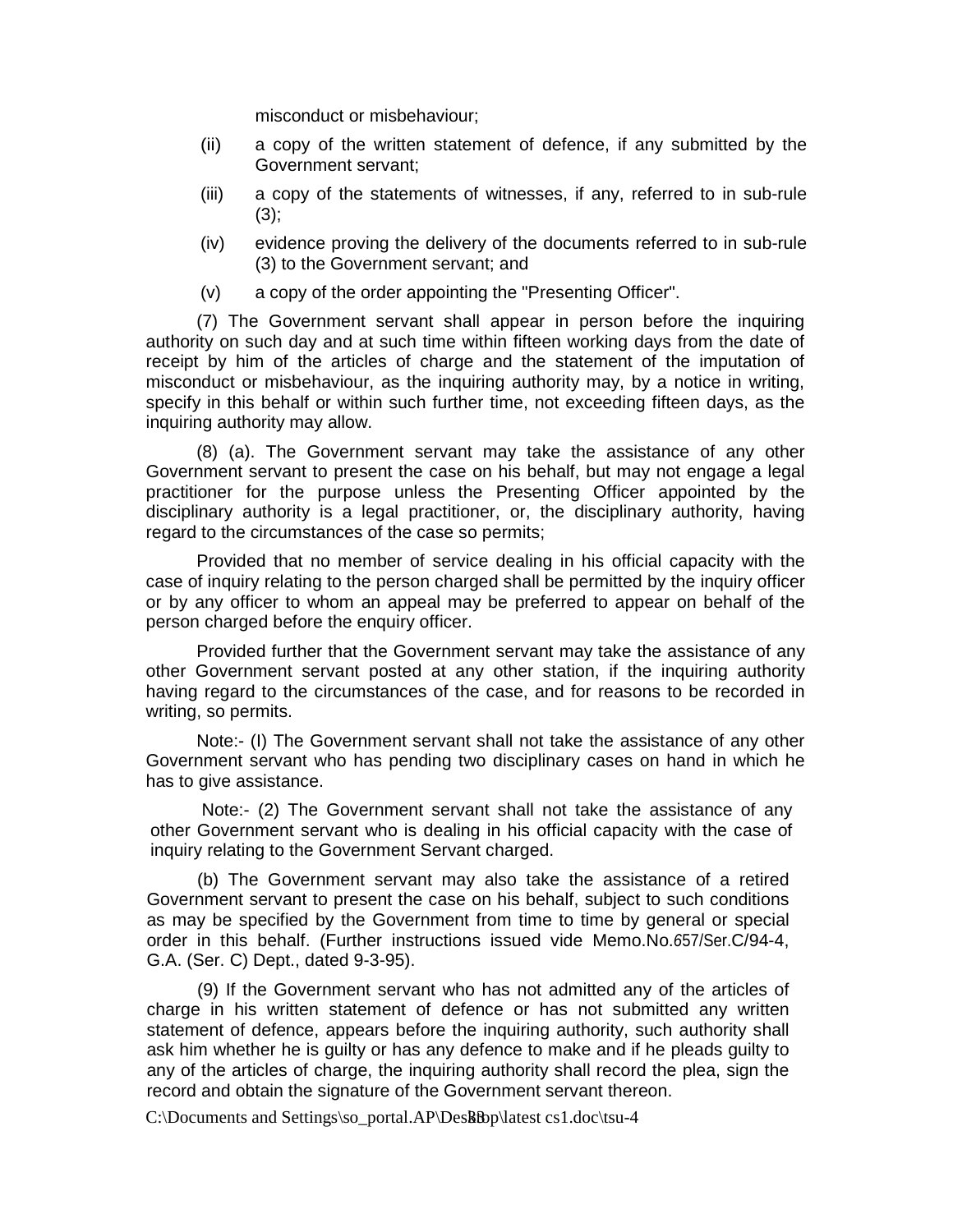(10) The inquiring authority shall return a finding of guilty in respect of those articles of charge to which the Government servant pleads guilty.

(11) The inquiring authority shall, if the Government servant fails to appear within the specified time or refuses or omits to plead, require the Presenting Officer to produce the evidence by which he proposes to prove the articles of charge, and shall adjourn the case to a later date not exceeding thirty days, after recording an order that the Government servant may, for the purpose of preparing his defence:

- (i) inspect within five days of the order or within such further time not exceeding five days as the inquiring authority may allow, the documents specified in the list referred to in sub-rule (3);
- (ii) submit a list of witnesses to be examined on his behalf.

Note:-If the Government servant applies orally or in writing for the supply of copies of the statement of witnesses mentioned in the list referred to in sub-rule (3), the inquiring authority shall furnish him with such copies as early as possible and in any case not later than three days before the commencement of the examination of the witnesses on behalf of the disciplinary authority.

(iii) give a notice within ten days of the order or within such further time not exceeding ten days as the inquiring authority may allow for the discovery or production of any documents which are in the possession of Government but not mentioned in the list referred to in sub-rule (3).

Note:- The Government servant shall indicate the relevance of the documents required by him to be discovered or produced by the Government.

(12) The inquiring authority shall, on receipt of the notice for the discovery or production of documents, forward the same or copies thereof to the authority in whose custody or possession the documents are kept, with a requisition for the production of the documents by such date as may be specified in such requisition ..

Provided that the inquiring authority may, for reasons to be recorded by it in writing, refuse to requisition such of the documents as are, in its opinion, not relevant to the case.

(13) On receipt of the requisition referred to in sub-rule (12), every authority having the custody or possession of the requisitioned documents, shall produce the same before the inquiring authority, and the requisitioning of the documents can be done either at the instance of the Member of Service or by the inquiring authority suo-moto.

C:\Documents and Settings\so\_portal.AP\Desktop\latest cs1.doc\tsu-4 "Provided that if the authority having the custody or possession of the requisitioned documents is satisfied for reasons to be recorded by it in writing that the production of all or any of such documents would be against the public interest of security of the State, shall submit the fact to the Head of Department, or to the Secretary of the Department concerned for a decision in the matter. Such decision shall be informed to the inquiring authority, and the inquiring authority shall on being so informed, communicate the information to the Government servant and withdraw the requisition made by it for the production or discovery of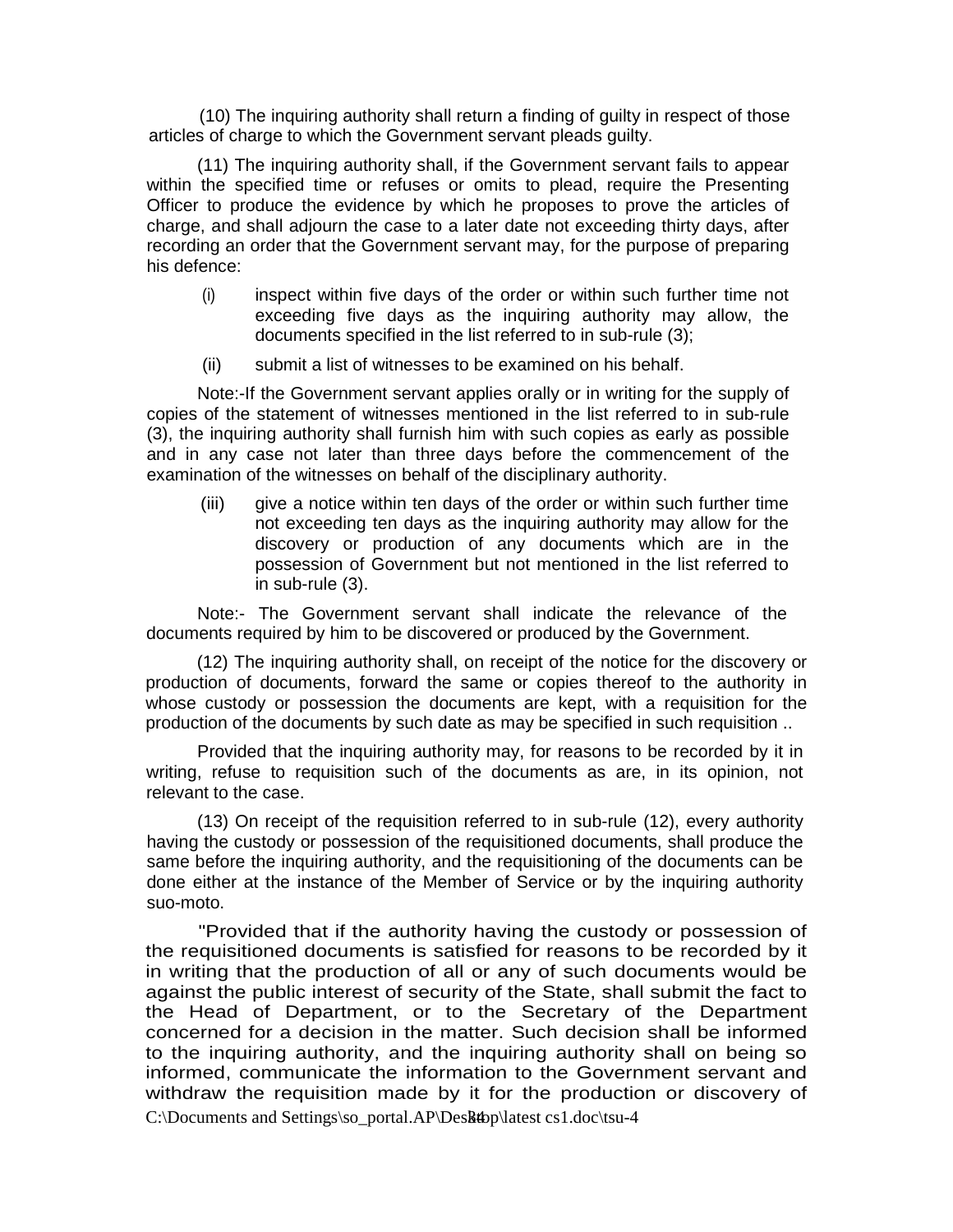such documents".

#### (G.O. Ms. No. 13, G.A.(Ser.C) Dept., dt: 10.1.2002)

#### Earlier position

Provided that if the authority having the custody or possession of the requisitioned documents is satisfied for reasons to be recorded by it in writing that the production of all or any of such documents would be against the public interest of security of the State, it shall inform the inquiring authority accordingly and the inquiring authority shall on being so informed, communicate the information to the Government servant and withdraw the requisition made by it for the production or discovery of such documents.

Provided further that if such documents are not produced as evidence and if they are sent only for the perusal of inquiring authority, the inquiring authority shall have the power to take it to a higher authority stating that on a perusal of a particular document it finds nothing in it to warrant claiming privilege.

(14) On the date fixed for the inquiry, the oral and documentary evidance by which the articles of charge are proposed to be proved shall be produced by or on behalf of the disciplinary authority. The witnesses shall be examined by or on behalf of the Presenting Officer and may be cross-examined by or on behalf of the Government servant. The Presenting Officer shall be entitled to re-examine the witnesses on any points on which they have been cross-examined, but not on any new matter, without the leave of the inquiring authority. The inquiring authority may also put such questions to the witnesses as it thinks fit.

(15) If it shall appear necessary before the closure of the case on behalf of the disciplinary authority, the inquiring authority may, in its discretion, allow the Presenting Officer to produce evidence not included in the list given to the Government servant or may itself call for new evidence or recall and re-examine any witness and in such case the Government servant shall be entitled to have, if he demands it, a copy of the list of further evidence proposed to be produced and an adjournment of the inquiry for three clear days before the production of such new evidence, exclusive of the day of adjournment and the day to which the inquiry is adjourned. The inquiring authority shall give the Government servant an opportunity of inspecting such documents before they are taken on the record. The inquiring authority may also allow the Government servant to produce new evidence, if it is of the opinion that the production of such evidence is necessary in the interest of justice.

Note:- New evidence shall not be permitted or called for any witness shall not be recalled to fill up any gap in the evidence. Such evidence may be called for only when there is an inherent lacunae or defect in the evidence which has been produced originally.

(16) When the case for the disciplinary authority is closed, the Government servant shall be required to state his defence, orally or in writing, as he may prefer. If the defence is made orally, it shall be recorded and the Government servant shall be required to sign the record. In either case, a copy of the statement of defence shall be given to the Presenting Officer, if any, appointed.

 $C:\overline{D}$  Documents and Settings\so\_portal.AP\Desktop\latest cs1.doc\tsu-4 (17) The evidence on behalf of the Government servant shall then be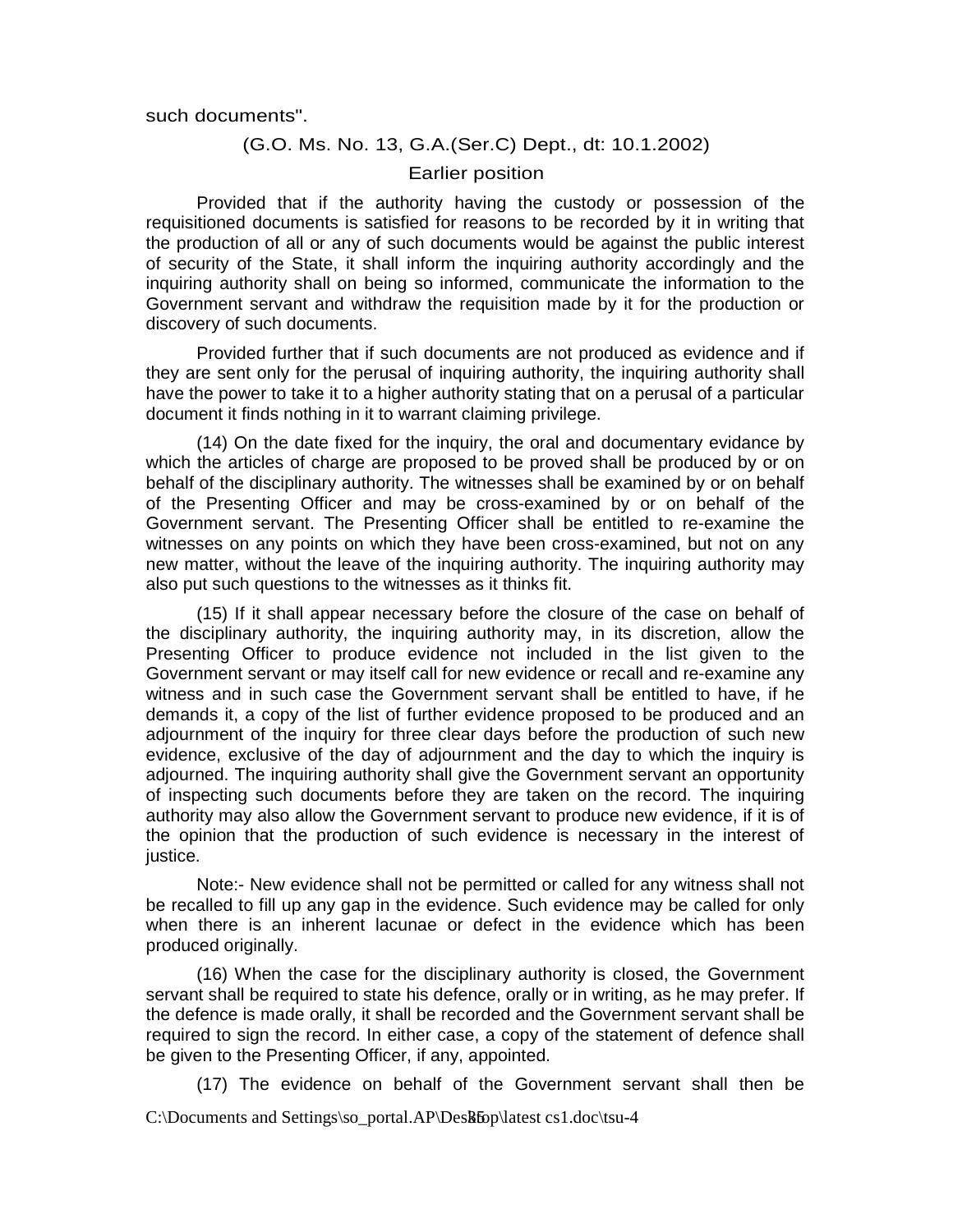produced. The Government servant may examine himself in his own behalf if he so prefers. The witnesses produced by the Government servant shall then be examined and shall be liable to cross examination, re-examination and examination by the inquiring authority according to the provisions applicable to the witnesses for the disciplinary authority.

(18) The inquiring authority may, after the Government servant closes his case, and shall, if the Government servant has not examined himself, generally question him on the circumstances appearing against him in the evidence for purpose of enabling the Government servant to explain any circumstances appearing in the evidence against him.

(19) The inquiring authority may, after the completion of the production of evidence, hear the presenting officer, if any appointed, and the Government servant, or permit them to file written briefs of their respective cases, if they so desire.

(20) If the Government servant to whom a copy of the articles of charge has been delivered, does not submit the written statement of defence on or before the date specified for the- purpose or does not appear in person before the inquiring authority or otherwise fails or refuses to comply with the provisions of this rule, the inquiring authority may hold the inquiry exparte.

(21) (a) Where a disciplinary authority competent to impose any of the penalties specified in clauses (i) to (v) of rule 9 and in rule 10 but not competent to impose any of the penalties specified in clauses (vi) to (x), of rule 9, has itself inquired into or caused to be inquired into the articles of any charge and that authority, having regard to its own findings or having regard to its decision on any of the findings of any inquiring authority appointed by it is of the opinion that the penalties specified in clauses (vi) to (x), of rule 9 should be imposed on the Government servant, that authority shall forward the records of the inquiry to such disciplinary authority as is competent to impose the last mentioned penalties.

(b) The disciplinary authority to which the records are so forwarded may act on the evidence on the record or may, if it is of the opinion that further examination of any of the witnesses is necessary in the interests of justice, recall the witnesses and examine, cross-examine and re-examine the witnesses and may impose on the Government servant such penalty as it may deem fit in accordance with these rules.

(22) Whenever an inquiring aurhority, after having heard, and recorded the whole or any part of the evidence in an inquiry ceases to exercise jurisdiction therein, and is succeeded by another inquiring authority which has and which exercises, such jurisdiction, the inquiring authority so succeeding may act on the evidence so recorded by its predecessor, or partly recorded by its predecessor, and partly recorded by itself.

Provided that if the succeeding inquiring authority is of the opinion that further examination of any of the witnesses whose evidence has already been recorded is necessary in the interest of justice, it may recall examine, cross-examine and reexamine any such witnesses as herein before provided.

(23) (i) After the conclusion of the inquiry, a report shall be prepared and it shall contain-

(a) the articles of charge and the statement of the imputation of misconduct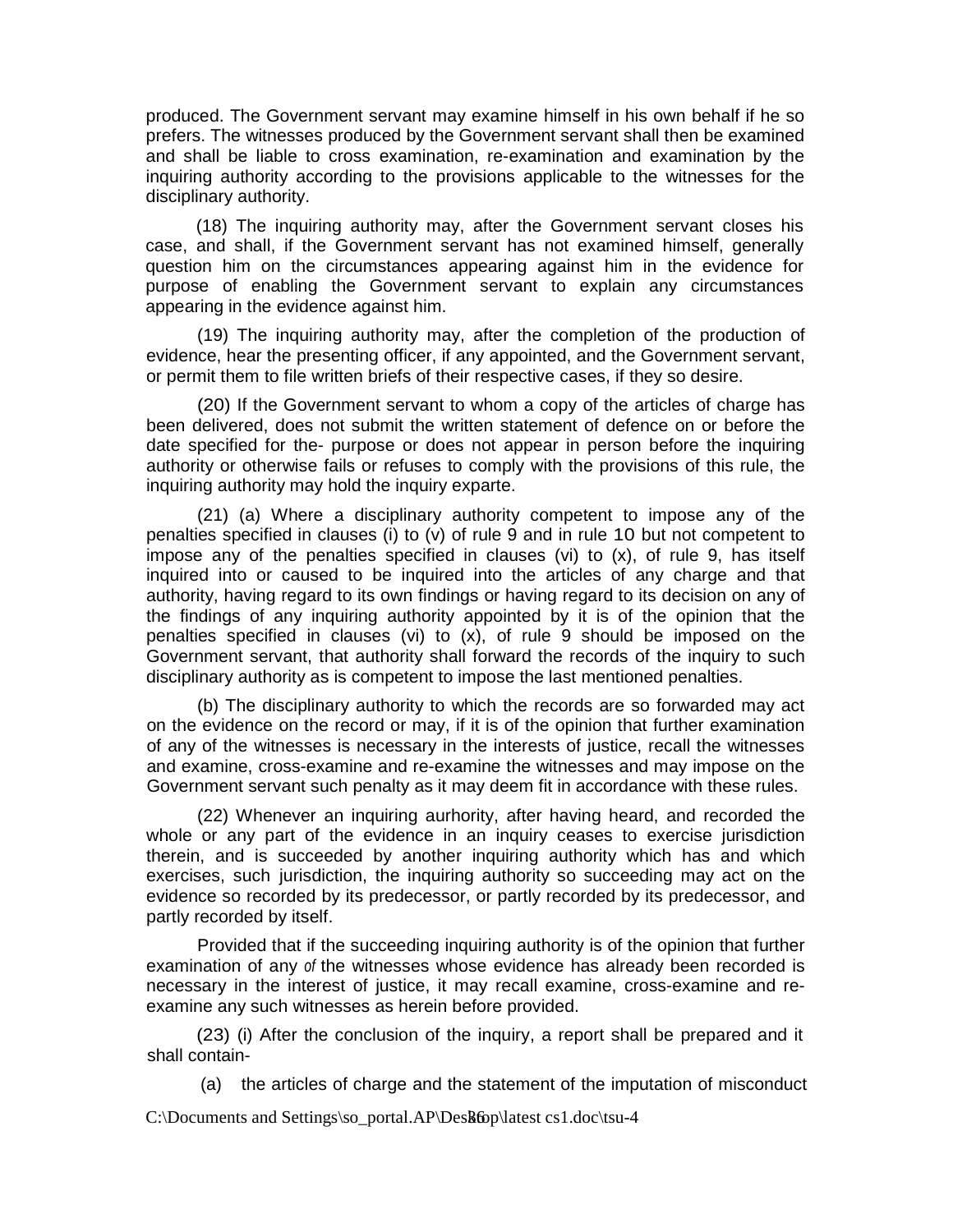or misbehaviour.

- (b) the defence of the Government servant in respect of each article of charge;
- (c) an assessment of the evidence in respect of each article of charge;
- (d) the findings on each article of charge and the reasons therefor.
- (e) Omitted.

(G.O.Ms.No.270, G.A. (Ser.C) Dept., dated 18-06-1999).

(e) to recommend the penalty proposed to be imposed on the delinquent officer, keeping in view the rule 9 of these rules.

(G.O.Ms.No.229, G.A. (Ser.C) Dept., dated 22-05-2002).

(e) Omitted.

(G.O.Ms.No.454, G.A. (Ser.C) Dept., dated 7-11-2002).

Explanation:- If in the opinion of the inquiring authority the proceedings of the inquiry establish any article of charge different from the original articles of the charge, it may record its findings on such article of charge:

Provided that the findings on such article of charge shall not be recorded unless the Government servant has either admitted the facts on which such article of charge is based or has had a reasonable opportunity of defending himself against such article of charge.

(ii) The inquiring authority, where it is not itself the disciplinary authority shall forward to the disciplinary authority the records of inquiry which shall include.

- (a) the report prepared by it under clause (i);
- (b) the written statement of defence, if any, submitted by the Government servant;
- (c) the oral and documentary evidence produced in the course of the inquiry;
- (d) written briefs, if any, filed by the Presenting Officer or the Government servant or both during the course of the inquiry; and
- (e) the orders, if any, made by the disciplinary authority and the inquiring authority in regard to the inquiry.

#### **Explanation:-**

It is not necessary to have an inquiry in the manner provided for in this rule or to hear in person in the case of reduction of rank in seniority list (A and B lists) of Constables fit for promotion as Head Constables in the Andhra Pradesh Police Subordinate Service or Andhra Pradesh Special Armed Police Service.

#### **Action on the inquiry report:**

"21 (1) The disciplinary authority, if it is not itself the inquiring authority may, for reasons to be recorded by it in writing, remit the case to the inquiring authority for further inquiry and report and the inquiring authority shall thereupon proceed to hold the further inquiry

 $C:\overline{D}$  C:\Documents and Settings\so\_portal.AP\Desktop\latest cs1.doc\tsu-4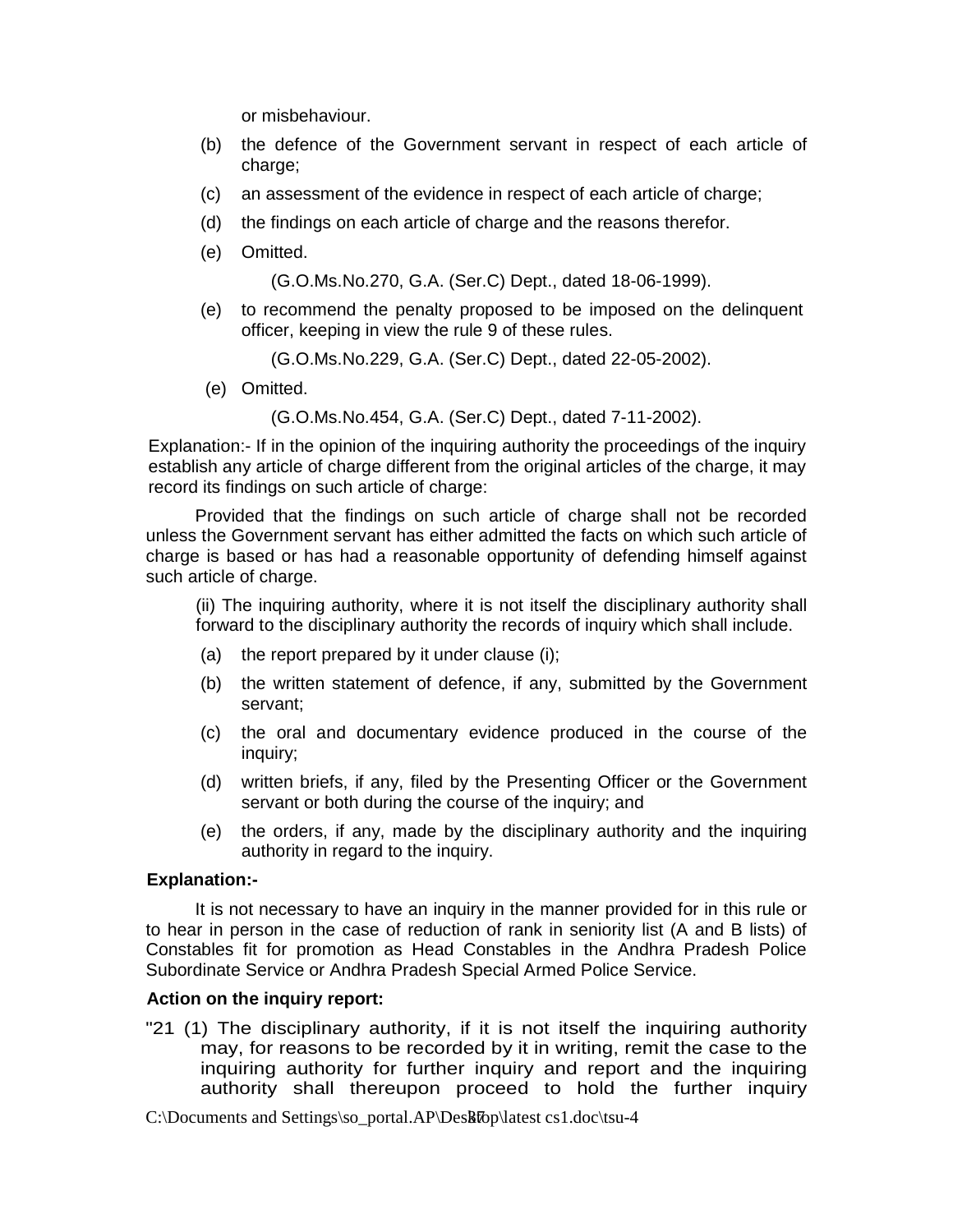according to the provisions of rule 20 as far as may be.

- (2) The disciplinary authority shall forward or cause to be forwarded a copy of the report of the inquiry, if any, held by the disciplinary authority or where the disciplinary authority is not the inquiring authority a copy of the report of the inquiring authority together with its own tentative reasons for disagreement, if any, with the findings of inquiring authority on any article of charge to the Government servant who shall be required to submit, if he so desires, his written representation or submission to the disciplinary authority within fifteen days, irrespective of whether the report is favorable or not to the Government servant.
- (3) The disciplinary authority shall consider the representation, if any, submitted by the Govt. servant and record its findings before proceeding further in the matter as specified in the subrules (4) and (5) below:
- (4) If the disciplinary authority having regard to its findings on all or any of the articles of charge is of the opinion that any of the penalties specified in clauses (i) to (v) of Rule 9, should be imposed on the Government servant, it shall, notwithstanding anything contained in Rule 22, make an order imposing such penalty:

 Provided that in every case where it is necessary to consult the Commission, the record of the inquiry shall be forwarded by the disciplinary authority to the Commission for its advice and such advice shall be taken into consideration before making any order imposing any penalty on the Government servant.

(5) If the disciplinary authority having regard to its findings on all or any of the articles of charge and on the basis of the evidence adduced during the inquiry is of the opinion that any of the penalties specified in clauses (vi) to (x) of Rule 9 should be imposed on the Government servant, it shall make an order imposing such penalty and it shall not be necessary to give the Govt. servant any opportunity of making representation on the penalty proposed to be imposed:

 Provided that in every case where it is necessary to consult the Commission, the record of the inquiry shall be forwarded by the disciplinary authority to the Commission for its advice and such advice shall be taken into consideration before making an order imposing any such penalty on the Govt. servant".

(G.O. Ms. No. 22, G.A.(Ser.C) Dept., dt: 30.1.2004)

## **Earlier Position**

21. (1) The disciplinary authority, if it is not itself the inquiring authority may, for reasons to be recorded by it in writing, remit the case to the inquiring authority for further inquiry and report and the inquiring authority shall thereupon proceed to hold the further inquiry according to the provisions of rule 20 as far as may be,

 $C:\overline{D}$  C:\Documents and Settings\so\_portal.AP\Desktop\latest cs1.doc\tsu-4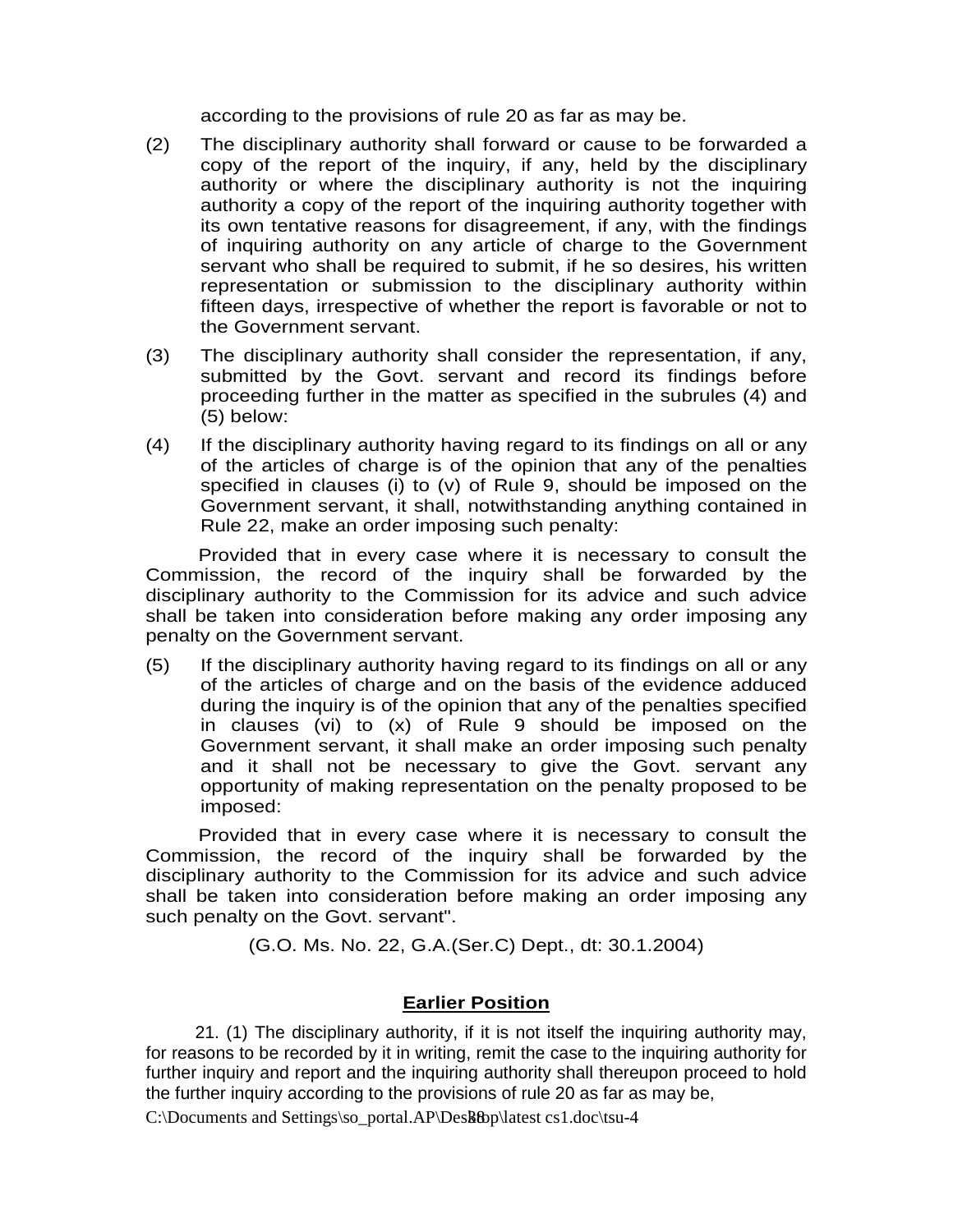(2) The disciplinary authority shall, if it disagrees with the findings of the inquiring authority on any article of charge, record its reasons for such disagreement and record its own findings on such charge, if the evidence on record is sufficient for the purpose.

(3) If the disciplinary authority having regard to its findings on all or any of the articles of charge is of the opinion that any of the penalties specified in clauses (i) to (v) of rule 9 and in rule 10 should be imposed on the Government servant, it shall, notwithstanding anything contained in rule 22, make an order imposing such penalty.

Provided that in every case where it is necessary to consult the Commission, the record of the inquiry shall be forwarded by the disciplinary authority to the Commission for its advice and such advice shall be taken into consideration before making any order imposing any penalty on the Government Servant.

(4) If the disciplinary authority having regard to its findings on all or any of the articles of charge and on the basis of the evidence adduced during the inquiry, is of the opinion that any of the penalties specified in clauses (vi) to (x) of rule 9 should be imposed on the Government servant, it shall make an order after furnishing a copy of the report of the inquiring authority to the Government Servant and after taking into consideration any representation made by him thereto within a reasonable time ordinarily not exceeding one month. It shall not be necessary to give the Government Servant any opportunity of making representation on the penalty proposed to be imposed:

 Provided that in every case where it is necessary to consult the Commission the record of the inquiry shall be forwarded by the disciplinary authority to the Commission for its advice and such advice shall be taken into consideration before making an order imposing any such penalty on the Government Servant.

(G.O. Ms No. 179, G.A. (Ser.C) Dept., dt: 11.4.2002)

In rule 21 after subrule (1) the following shall be inserted namely:-

"(1A) The disciplinary authority shall forward or cause to be forwarded a copy of the report of the inquiry, if any, held by the disciplinary authority or where the disciplinary authority is not the inquiring authority, a copy of the report of the inquiring authority to the Government Servant who shall be required to submit, if he so desires, his written representation or submission to the disciplinary authority within fifteen days, irrespective of whether the report is favourable or not to the Government Servant:

 Provided that where the disciplinary authority disagrees with the whole or any part of the findings of the inquiring authority, the point or points of disagreement together with a brief statement of the grounds therefore shall, in case where it affects the Government Servant charged adversely or prejudicially, be communicated along with the report of the inquiry.

 (1B) The disciplinary authority shall consider the representation, if any, submitted by the Government Servant before proceeding further in the matter specified in sub-rules (2) to (4)".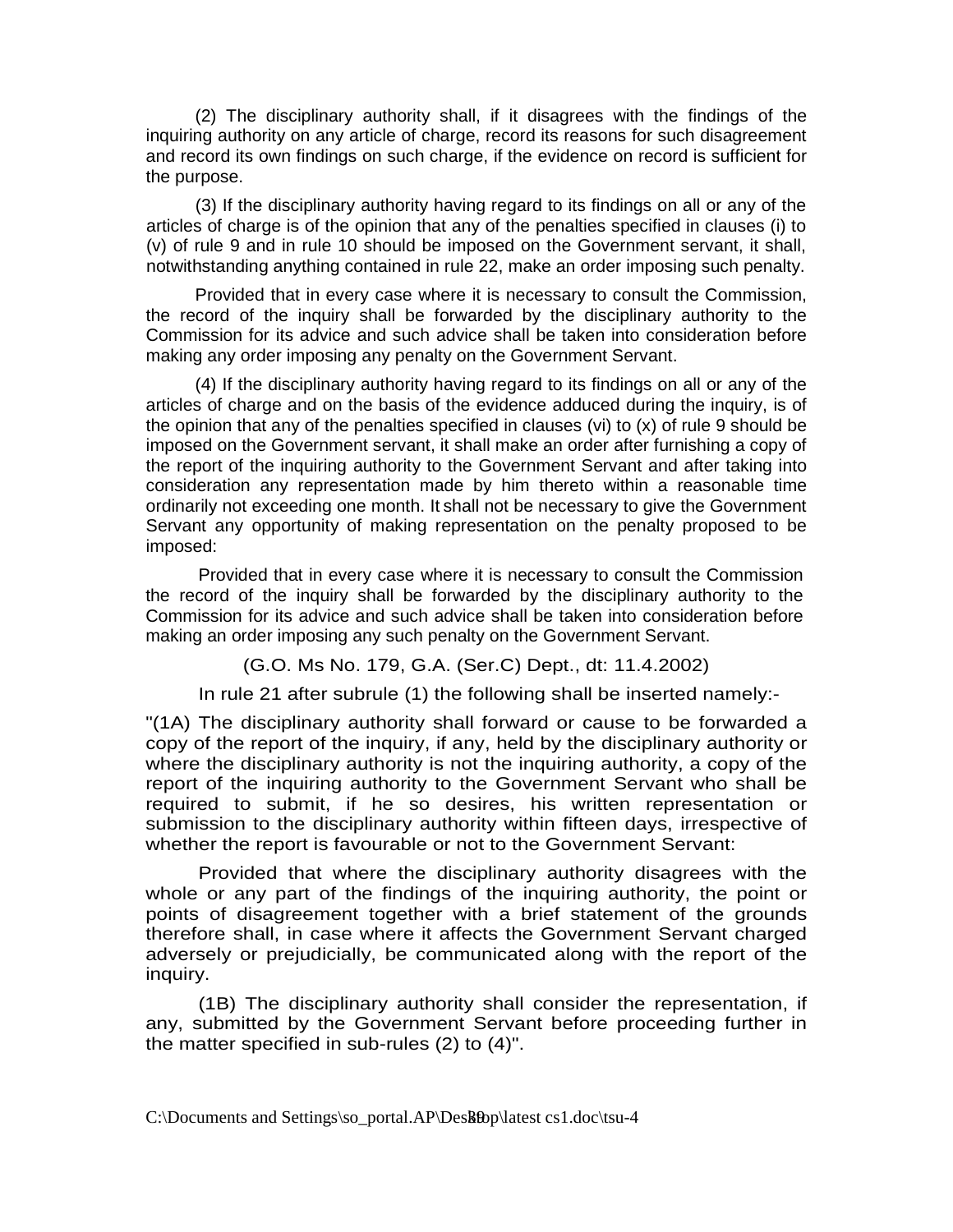(G.O. Ms No. 515, G.A. (Ser.C) Dept., dt: 2112.2002)

In rule 21 (i) after subrule (1 ) sub rules (1A) and (1B) shall be omitted.

 (ii) for sub rules (3) and (4) and provisos there under, the following shall be substituted, namely:-

"(3) The disciplinary authority shall forward or cause to be forwarded a copy of the report of the inquiry, if any, held by the disciplinary authority or where the disciplinary authority is not the inquiring authority, a copy of the report of the inquiry authority to the Government Servant who shall be required to submit, if he / she so desires, his / her written representation or submission to the disciplinary authority within a reasonable time ordinarily not exceeding one month. It shall not be necessary to give the Government Servant opportunity of making representation on the penalty proposed to be imposed:

- (i) Provided that, where the disciplinary authority disagrees with the whole or any part of the findings of the inquiring authority, the point or points of disagreement together with a brief statement of the grounds therefore shall be communicated along with the report of the inquiry.
- (ii) Provided further that in every case where it is necessary to consult the Commission the record of the inquiry shall be forwarded by the disciplinary authority to the Commission for its advice and such advice shall be taken into consideration before making an order imposing any such penalty on the Government Servant."

## **22. Procedure for imposing minor penalties:-**

 (1) Subject to the provisions of sub-rule (4) of rule 21, no order imposing on a Government Servant any of the penalties specified in clauses (i) to (v) of rule 9 and in rule 10 shall be made except after:-

- (a) informing the Government Servant in writing of the proposal to take action against him and of the imputations of misconduct or misbehaviour on which it is proposed to be taken, and giving him a reasonable opportunity of making such representation as he may wish to make against the proposal;
- (b) holding an inquiry in the manner laid down in sub-rule (3) to (23) of rule 20, in every case in which the disciplinary authority is of the opinion that such inquiry is necessary;
- (c) taking the representation, if any, submitted by the Government servant under clause (a) and the record of inquiry, if any. held under clause (b) into consideration;
- (d) recording a finding on each imputation of misconduct or misbehaviour; and
- (e) consulting the Commission where such consultation is necessary.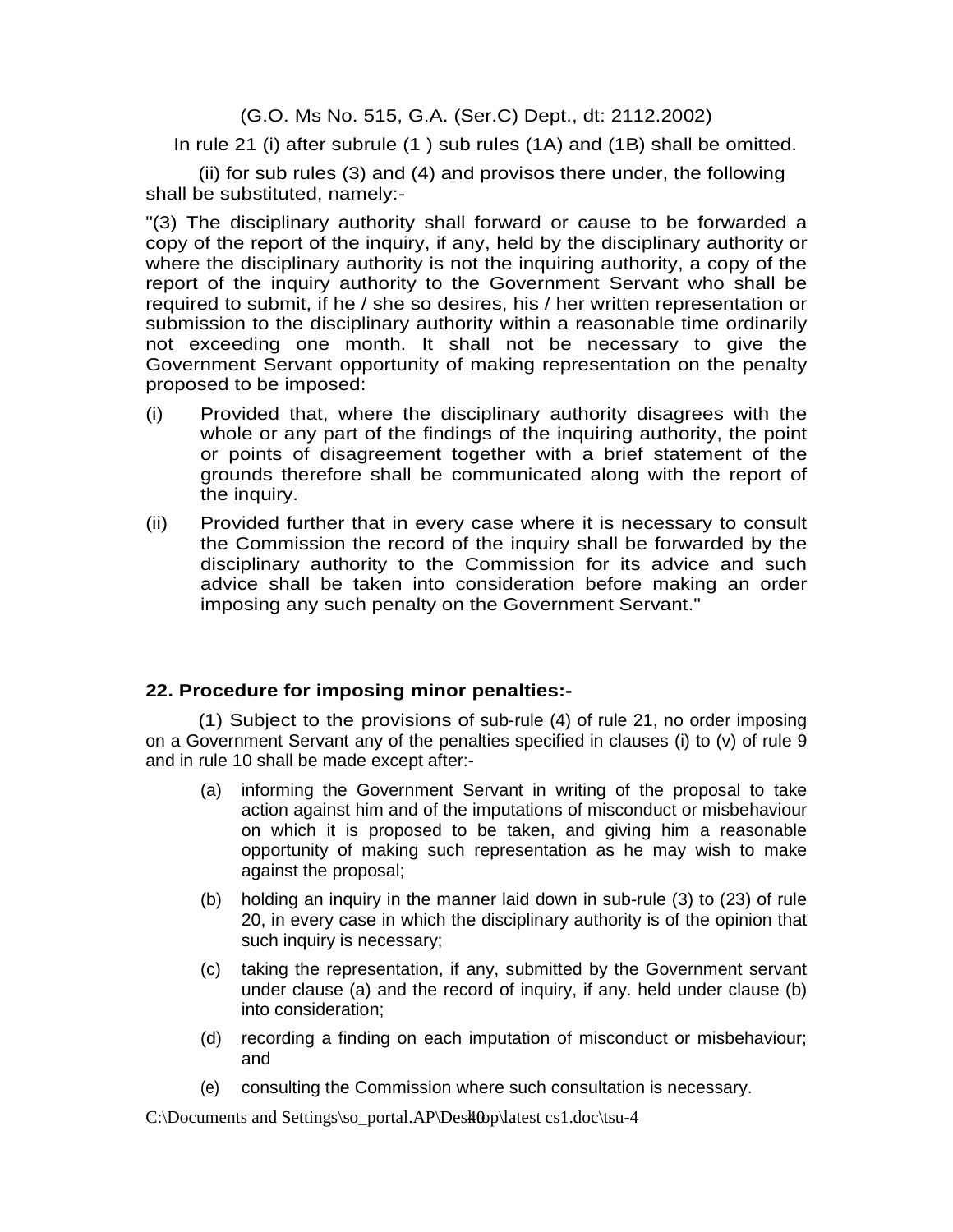(2) Notwithstanding anything contained in clause (b) of sub-rule (1), if in a case it is proposed, after considering representation, if any, made by the Government servant under cIause (a) of that sub-rule, to withhold increments of pay and such withholding of increments is likely to affect adversely the amount of pension payable to the Government Servant or to withhold increments of pay for a period exceeding three years an inquiry shall be held in the manner laid down in sub-rules (3) to (23) of rule 20, before making any order imposing on Government Servant any such penalty.

(3) The record of the proceedings in such cases shall include:-

- (i) a copy of the intimation to the Government Servant of the proposal to take action against him;
- (ii) a copy of the statement of imputations of misconduct or misbehaviour delivered to him;
- (iii) his representation, if any;
- (iv) the evidence produced during the inquiry, if any;
- (v) the advice of the Commission, if any;
- (vi) the findings on each imputation of misconduct or misbehaviour; and
- (vii) the orders on the case together with the reasons therefor.

## **23. Communication of Orders:-**

 Orders made by the disciplinary authority shall be communicated to the Government Servant who shall also be supplied with a copy of the report of the inquiry, if any, held by the disciplinary authority and a copy of its findings on each article of charge, or, where the disciplinary authority is not the inquiring authority, a copy of the report of the inquiring authority and a statement of the findings of the disciplinary authority together with brief reasons for its disagreement, if any, with the findings of the inquiring authority (unless they have already been supplied to him) and also a copy of the advice, if any, given by the Commission and, where the disciplinary authority has not accepted the advice of the Commission, a brief statement of the reasons for such non-acceptance.

#### **Common Proceedings :-**

 24. (1) Where two or more Government Servants of the same service or different services are concerned in any case, the Government or any other authority competent to impose the penalty of dismissal from service on all such Government Servants may make an order directing that disciplinary action against all of them may be taken in a common proceedings.

 Provided that if the authorities competent to impose the penalty of dismissal on such Government Servants are different, such authorities not being the Government, an order for holding such inquiry in a common proceeding may be made by the highest of such authorities with the consent of the other authorities competent to impose the said penalty on the others.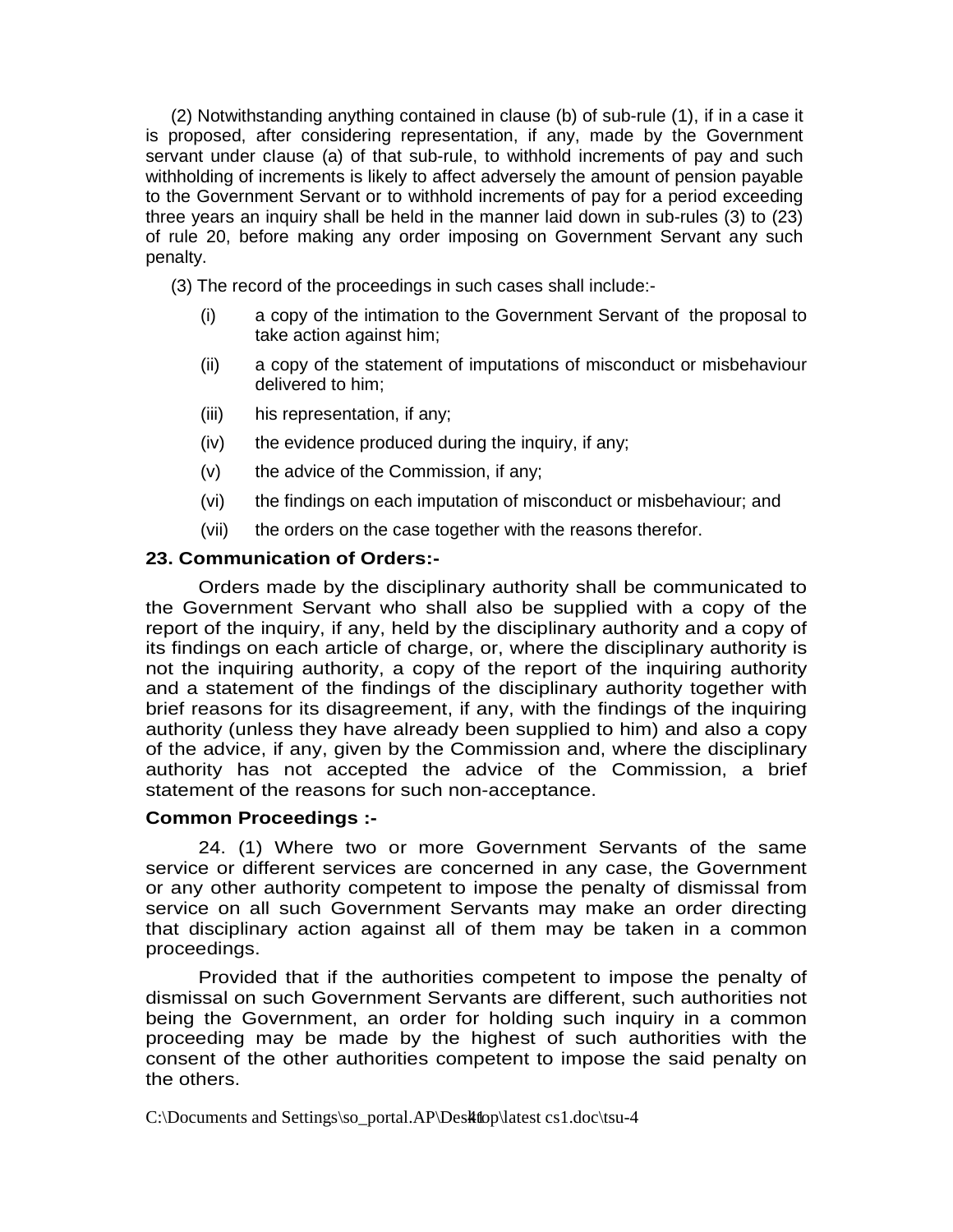(2) Subject to the other provisions of these rules, every such order shall specify:

- (i) the authority which may function as the disciplinary authority for the purpose of such common proceedings:
- (ii) the penalties specified in rule 9 and rule 10 which such disciplinary authority shall be competent to impose;
- (iii) whether the procedure laid down in rule 20 and rule 21 or rule 22 shall be followed in the proceeding ..

#### **Special procedure in certain cases:**

25. Notwithstanding anything contained in rule 20 to rule 24 -

- (i) where any penalty is imposed on a Government servant on the ground of conduct which has led to his conviction on a criminal charge, or
- (ii) where the disciplinary authority is satisfied for reasons to be recorded by it in writing that it is not reasonably practicable to hold an inquiry in the manner provided in these rules, or
- (iii) where the Governor is satisfied that in the interest of the security of the State, it is not expedient to hold any inquiry in the manner provided in these rules,

 The disciplinary authority may consider the circumstances of the case and make such orders there on as it deems fit:

#### First Proviso deleted

(G.O.Rt.No. 6421, GA (Ser.C) Dept., dt. 29-12-1993)

 Provided that the Commission shall be consulted, where such consultation necessary, before any orders are made in any case under this rule.

 "Provided further that no such consultation with the Commission is necessary before any orders are made under clause (i) of this rule".

(G.O.Ms.No.240, G.A.(Ser.C) Dept., dt: 14.8.2003)

#### **Waiver of Procedure in certain cases:**

 26 (1) All or any of the provisions of rules 20 to 24 may, in exceptional cases and for special and sufficient reasons to be recorded by the disciplinary authority in writing, be waived where there is a difficulty in observing fully the requirements of these rules and those requirements can be waived without causing any injustice to the Government servant charged.

 (2) If, in respect of any Government servant charged, a question arises whether it is reasonably practicable to hold such inquiry or give such opportunity as is referred to in rules 20 to 24, the decision thereon of the disciplinary authority competent to impose any of the penalties specified in clauses (vii) to (x) of rule 9 on the Government servant concerned shall be final.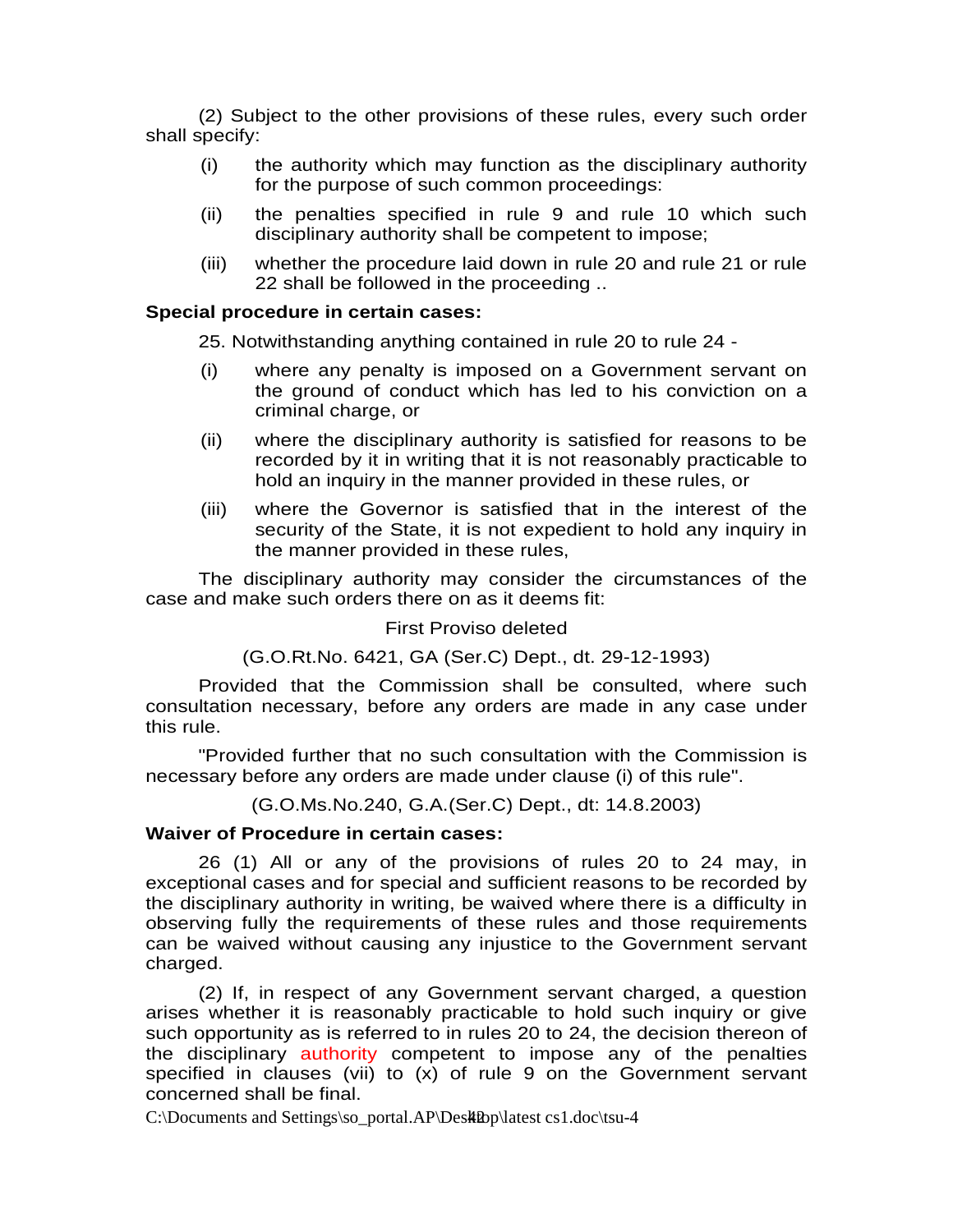## **"27: Action on report of Lokayukta and Upa-Lokayukta:-**

(1) Notwithstanding anything contained in rule 20 or rule 22, where it is proposed to impose on a Government Servant any of the penalties specified in rule 9 or rule 10 on the basis of the recommendation contained in the report mentioned in sub-section (1) of section 12 of the Andhra Pradesh Lokayukta and Upa-Lokayukta Act 1983, the disciplinary authority shall take action on the basis of the recommendation contained in the report, after furnishing a copy of the report to the charged Government Servant to make a representation, if any, within a reasonable time fixed and after taking into consideration such representation, and impose any of the penalties specified in rule 9 or rule 10.

 Provided that, the disciplinary authority for the purpose of this rule shall be the authority under rule 2(c) or as specified under clause (c) of Section 2 of the Andhra Pradesh Lokayukta and Upa-Lokayukta Act, 1983.

(G.O. Ms. No. 350, G.A.(Ser.C) Dept., dt: 8.8.2002 )

"(2) The Complaints Committee report on allegations of sexual harassment and atrocities on women shall be deemed to be an inquiry report under these rules.

 Notwithstanding anything contained in rule 20 or rule 22 where it is proposed to impose on Government Servant any of the penalties specified in rule 9 or rule 10 on the basis of the inquiry report of the Complaints Committee, the disciplinary authority shall taken action on the basis of recommendations contained in the inquiry report after furnishing a copy of the report to the charged Government servant to make a representation, if any, within a reasonable time fixed and after taking into consideration such representation, and impose any of the penalties specified in rule 9 or rule10".

(G.O. Ms. No. 557, G.A.(Ser. C) Dept., dated: 14.12.2005)

## **Earlier Position**

#### **Action on report of Lokayukta and Upa-Lokayukta:**

 27. Not withstanding anything contained in rule 20 or rule 22, the disciplinary authority on receipt of a report from the Lokayukta or Upalokayukta under sub-section (1) of Section 12 of the A P. Lokayukta and Upalokayukta Act, 1983 and on the basis of the findings and recommendations made by the Andhra Pradesh Lokayukta or Upa-Lokayukta as the case may be the disciplinary authority shall take action against the employees under the relevant rules governing such employee and dispose of the case duly following the relevant procedure prescribed and duly considering the report of the Lokayukta or Upalokayukta as the case may be and shall arrive at independent of his judgement on the findings and recommendations at the conclusion.

 $C:\overline{D}$  C:\Documents and Settings\so\_portal.AP\Desktop\latest cs1.doc\tsu-4 Provided that the disciplinary authority for the purpose of this rule shall be the authority specified under clause (c) of section 2 of the AP. Lokayukta and Upa-Lokayukta Act, 1983 or the authority competent under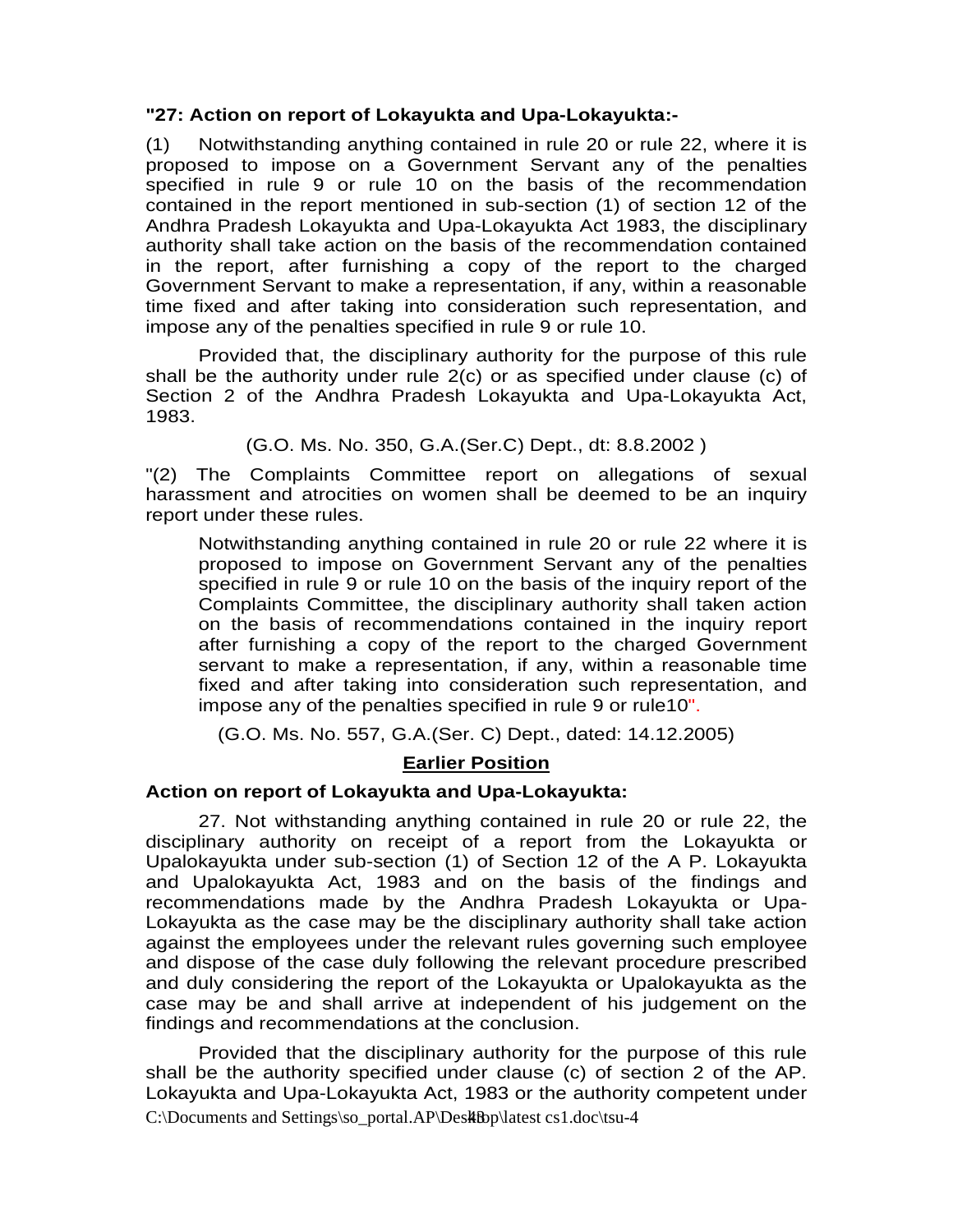the rules governing such employee whichever authority is higher.

[G.O.Ms.No. 457, G.A (Ser.C) Dept., dt. 5-12-2001]

#### **Rules not to affect provisions relating to Andhra Pradesh Survey and Land Records Subordinate Service:**

 28. Nothing in these rules shall affect the rule of regulation of the pay of the members of the Andhra Pradesh Survey and Land Records Subordinate Service in the following categories according to their monthly outturn of work.

CLASS I

CATEGORY 3

Town Surveyor

panchayat Surveyor

CATEGORY 4

Deputy Surveyor

Taluk Surveyor

CATEGORY 5

Field Surveyor

Class II

CATEGORY 7

Junior Computer

CATEGORY 8

Junior Draftman

#### **Rules not to affect provisions in Andhra Pradesh Stationery manual**

 29. Nothing in these rules shall affect the operation of the Instructions contained in the Andhra Pradesh Stationery Manual, Volume I relating to the recovery from the pay of warehousemen, packers in the office of the Director of Stationery of the value of the short receipts reported by the indenting officers.

#### **Provisions regarding officers lent to Government of India, etc.**

 30. (1) Where the services of a Government servant are lent by one department to another department or to the Government of India or the Government of another State (hereinafter in this rule referred to as "the borrowing authority"), the borrowing authority shall have the powers of the appointing authority for the purpose of placing such Government servant under suspension and of the disciplinary authority for the purpose of conducting a disciplinary proceeding against him:

 Provided that the borrowing authority shall forthwith inform the authority which lent the services of the Government servant (hereinafter in this rule referred to as "the lending authority") of the circumstances leading

C:\Documents and Settings\so\_portal.AP\Des\t\$up\latest cs1.doc\tsu-4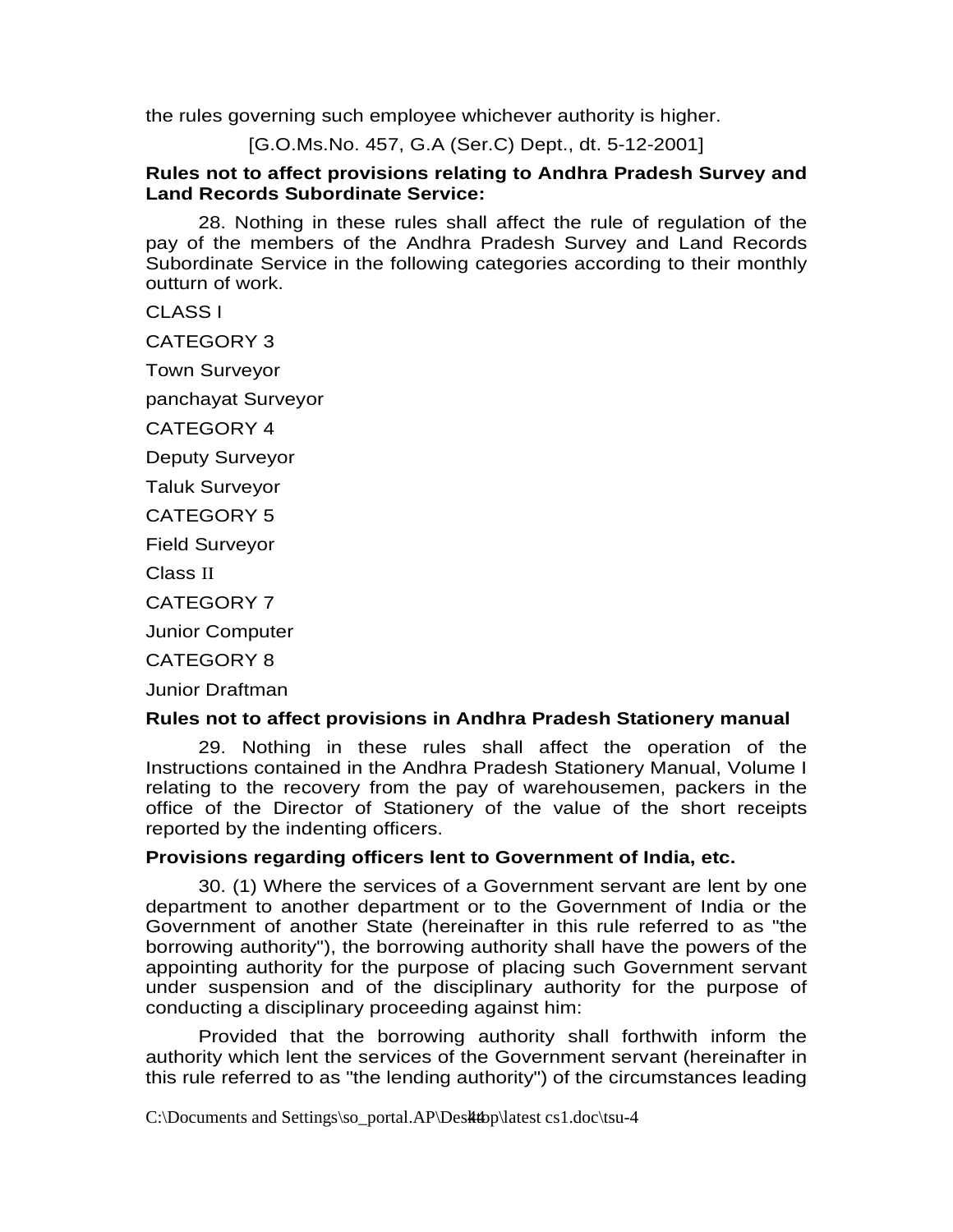to the order of suspension of such Government servant or the commencement of the disciplinary proceeding as the case may be.

 (2) In the light of the findings in the disciplinary proceeding conducted against the Government servant:

 "(i) If the borrowing authority is of the opinion that any of the penalties specified in clauses (i) to (v) of rule 9 or in rule 10, should be imposed on the Government servant, it may, make such orders as it deem necessary.

 (ii) If the borrowing authority is of the opinion that the penalty specified in clause (vi) of rule 9 should be imposed on Government servant, it may pass such orders as it may deem necessary, duly following the procedure prescribed in rule 20,

 Provided that the borrowing authority shall inform the lending authority, which lent the services of the Government servant the circumstances leading to the imposition of the penalty specified in clause (vi) of rule 9:

 Provided further that if the borrowing authority is of the opinion that any of the penalties specified in clauses (vii) to  $(x)$  of rule 9 should be imposed on such Government servant, it shall replace his services at the disposal of the lending authority and transmit to it the proceedings of tile enquiry and thereupon the lending authority may, if it is disciplinary authority, pass such orders thereon as it may deem necessary, or if it is not disciplinary authority, submit the case to the disciplinary authority which shall pass such orders on the case as it may deem necessary".

[G.O.Ms.No.20, G.A. (Ser.C) Dept., Dt. 20-1-2000)

 Provided that before passing any such order, the disciplinary authority shall comply with the provisions of sub-rules (3) and (4) of rule 21:

 Explanation: The disciplinary authority may make an order under this clause on the record of the inquiry transmitted to it by the borrowing authority, or after holding such further inquiry as it may deem necessary, as far as may be in accordance with rule 20.

 Provided further that the provision in clauses (i) and (ii) requiring the replacement of the services of the Government Servant at the disposal of the lending authority shall not apply where the Government servant has been lent by one department to another and both the departments are under the same administrative authority.

 (3) For the purpose of this rule, an Assistant or an Assistant Section Officer of the Secretariat or an Assistant or a Senior Assistant of the office of the Commissioner for Land Revenue deputed for training as Revenue Inspector, in the Andhra Pradesh Ministerial Service or a Section Officer of the Secretariat or a Superintendent of the office of the Commissioner for Land Revenue deputed for training as Mandal Revenue Officer in the districts, shall be deemed to be a Government servant lent.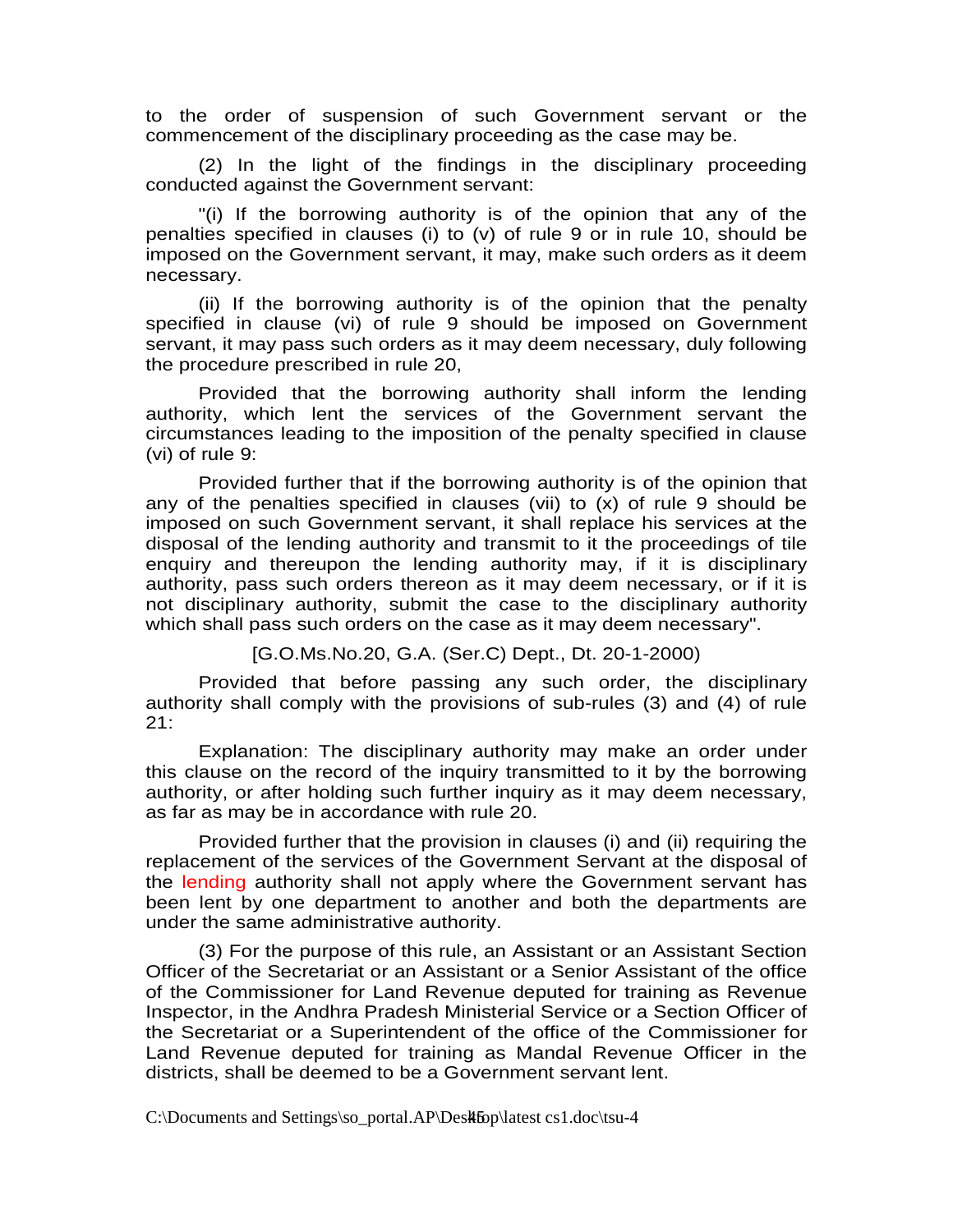(4) "(i) Where the borrowing authority, is a Company or Corporation or Organisation or local or other authority, such borrowing authority may, subject to such specific conditions or limitations, if any, that may be made in the terms of deputation, suspend or impose any of the penalties specified in clauses (i) to (vi) of rule 9 or clause (i) of rule 10, on the Government servant, duly following the procedure prescribed in CCA Rules.

 Provided that the borrowing authority shall intimate the fact of placing the Government servant under suspension or imposing on him/her the penalty as the case may be to the lending authority:

 Provided further that if the borrowing authority is of the opinion that any of the penalties specified in clauses (vii) to  $(x)$  of rule 9 should be imposed on the Government servant, it shall replace his services at the disposal of the lending authority and transmit to it the proceedings of the enquiry and thereupon the lending authority may, if it is disciplinary authority, pass such orders thereon as it may deem necessary or if it is not disciplinary authority, submit the case to the disciplinary authority which shall pass such orders on the case as it may deem necessary".

[G.O.Ms.No. 20 G.A. (Ser.C) Dept., Dt. 20-1-2000]

 (ii) Where a Government servant whose services are placed at the disposal of any company, corporation, organisation or a local or other authority has, at any time before his services were so placed, committed any act or omission which renders him liable to any penalty specified in rule 9 or rule 10, the authority competent to impose any such penalty on such Government servant shall alone be competent to institute disciplinary proceeding against him and to impose on him such penalty specified in rule 9 or rule 10 as it thinks fit and the borrowing authority under whom he is serving at the time of the institution of such proceeding, shall be bound to render all reasonable facilities to such competent authority instituting and conducting such proceeding.

## **Provisions regarding officers borrowed from Government of India etc.**

 31. (1) Where an order of suspension is made or a disciplinary proceeding is conducted against a government servant whose services have been borrowed by one department from another department or from the Government of India or the Government of another State or a company or corporation or organisation or a local or other authority the authority lending the services (hereinafter in this rule referred to as "the lending authority") shall forthwith be informed of the circumstances leading to the order of the suspension of the Government servant or of the commencement of the disciplinary proceeding, as the case may be.

 (2) In the light of the findings in the disciplinary proceeding conducted against the Government servant:

"(i) If the disciplinary authority is of the opinion that any of the penalties specified in clauses (i) to (v) of rule 9 or in rule 10 should be imposed on him/her it may, subject to the provisions

 $C:\overline{D}$  C:\Documents and Settings\so\_portal.AP\Desktop\latest cs1.doc\tsu-4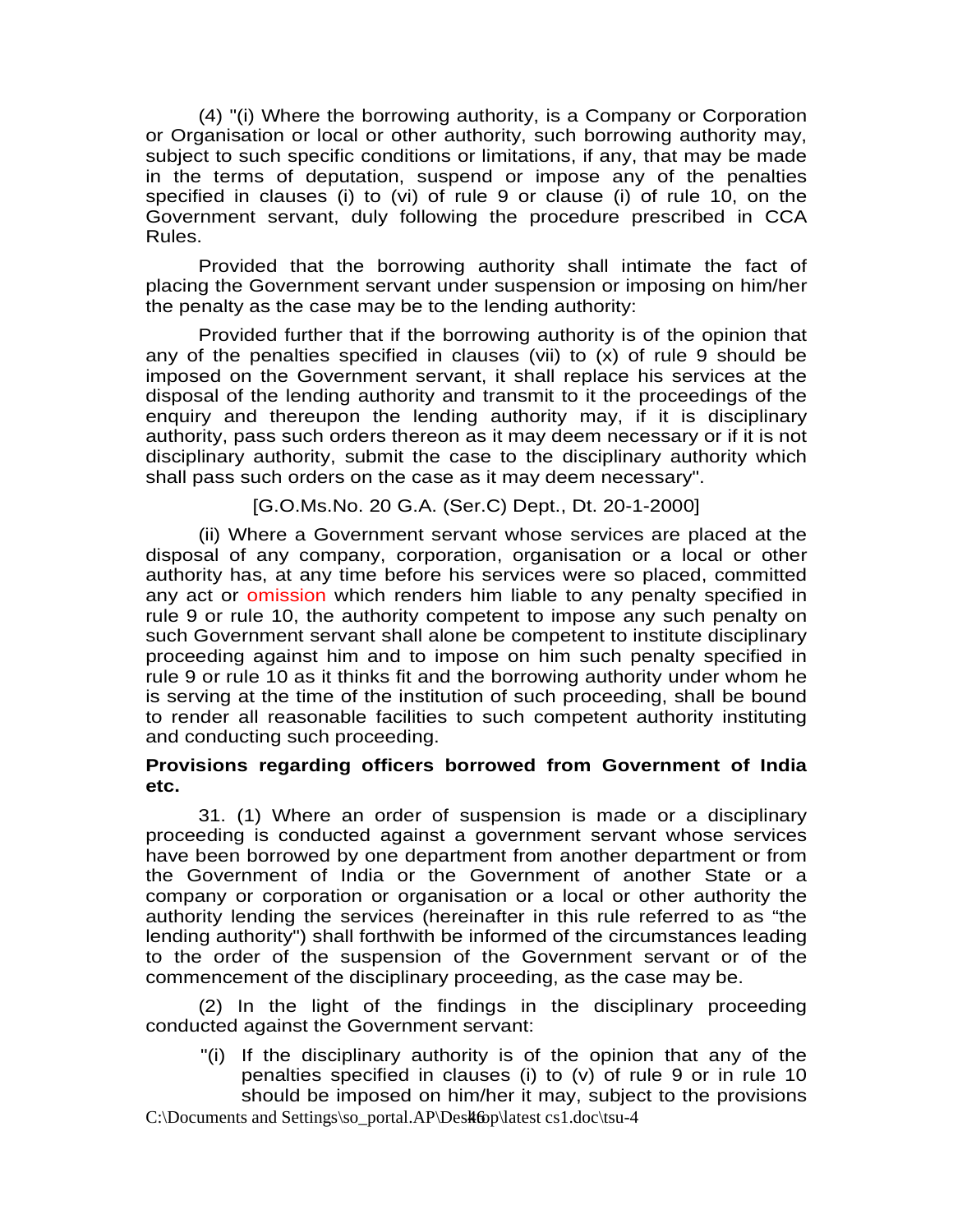of sub-rule (3) of rule 21 pass such orders as it may deem necessary:

 Provided that the borrowing authority shall intimate the fact of imposing the penalty on Government servant, to the lending authority.

(ii) If the borrowing authority is of the opinion that the penalty specified in clause (vi) of rule 9 should be imposed on Government Servant, it may pass such orders as it may deem necessary, duly following the procedure prescribed in rule 20.

 Provided further that if the borrowing authority is of the opinion that any of the penalties specified in clauses (vii) to (x) of rule 9 should be imposed on the Government servant, it shall replace his services at the disposal of the lending authority and transmit to it the proceedings of the enquiry and thereupon the lending authority may, if it is disciplinary authority, pass such orders thereon as it may deem necessary or if it is not disciplinary authority, submit the case to the disciplinary authority which shall pass such orders on the case as it may deem necessary" .

(G.O.Ms.No. 20, G.A. (Ser.C) Dept., Dt. 20-1-2000)

## **PART VI - APPEALS**

#### **Orders against which no appeal lies**

 32. Notwithstanding anything contained in this part, no appeal shall lie against.

- (i) any order made by the Governor.
- (ii) any order of an interlocutory nature or of the nature of a stepin-aid of the final disposal of a disciplinary proceeding, other than an order of suspension.
- (iii) any order passed by an inquiring authority in the course of the inquiry under rule 20.

#### **Orders against which appeal lies**

 33. (1) Subject to the provisions of rule 32 a Government servant may prefer an appeal, as hereinafter provided, against all or any of the following orders, namely:-

- (i) an order of suspension made or deemed to have been made under rule 8;
- (ii) an order imposing any of the penalties specified in rule 9 or rule 10 whether made by the disciplinary authority or by an appellate or revising authority;
- (iii) an order enhancing any penalty imposed under rule 9 or rule 10;
- (iv) an order discharging him in accordance with the terms of his contract if he has been engaged on a contract for fixed or for an indefinite period and has rendered under either form of contract, continuous service for a period exceeding five years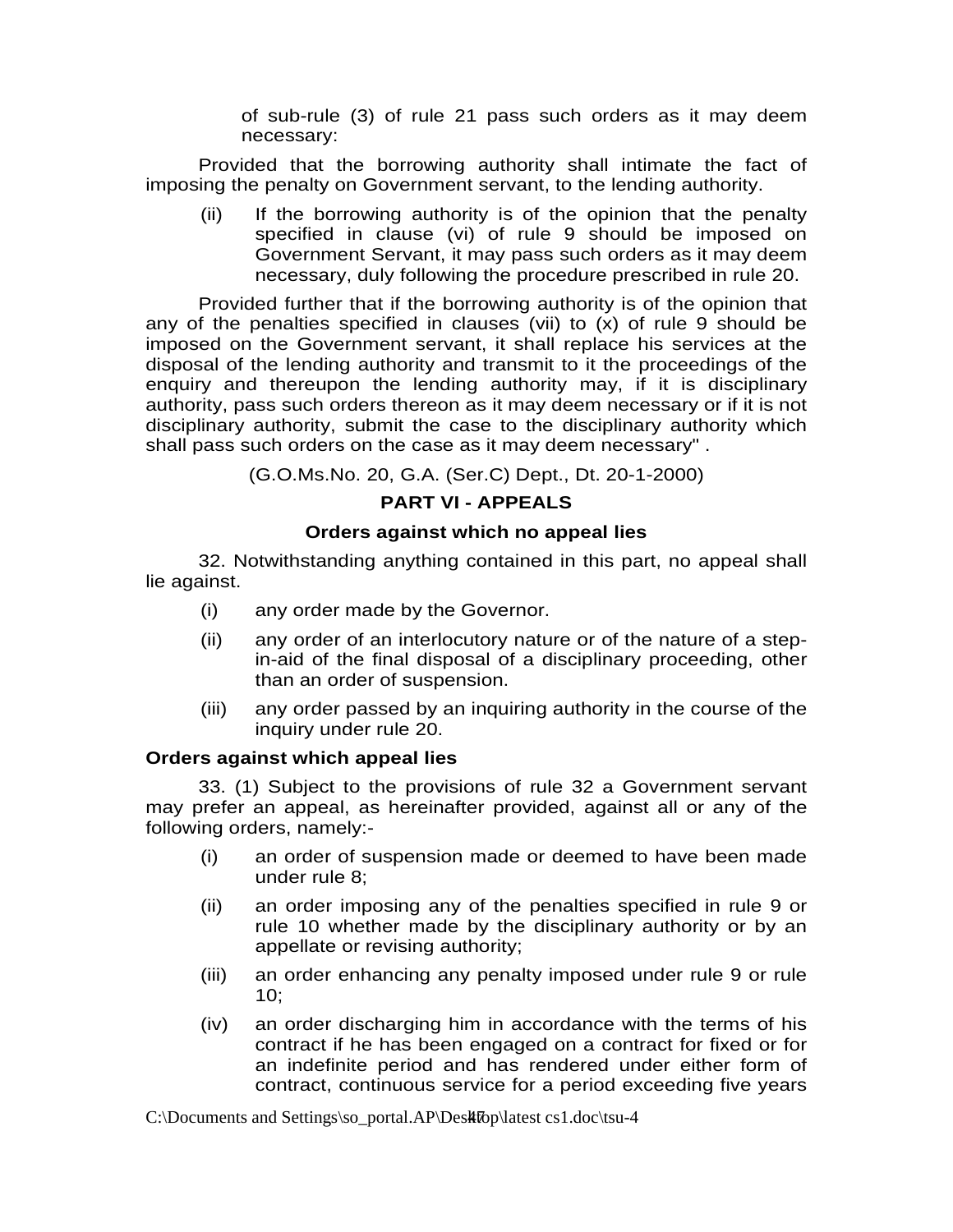at the time when his services are so discharged; and

(v) an order reducing or withholding the maximum pension, including an additional pension, admissible to him under the rules governing pension.

 (2) Subject to the provisions of rule 32, a member of a subordinate service may, as here-in-after provided, prefer an appeal against an order passed by an authority subordinate to the Government (i) varying to his disadvantage his conditions of service, pay, allowances or pension as regulated in rules or in a contract of service and (ii) interpreting to his disadvantage the provisions of any rules or contract of service whereby his conditions of service, pay, allowances or pension are regulated.

 Explanation :-In this rule, the expressions 'Government Servant' and 'member of a Subordinate Service' include a person who has ceased to be in Government Service.

#### **Appellate authorities :**

 34. (1) A Government Servant, including a person who has ceased to be in Government service, may prefer an appeal against all or any of the orders specified in rule 33 to the authorities as follows:-

- (i) An Appeal from an order passed by the High Court shall lie to the Governor.
- (ii) An appeal from an order imposing on a member of a state service any of the penalties specified in rule 9 or placing such member under suspension under rule 8 passed by the Head of the Department shall lie to the Government and an appeal from an order passed by a lower authority shall lie to the Head of the Department.

 Provided that an appeal from an order imposing the penalties specified in clauses (i) to (v) of rule 9 on all types of Inspectors of Police by the Superintendent of Police or an Officer of the corresponding rank shall lie to the Special Inspector-General of Police (Law and Order).

(iii) An Appeal from an order imposing on a member of a Subordinate Service any of the penalties Specified in rule 9 or rule 10 or placing such member under suspension under rule 8 passed by any authority lower than the Government shall lie to the next higher authority to whom the former authority is administratively subordinate;

 Provided that in respect of the members of Subordinate Services working in the Habitual offenders settlements in the Police Department, the appellate authority shall be the Superintendent of Police concerned in respect of orders passed by the manager of the Settlement.

 Provided further that in the case of a member of the Andhra Pradesh Police Subordinate Service or the Andhra Pradesh Special Armed Police Service, the appellate authority shall be as specified against each of the categories in Appendix - IV;

 $C:\)$ Documents and Settings\so\_portal.AP\Desktop\latest cs1.doc\tsu-4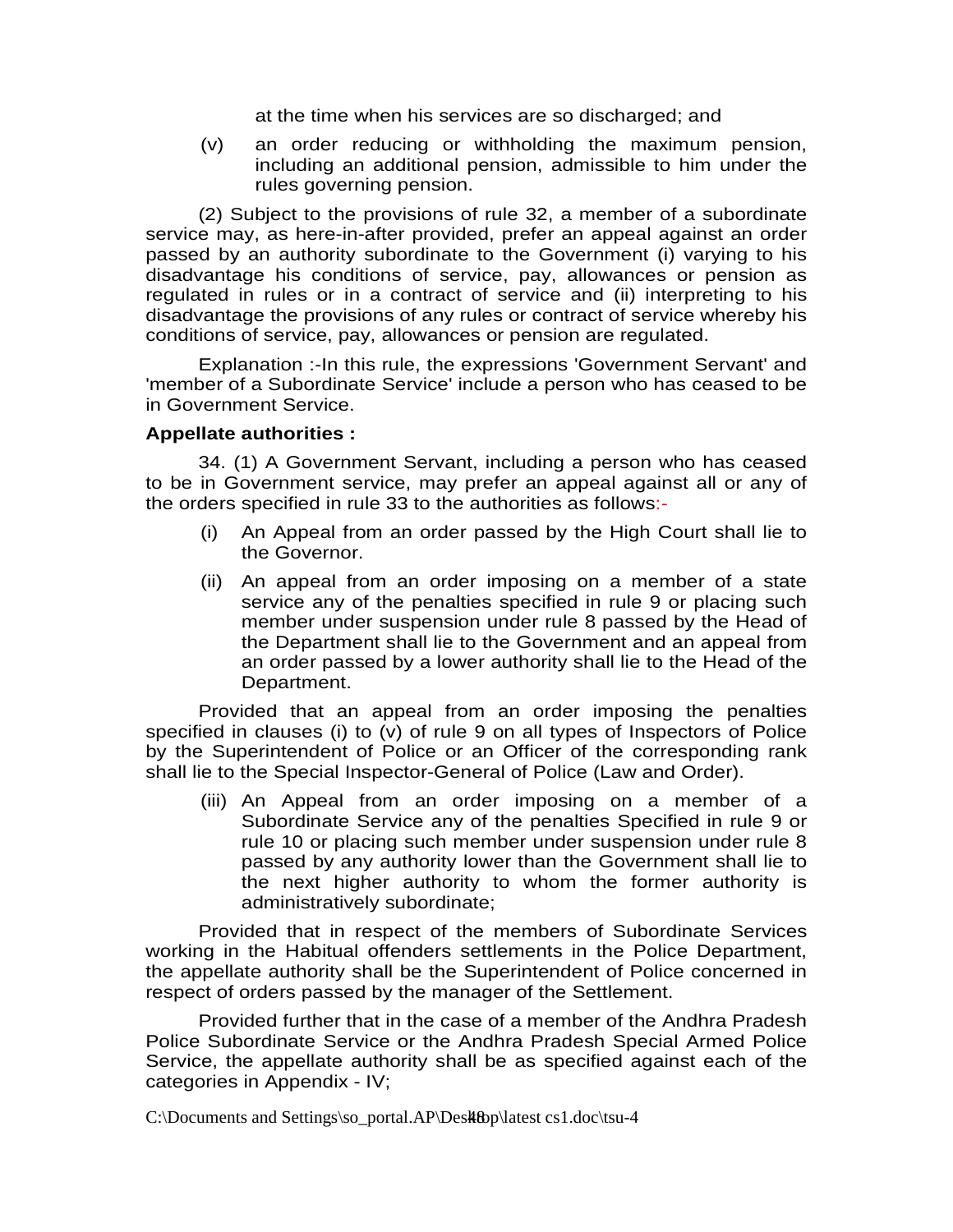(G.O.Ms.No. 284, GA (Ser.C) Dept. Dated: 07-07-1997)

 Provided also that in the case of a member of the Andhra Pradesh Police Subordinate Service or the Andhra Pradesh Special Armed Police Service an officer superior to the competent authority may, for reasons to be recorded in writing, transfer an appeal from the competent authority to any other authority holding the same rank for disposal.

(iv) An Appeal against an order referred to in sub-rule (2) of rule 33 shall lie to the Government.

(2) Notwithstanding anything contained in sub-rule (1)

- (i) an appeal against an order in a common proceeding held under rule 24 shall lie to the authority to which the authority functioning as the disciplinary authority for the purpose of that proceeding is immediately subordinate;
- (ii) where the person who made the order appealed against becomes, by virtue of his subsequent appointment or otherwise, the appellate authority in respect of such order, an appeal against such order shall lie to the authority to which such person is immediately subordinate and, if there is no such authority, by an authority appointed by the Government.

#### **Period of limitation for appeals**

 35. No appeal preferred under these rules shall be entertained unless such appeal is preferred within a period of three months from the date on which a copy of the order appealed against is delivered to the appellant:

Proviso deleted.

(G.O.Ms.No. 64, GA (Ser.C) Dept., Dt. 27-2-1998)

#### **Form and contents of appeal**

 36. (1) Every person preferring an appeal shall do so separately and in his own name.

 (2) The appeal shall contain all material statements and arguments relied on by the appellant and shall be complete in itself, and shall not contain any disrespectful or improper language. It shall be presented to the authority to whom the appeal lies, a copy being forwarded by the appellate to the authority which made the order appealed against.

 (3) The authority which made the order appealed against shall, on receipt of a copy of the appeal, forward the same with its comments thereon together with the relevant records to the appellate authority, without any avoidable delay and without waiting for any direction from the appellate authority.

#### **Consideration of appeal**

 $C:\overline{D}$  C:\Documents and Settings\so\_portal.AP\Desktop\latest cs1.doc\tsu-4 37. (1 ) In the case of an appeal against an order of suspension, the appellate authority shall consider whether in the light of the provisions of rule 8 and having regard to the circumstances of the case, the order of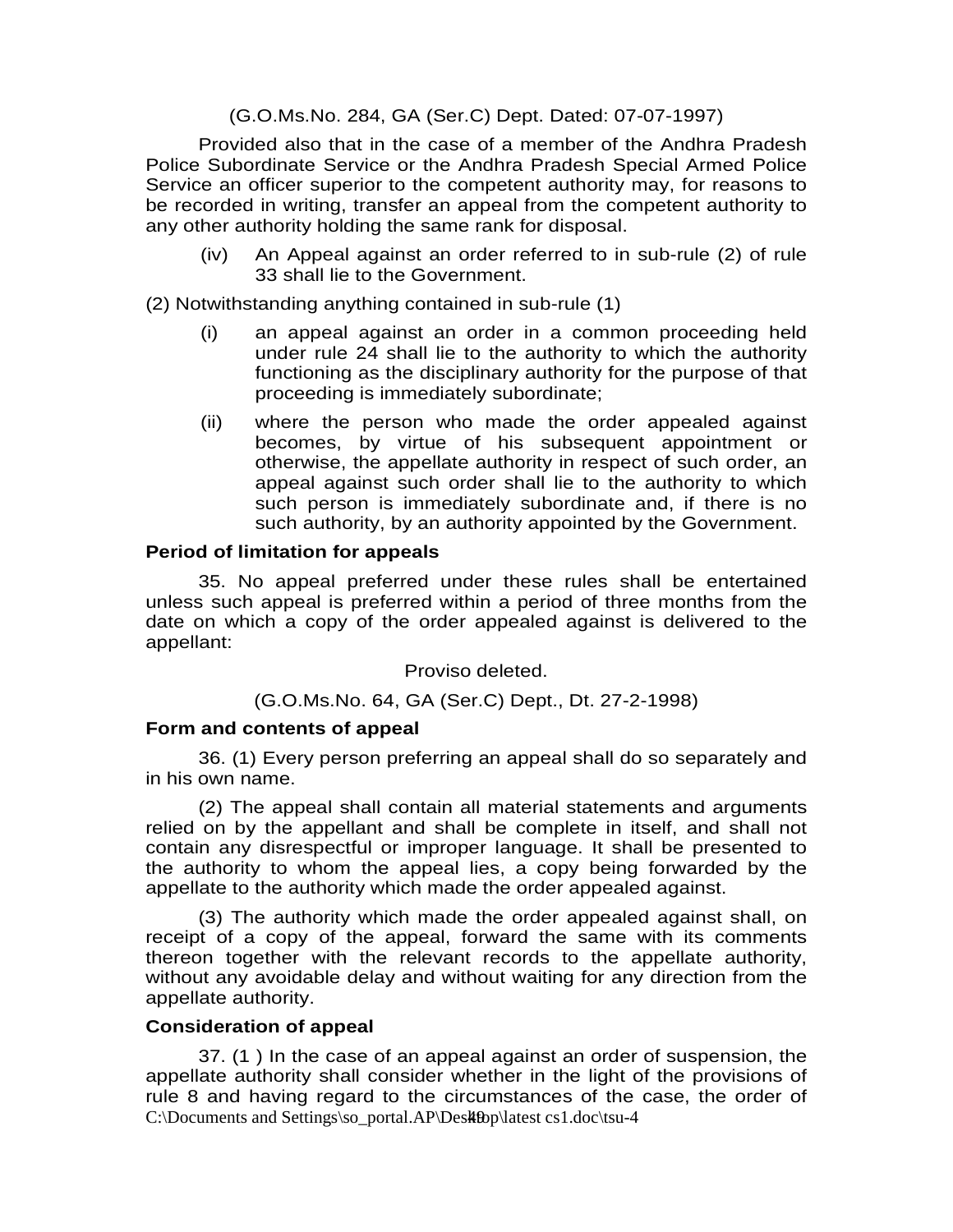suspension is justified or not and confirm or revoke the order accordingly.

 (2) In the case of an appeal against an order imposing any of the penalties specified in rule 9 or rule 10 or enhancing any penalty imposed under the said rules, the appellate authority shall consider:-

- (a) whether the procedure laid down in these rules has been complied with and if not, whether such non-compliance has resulted in the violation of any provisions of the Constitution of India or in failure of justice;
- (b) whether the findings of the disciplinary authority are warranted by the evidence on the record; and
- (c) whether the penalty or the enhanced penalty imposed is adequate; inadequate, or severe and pass orders.
- (i) confirming, enhancing, reducing or setting aside the penalty; or
- (ii) remitting the case to the authority which imposed or enhanced the penalty or to any other authority with such direction as it may deem fit in the circumstances of the case;

#### **Provided that:**

- (i) the Commission shall be consulted in all cases where such consultation is necessary;
- (ii) if the enhanced penalty which the appellate authority proposed to impose is one of the penalties specified in clauses (vi) to (x) of rule 9 and an inquiry under rule 20 has not already been held in the case, the appellate authority shall, subject to the provisions of rule 25, itself hold such inquiry or direct that such inquiry be held in accordance with the provisions of rule 20 and, thereafter, on consideration of the proceedings of such inquiry, make such orders as it may deem fit;
- (iii) if the enhanced penalty which the appellate authority proposes to impose is one of the penalties specified in clauses (vi) to (x) of rule 9 and an inquiry under rule 20 has already been held in the case, the appellate authority shall make such orders as it may deem fit; after the appellant has been given a reasonable opportunity of making a representation [G.O.Ms.No. 480, G.A. (Ser.C) Dept., dt. 20- 12-2001]
- (iv) subject to the provisions of rule 25, the appellate authority shall.-
- (a) where the enhanced penalty which the appellate authority proposes to impose, is the one specified in clause (iv) of rule 9 and falls within the scope of the provisions contained in subrule (2) of rule 22; and

 $C:\overline{D}$  C:\Documents and Settings\so\_portal.AP\Desktop\latest cs1.doc\tsu-4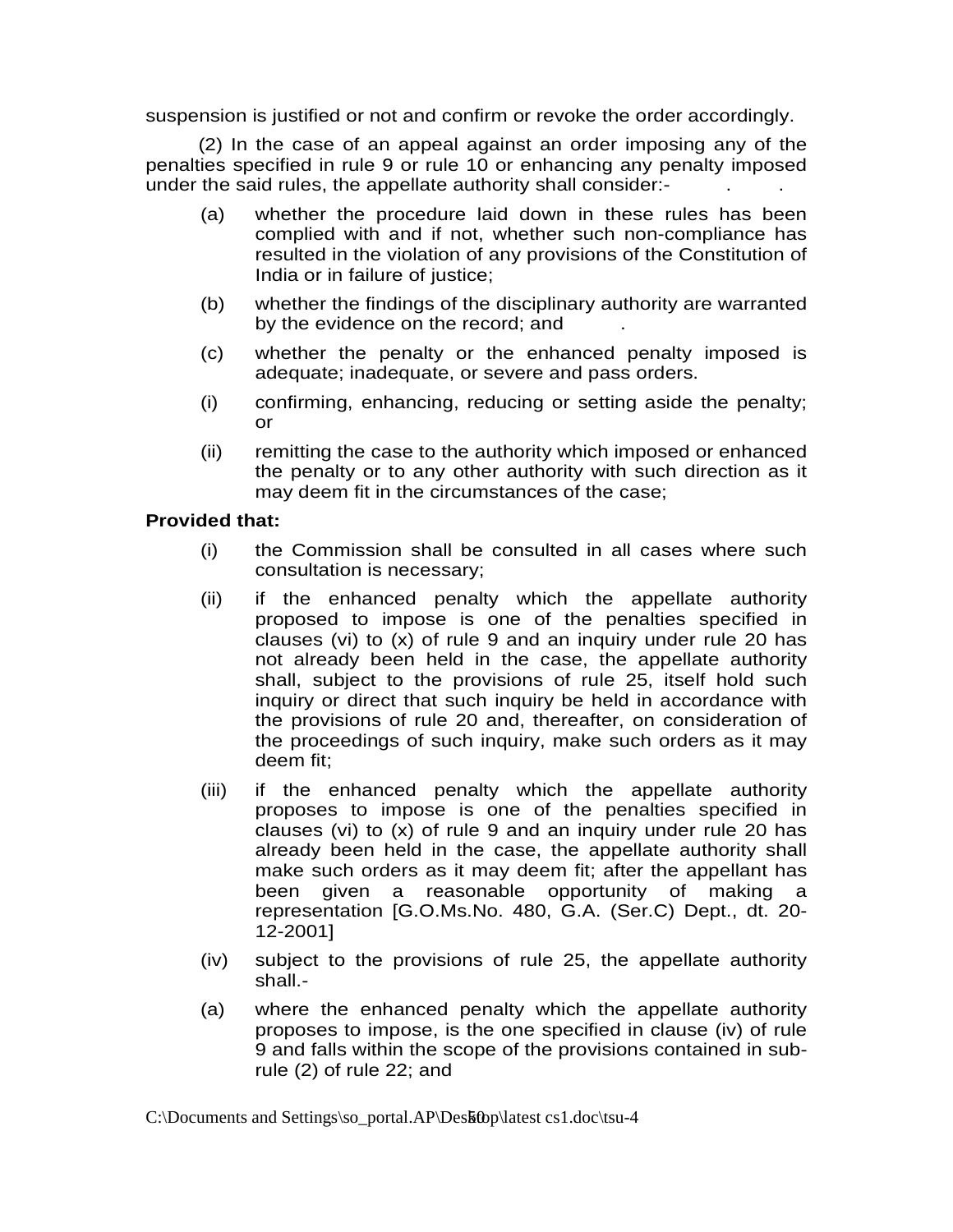(b) where an inquiry in the manner laid down in rule 20 has not already been held in the case:

 itself hold such inquiry or direct that such inquiry be held in accordance with the provisions of rule 20 and thereafter, on consideration of the proceedings of such inquiry, pass such orders as it may deem fit; and

(v) no order imposing an enhanced penalty shall be made in any other case unless the appellant has been given a reasonable opportunity, as far as may be, in accordance with the provisions of rule 22, of making a representation against such enhanced penalty.

 (3) In an appeal against any other order specified in rule 33 the appellate authority shall consider all the circumstances of the case and make such orders as it may deem just and equitable.

#### **Review of original orders passed by Government, in lieu of appeal**

 38. (a) Every member of State Service, or a member of a Subordinate Service in whose case the Government have passed original orders, shall not be entitled to appeal but shall be entitled to make separately and in his own name, within a period of three months from the date on which the order was communicated to him, a petition to the Government for review of the order passed by them on any of the following grounds, namely:- .

- (i) that the order against which the petition for review is made was not passed by the competent authority;
- (ii) that a reasonable opportunity was not given to the petitioner for defending himself;
- (iii) that the punishment Is excessive or unjust;'
- (iv) that the petitioner has made a discovery of new matter or evidence which he proves to the satisfaction of the Government, was not within his knowledge or could not be adduced by him before the order imposing the penalty was passed; and
- (v) that there is an evident error or omission in the order such as failure to apply the law of limitation or an error of procedure apparent on the face of record.
- (b) any petition for review which does not satisfy any of the above grounds shall be summarily rejected.
- (c) The Government shall pass such order as they think proper in respect of any petition for review that has been admitted under this rule.

#### **IMPLEMENTATION OF ORDERS IN APPEAL**

 39. The authority which made the order appealed against shall give effect to the orders passed by the appellate authority.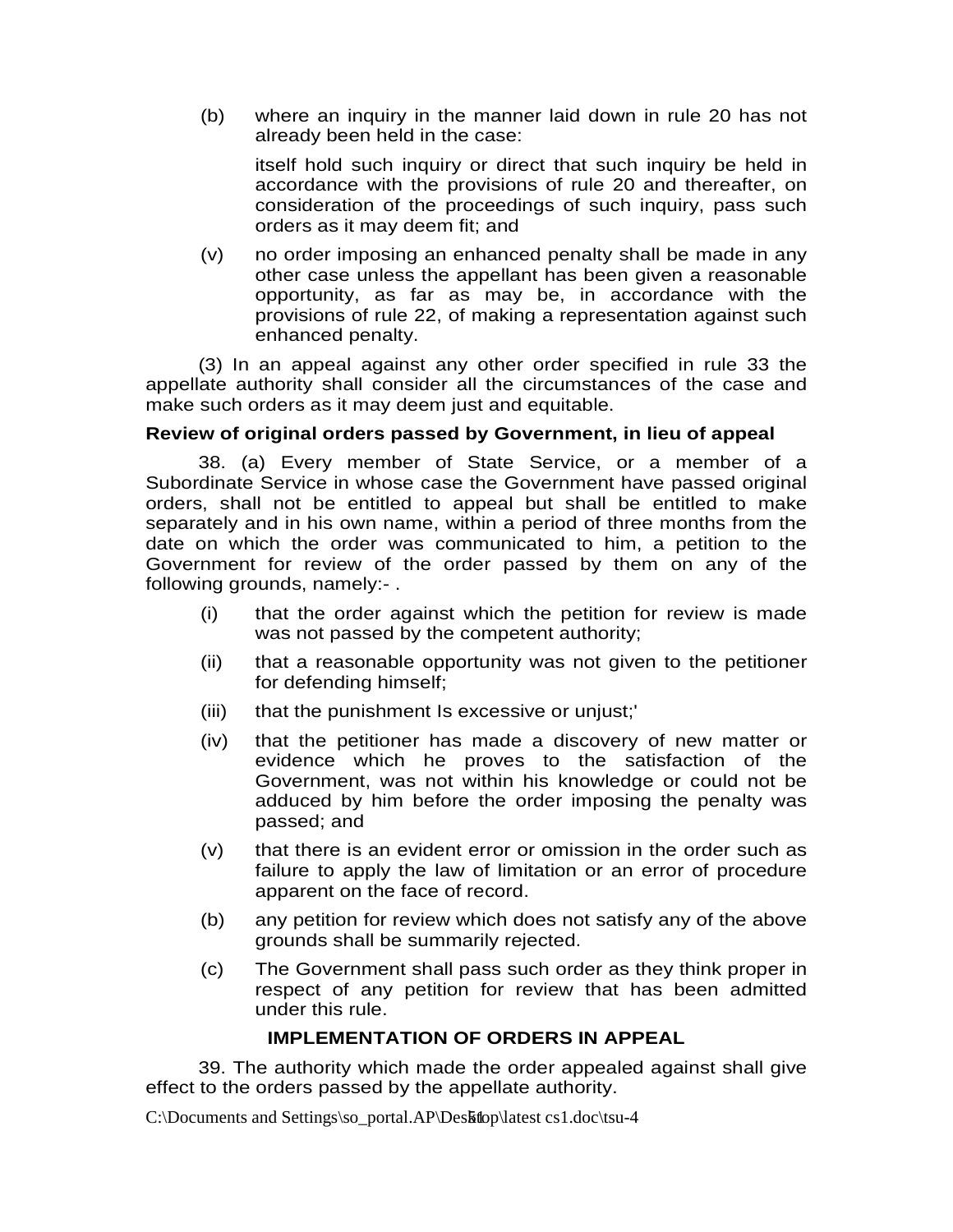## **PART VII - REVISION AND REVIEW**

#### **Revision;**

40. (1) Notwithstanding anything contained in these rules.

- (i) the Government, or
- (ii) in the case of a Government servant serving in a department or office under the control of a head of department such head of the department directly under the Government; or
- (iii) any appellate authority, or
- (iv) any other authority specified in this behalf by the Government by a general or special order, and within such time as may be prescribed in such general or special orders may where a revision petition is preferred by the Government servant within one year of the date of receipt by him of the order sought to be revised, and in cases where no .such revision petition is preferred within four years of the date of the order proposed to be revised, either suo-motu or otherwise and after calling for the records of any inquiry and examination, revise any order of penalty made under these rules or under the rules repealed by the rule 45, after consultation with the commission where such consultation is necessary. The said authority may exercise the power suo-motu within four years from the date of issue of order of penalty by the competent authority or within one year of the date of receipt of the petition either confirm or reduce or set aside the order of penalty or any other order already issued, and where it is proposed to enhance the penalty, such authority may exercise the power within four years from the date of receipt of the petition and revise any order made under rule 45 after consultation with the commission where such consultation is necessary, and
- (a) confirm, modify or set aside the order; or
- (b) confirm, reduce, enhance or set aside the penalty imposed by the order, or impose any penalty where no penalty has been imposed; or
- (c) remit the case to the authority which made the order or to any other authority directing such authority to make such further inquiry as it may consider proper in the circumstances of the case; or
- (d) pass such other orders as it may deem fit;

 Provided that the Special Inspector-General of Police (Law and Order) or the Deputy Inspector-General of Police or an officer of the corresponding rank may, of his own motion or otherwise, revise an order passed on appeal by the authority subordinate to him:

C:\Documents and Settings\so\_portal.AP\Des $\overline{\text{t}}$ 8 st cs1.doc\tsu-4 Provided further that no order imposing or enhancing any penalty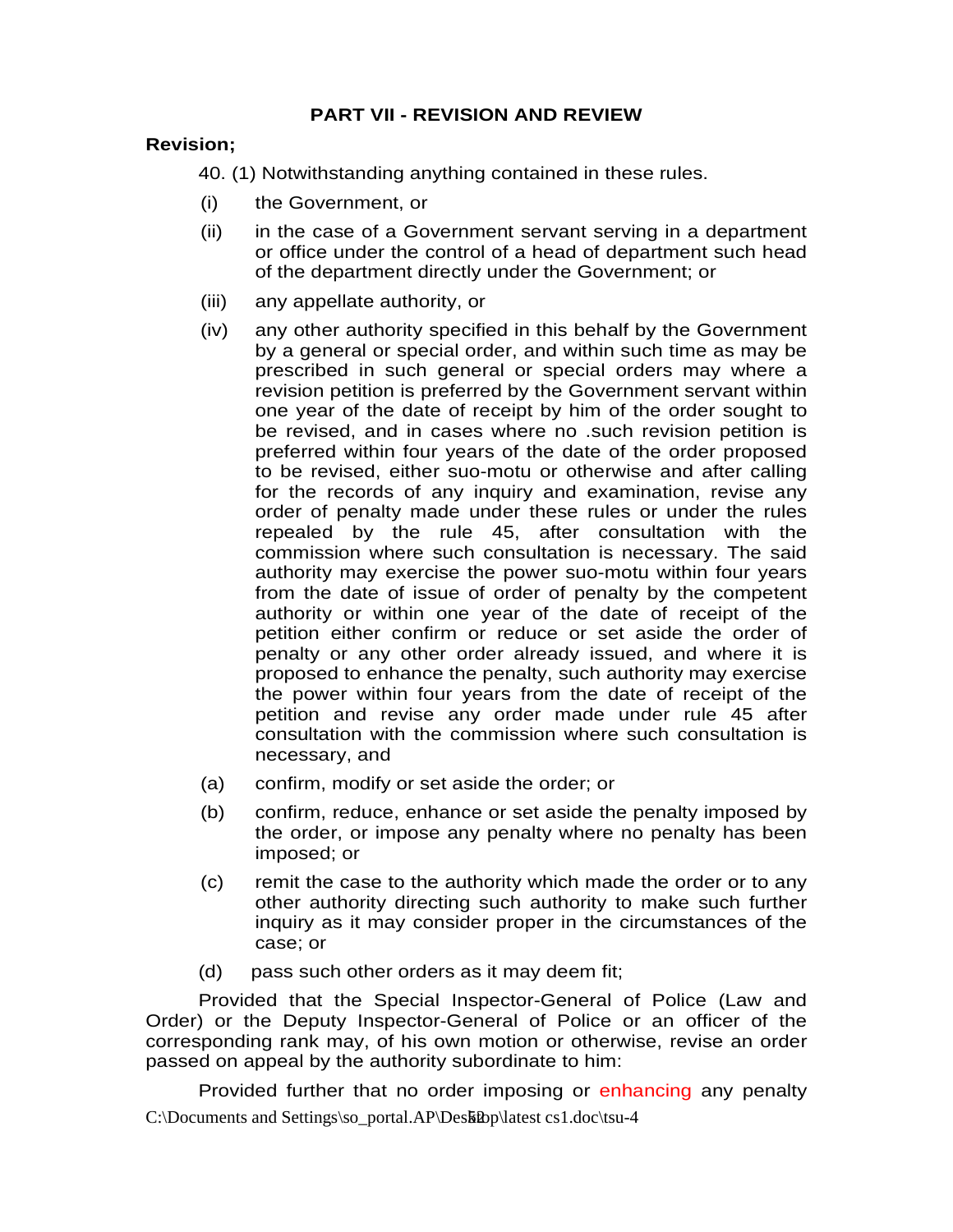shall be made by any revising authority unless the Government servant concerned has been given a reasonable opportunity of making a representation against the penalty proposed and where it is proposed to impose any of the major penalties specified in rule 9 or to enhance the minor penalty imposed by the order sought to be revised to any of the major penalties and if an inquiry under rule 20 has not already been held in the case, no such penalty shall be imposed except after inquiring in the manner laid down in rule 20, subject to the provisions of rule 25 and except after consultation with the Commission, where such consultation is necessary:

 Provided also that subject to the provisions of rule 25, the revising authority shall:

- (a) where the enhanced penalty which the revising authority propose to impose, is the one specified in clause (iv) of rule 9 and falls within the scope of the provisions contained in subrule (2) of rule 22; and
- (b) where an inquiry in the manner laid down in rule 20 has not already been held in the case.

itself hold such inquiry or direct that such inquiry be held in accordance with the provisions of rule 20 and thereafter, on a consideration of the proceedings of such inquiry, pass such orders as it may deem fit:

 Provided further that no power of revision shall be exercised by the head of department, unless

- (i) the authority which made the order in appeal, or
- (ii) the authority to which an appeal would lie, where no appeal has been preferred, is subordinate to him.

(2) No proceeding for revision shall be initiated or commenced until after ....

- (i) the expiry of the period of limitation for preferring an appeal, or
- (ii) the disposal of the appeal, where any such appeal has been preferred; the Government servant may however prefer a revision petition for revising the order of penalty within a period of one year after the appeal petition to the prescribed appellate authority is disposed off.

(3) An application for revision shall be dealt with in the same manner as if it were appeal under these rules.

[G.O.Ms.No. 455, G.A. (Ser.C) Dept., dated 5-12-2001]

#### **Review:**

 41. The Government may exercise the power to review any order passed under these rules only on the reference made by the Head of the Department when any new material or evidence which could not be produced or was not available at the time of passing the order under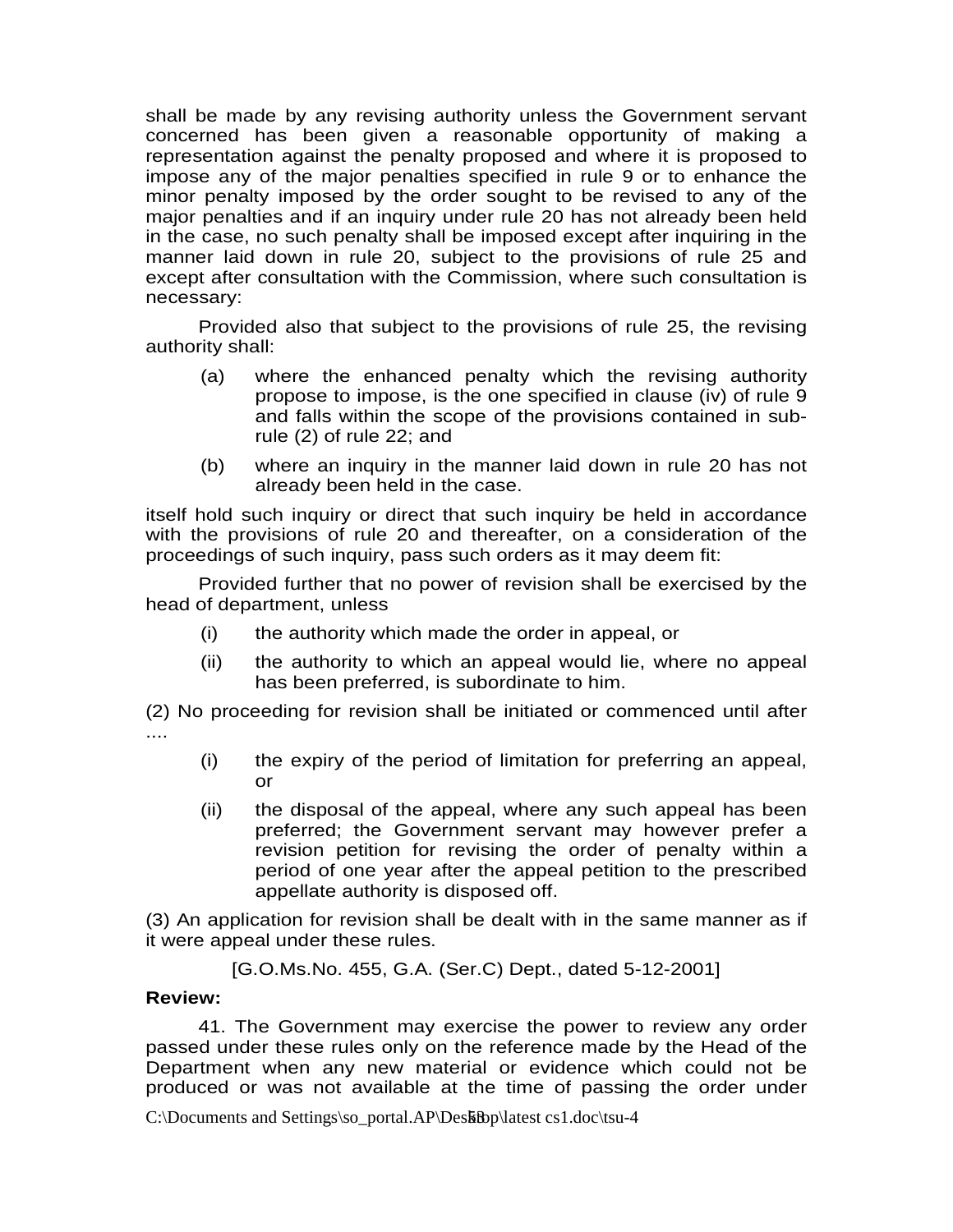review and which has the effect of changing the nature of the case, has come or has been brought to its notice.

(G.O.Ms.No. 64 GA (Ser.C) Dept., dated: 27-02-1998)

 Provided that no order imposing or enhancing any penalty shall be made by the Government unless the Government servant concerned has been given a reasonable opportunity of making a representation against the penalty proposed or where it is proposed to impose any of the major penalties specified in rule 9 or to enhance the minor penalty imposed by the order sought to be reviewed to any of the major penalties and if an inquiry under rule 20 has not already been held in the case, no such penalty shall be imposed except after inquiring in the manner laid down in rule 20, subject to the provisions of rule 25 and except after consultation with the Commission where such consultation is necessary.

 Provided further that the Government shall exercise the power of review within a period of three years.

(G.O.Ms.No. 408, GA (Ser.C) Dept., dated: 20-09-1996)

## **PART VIII - MISCELLANEOUS**

#### **Service of orders, notices etc.,**

 42. Every Order, notice and other process made or issued under these rules shall :

- (i) if he is on duty be served on the Government servant by delivering or tendering it in person;
- (ii) if he is on leave or under suspension or otherwise absent be communicated to him by registered post to the address given by him, if any, or of his usual place of residence;
- (iii) if it cannot be so served or communicated, be published in the Andhra Pradesh Gazette.

#### **Power to relax time limit and to condone delay:**

 43. Save as otherwise expressly provided in these rules, the authority competent under these rules to make any order may, for good and sufficient reasons or if sufficient cause is shown, extend the time specified in these rules for anything required to be done under the rules or condone any delay.

#### **Supply of copy of Commissions's advice:**

 44. Whenever the Commission is consulted as provided in these rules, a copy of the advice by the Commission and, where such advice has not been accepted, also a brief statement of the reasons for such nonacceptance, shall be furnished to the Government servant concerned along with a copy of the order passed in the case, by the authority making the order.

## **Repeal and Saving:**

45. (1) The Andhra Pradesh Civil Services (Classification, Control

C:\Documents and Settings\so\_portal.AP\Des $\mathbf{\bar{a}}$ top\latest cs1.doc\tsu-4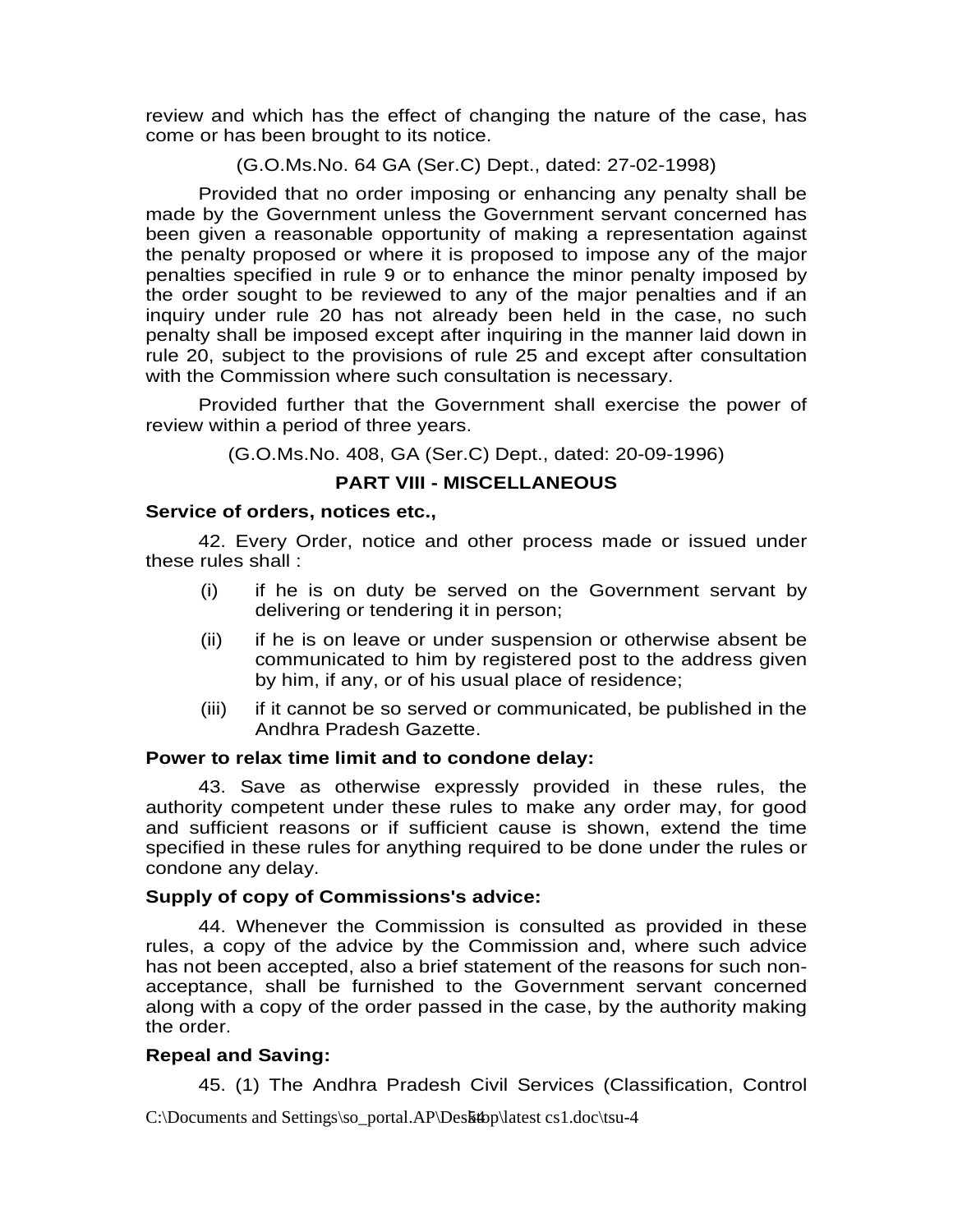and Appeal) Rules, 1963 issued in G.O.Ms.No.1376, General Administration (Rules) Department, dated the 28th November, 1963 in so far as they relate to the services specified in these rules, are hereby repealed.

#### **Provided that:**

- (a) such repeal shall not affect the previous operation of the said rules, or any notification or order made, or anything done, or any action taken thereunder;
- (b) any proceedings under the said rules, pending at the commencement of these rules shall be continued and disposed of as far as may be in accordance with the provisions of these rules, as if such proceedings were proceedings under these rules.

 (2) nothing in these rules shall operate to deprive any person of any right of appeal, which he would have had if these rules had not been made, in respect of any order passed before the commencement of these rules. An appeal pending at the time when, or preferred after these rules came into force shall be deemed to be an appeal under these rules, and rule 37 shall apply as if the appeal were against an order appealable under these rules.

 (3) As from the commencement of these rules any appeal or application for revision or review against any orders made before such commencement shall be preferred or made under these rules, as ·if such orders were made under these rules;

 Provided that nothing in these rules shall be construed as reducing any period of limitation for any appeal, revision or review provided by any rule in force before the commencement of these rules.

#### **Removal of Doubts:**

 46. If any doubt arises as to the interpretation of any of the provisions of these rules, the matter shall be referred to the Government, whose decision shall be final...

**(BY ORDER AND IN THE NAME OF THE GOVERNOR OF ANDHRA PRADESH)** 

#### **K.V. NATARAJAN,**

#### **CHIEF SECRETARV TO GOVERNMENT.**

To

The Director, Printing, Stationery & Stores Purchase (Printing Wing) Department, Hyderabad,

(for publication of the notification in the Andhra Pradesh Gazette and to supply three thousand printed copies to this Department).

All Departments of Secretariat (10 copies) All Heads of Departments.

All Collectors & District Judges.

 $C:\overline{D}$  C:\Documents and Settings\so\_portal.AP\Desktop\latest cs1.doc\tsu-4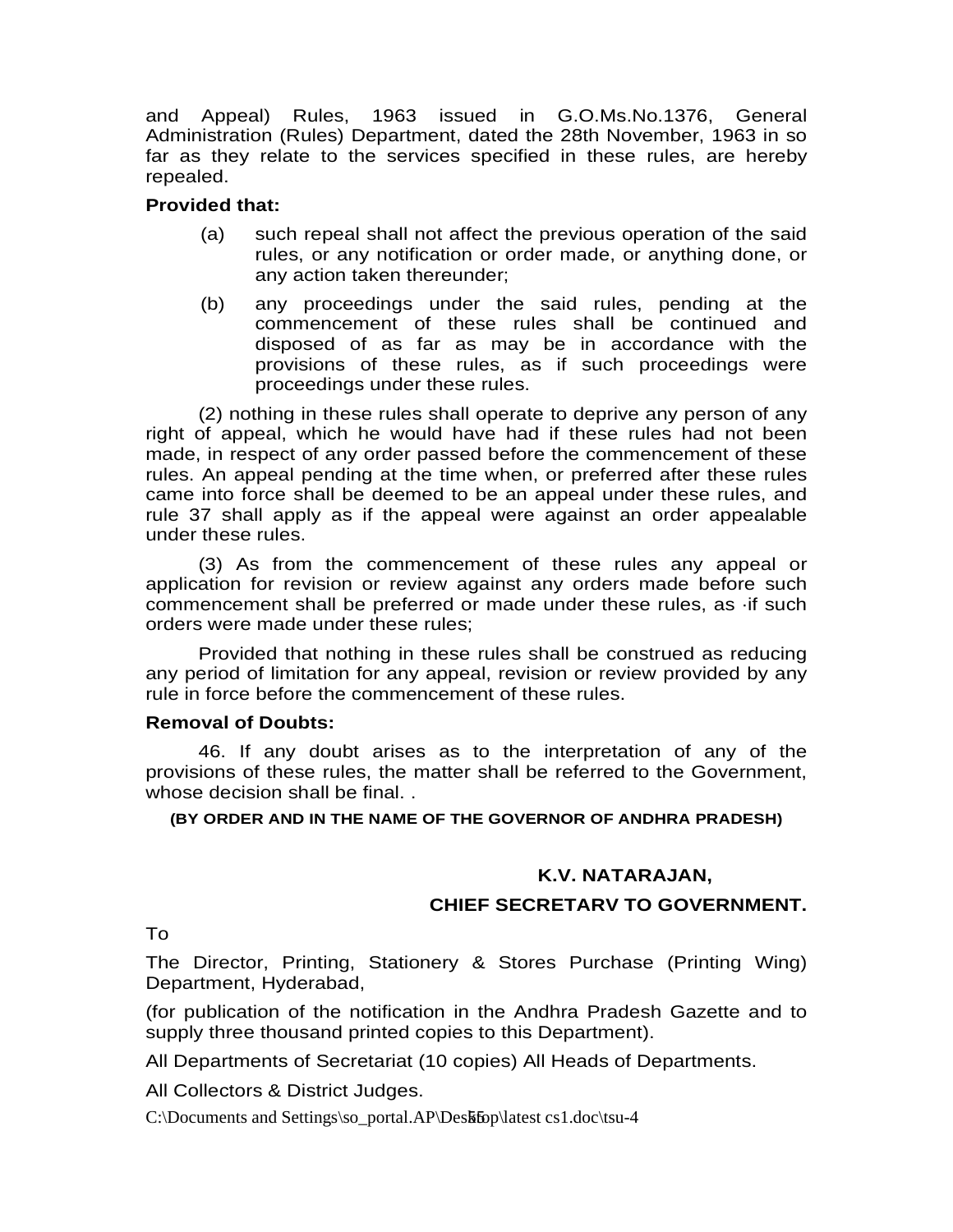The Registrar, High Court of Andhra Pradesh, Hyderabad.

The Registrar, Andhra Pradesh Administrative Tribunal, Hyderabad.

The Secretary, Andhra Pradesh Public Service Commission, Hyderabad. The Chairman, Tribunal for Disciplinary Proceedings, Hyderabad.

The General Administration (SC.D)/(Vigilance & Enforcement) Department. All Administrative Sections in General Administration Department.

Copy to the Law (E) Department.

S.F./S.C.

P.T.O. for Schedules I&II and Appendicles 1 to 4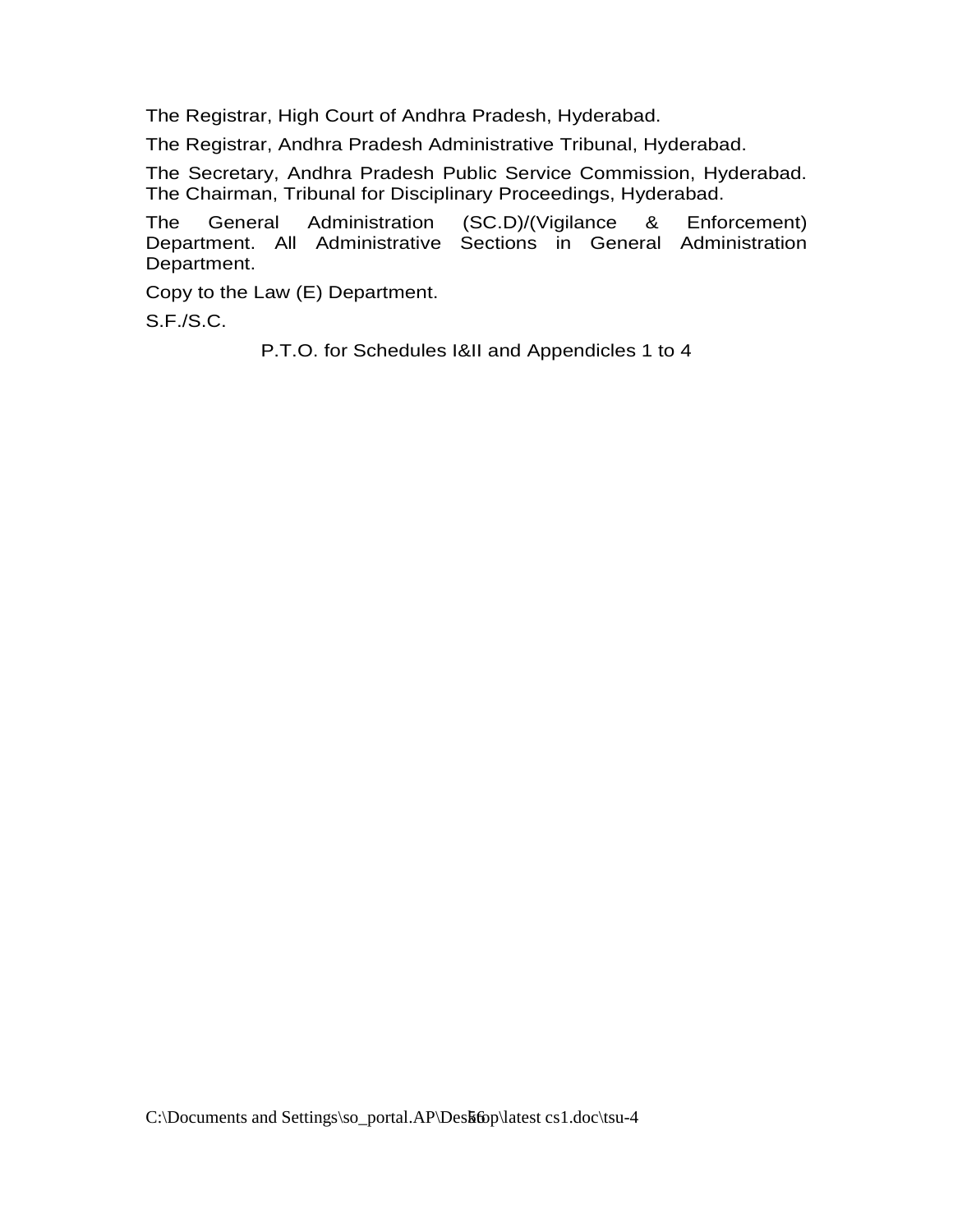## **SCHEDULE-I**

## **[Rule· 6]**

- 1. The Andhra Pradesh Administrative Service.
- 2. The Andhra Pradesh Agricultural Service.
- 3. The Andhra Pradesh Animal Husbandry Service.
- 4. The Andhra Pradesh Boiler Service.
- 5. The Andhra Pradesh Central Stores Purchase Service.
- 6. The Andhra Pradesh Civil Service (Executive Branch)
- 7. The Andhra Pradesh Commercial Taxes Service.
- 8. The Andhra Pradesh Co-operative Service.
- 9. The Andhra Pradesh Economic and Statistical Service.
- 10. The Andhra Pradesh Educational Service.
- 11. The Andhra Pradesh Electrical Service.
- 12. The Andhra Pradesh Employment Service.
- 13. The Andhra Pradesh Engineering Service.
- 14. The Andhra Pradesh Excise Service.
- 15. The Andhra Pradesh Factory Service.
- 16. The Andhra Pradesh Fire Service.
- 17. The Andhra Pradesh Fisheries Service.
- 18. The Andhra Pradesh Forest Service.
- 19. The Andhra Pradesh General Service.
- 20. The Andhra Pradesh Government Life Insurance Service.
- 21. The Andhra Pradesh (R & B) Engineering Service.
- 22. The Andhra Pradesh Hindu Religious and Charitable Endowments (Administration Service.)
- 23. The Andhra Pradesh Homeopathic Service.
- 24. The Andhra Pradesh Indian Medicine Service
- 25. The Andhra Pradesh Industries Service.
- 26. The Andhra Pradesh Information Service.
- 27. The Andhra Pradesh Jail Service.
- 28. The Andhra Pradesh Labour Service.
- 29. The Andhra Pradesh Marketing Service.
- 30. The Andhra Pradesh Medical Service.
- 31. The Andhra Pradesh Mining Service.
- 32. The Andhra Pradesh Municipal Commissioners Service.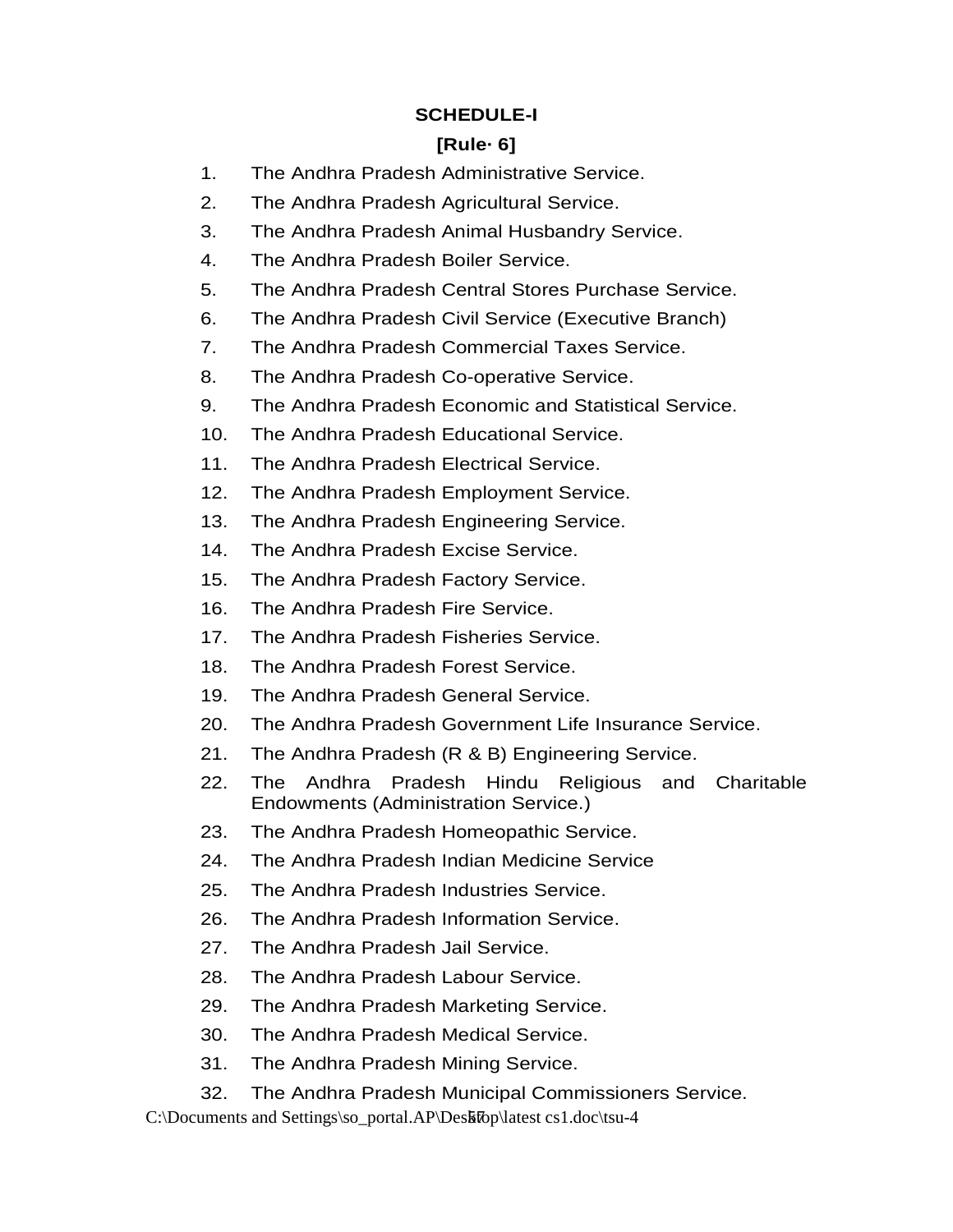- 33. The Andhra Pradesh Panchayat Service.
- 34. The Andhra Pradesh Panchayat Raj Engineering Service.
- 35. The Andhra Pradesh Panchayat Raj Service (Executive Branch)
- 36. The Andhra Pradesh Pay and Accounts Service.
- 37. The Andhra Pradesh Police Service.
- 38. The Andhra Pradesh Port Service.
- 39. The Andhra Pradesh Public Health Service.
- 40. The Andhra Pradesh Public Health and Municipal Engineering Service.
- 41. The Andhra Pradesh Printing Service.
- 42. The Andhra Pradesh Registration Service.
- 43. The Andhra Pradesh Higher Judicial Service.
- 44. The Andhra Pradesh State Judicial Service.
- 45. The Andhra Pradesh State Legal Service.
- 46. The Andhra Pradesh Survey and Land Records Service.
- 47. The Andhra Pradesh Technical Education Service.
- 48. The Andhra Pradesh Town Planning Service.
- 49. The Andhra Pradesh Transport Service.
- 50. The Andhra Pradesh Treasury and Accounts Service.
- 51. The Andhra Pradesh Weights and Measures Service.
- 52. The Andhra Pradesh Backward Class Welfare Service.
- 53. The Andhra Pradesh Horticulture Service.
- 54. The Andhra Pradesh Handlooms & Textiles Service. [G.O.Ms.No. 525, G.A. (Ser.C) Dept., Dt. 30-11-98]
- 55. The Andhra Pradesh Insurance Medical Service. [G.O.Ms.No. 19, G.A. (Ser.C) Dept., Dt. 13-1-99]
- 56. The Andhra Pradesh Tribal Welfare Engineering Service [G.O.Ms.No. 315, G.A. (Ser.C) Dept., Dt. 5-9-2000]
- 57. Andhra Pradesh State Prosecution Service. (G.O. Ms. No. 206, G.A. (Ser.C) Dept., dt: 16.7.2003)
- 58. Andhra Pradesh State Audit Service.

(G.O. Ms. No. 71, G.A. (Ser.C) Dept., dt: 17.02.2009)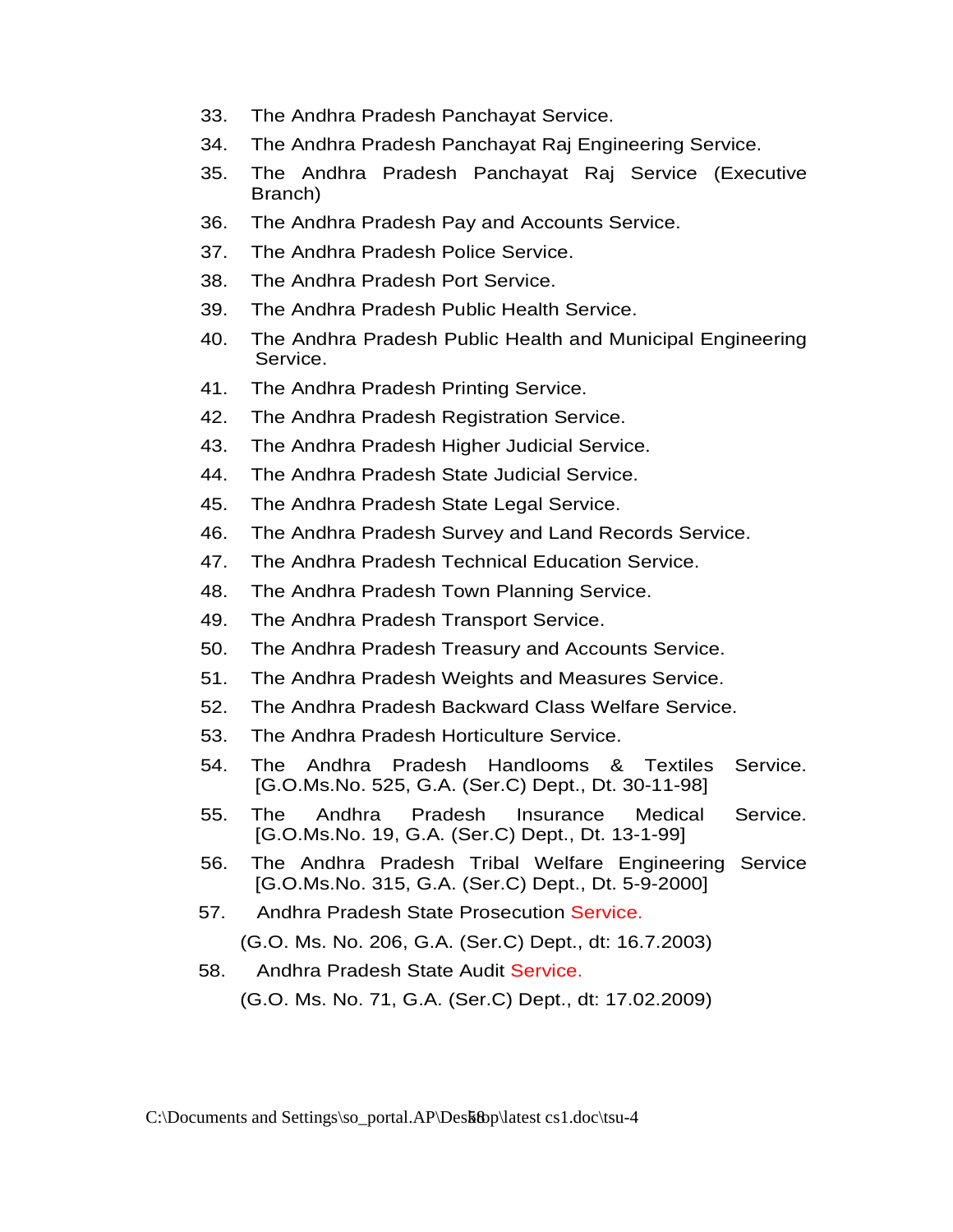## **SCHEDULE -II**

## **[Rule - 7]**

- 1. The Andhra Pradesh Agricultural Subordinate Service.
- 2. The Andhra Pradesh Animal Husbandry Subordinate Service.
- 3. The Andhra Pradesh Certified Schools Subordinate Service.
- 4. The Andhra Pradesh Commercial Taxes Subordinate Service.
- 5. The Andhra Pradesh Co-operative Subordinate Service.
- 6. The Andhra Pradesh Economics and Statistical Subordinate Service.
- 7. The Andhra Pradesh School Education Subordinate Service.
- 8. The Andhra Pradesh Electrical Subordinate Service.
- 9. The Andhra Pradesh Engineering Subordinate Service.
- 10. The Andhra Pradesh Excise Subordinate Service.
- 11. The Andhra Pradesh Fire Subordinate Service.
- 12. The Andhra Pradesh Fisheries Subordinate Service.
- 13. The Andhra Pradesh Forest Subordinate Service.
- 14. The Andhra Pradesh General Subordinate Service.
- 15. The Andhra Pradesh Government Press Subordinate Service.
- 16. The Andhra Pradesh(R & B) Engineering Subordinate Service.
- 17. The Andhra Pradesh Homeopathic Subordinate Service.
- 18. The Andhra Pradesh Indian Medicine Subordinate Service.
- 19. The Andhra Pradesh Industries Subordinate Service.·
- 20. The Andhra Pradesh Information Subordinate Service.
- 21. The Andhra Pradesh Jail Subordinate Service.
- 22. The Andhra Pradesh Judicial Ministerial Service.
- 23. The Andhra Pradesh Last Grade Service.
- 24. The Andhra Pradesh Labour Subordinate Service.
- 25. The Andhra Pradesh Marketing Subordinate Service.
- 26. The Andhra Pradesh Medical Subordinate Service.
- 27. The Andhra Pradesh Ministerial Service.
- 28. The Andhra Pradesh Mining Subordinate Service.
- 29. The Andhra Pradesh Minor Irrigation Subordinate Service.
- 30. The Andhra Pradesh Municipal Commissioners Subordinate Service.
- 31. The Andhra Pradesh Panchayat Raj Executive Subordinate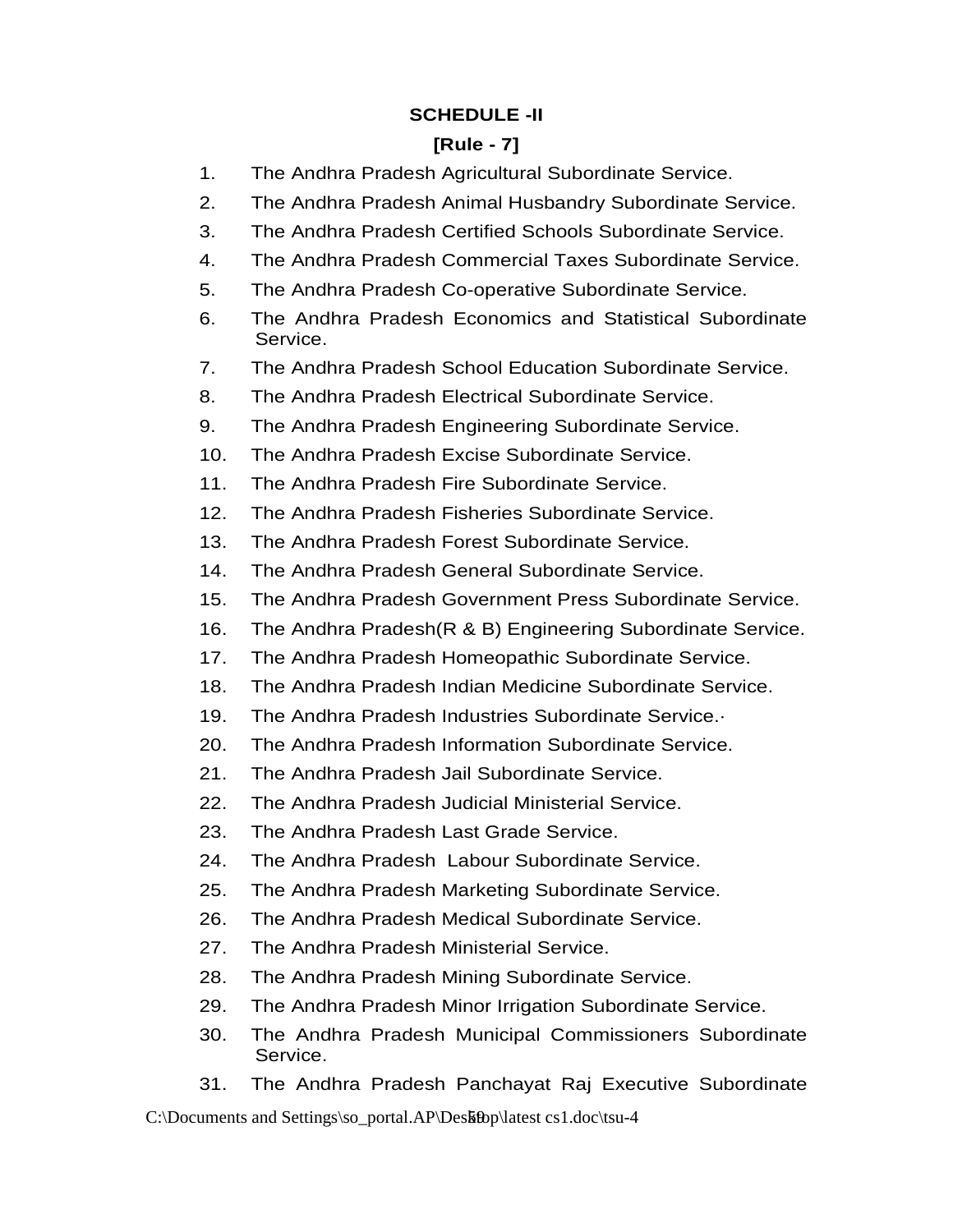Service,

- 32. The Andhra Pradesh Panchayat Raj Subordinate Engineering Service.
- 33. The Andhra Pradesh Pay and Accounts Subordinate Service,
- 34. The Andhra Pradesh Police Subordinate Service.
- 35. The Andhra Pradesh Port Subordinate Service.
- 36. The Andhra Pradesh Public Health Subordinate Service.
- 37. The Andhra Pradesh Public Health and Municipal Engineering Subordinate Service.
- 38. The Andhra Pradesh Registration Subordinate Service.
- 39. The Andhra Pradesh Revenue Subordinate Service.
- 40. The Andhra Pradesh Secretariat Subordinate Service.
- 41. The Andhra Pradesh Special Armed Police Service.
- 42. The Andhra Pradesh Survey and Land Records Subordinate Service.
- 43. The Andhra Pradesh Survey and Land Records Subordinate (Temporary) Service.
- 44. The Andhra Pradesh Technical Education Subordinate Service.
- 45. The Andhra Pradesh Town Planning Subordinate Service.
- 46. The Andhra Pradesh Treasury and Accounts Subordinate Service.
- 47. The Andhra Pradesh Sericulture Subordinate Service.
- 48. The Andhra Pradesh Backward Classes Welfare Subordinate Service.
- 49. The Andhra Pradesh Horticulture Subordinate Service.
- 50. The Andhra Pradesh Endowments Executive Officers Subordinate Officers Service.
- 51. The Andhra Pradesh Handlooms & Textiles Subordinate Service. [G.O.Ms.No.525, G.A. (Ser.C) Dept., Dt. 30-11-98]
- 52. The Andhra Pradesh Insurance Medical Subordinate Service. [G.O.Ms.No.19, G.A.(Ser.C) Dept., Dt. 13-1-99]
- 53. The Andhra Pradesh Panchayat Raj Subordinate Service. [G.O.Ms.No.79, G.A. (Ser.C) Dept., Dt. 1-3-99]
- 54. The Andhra Pradesh Tribal Welfare Engineering Subordinate Service. [G.O.Ms.No. 315, G.A. (Ser.C) Dept., Dt. 5-9-2000]
- 55. Andhra Pradesh State Audit Subordinate Service.

(G.O. Ms. No. 71, G.A. (Ser.C) Dept., dt: 17.02.2009)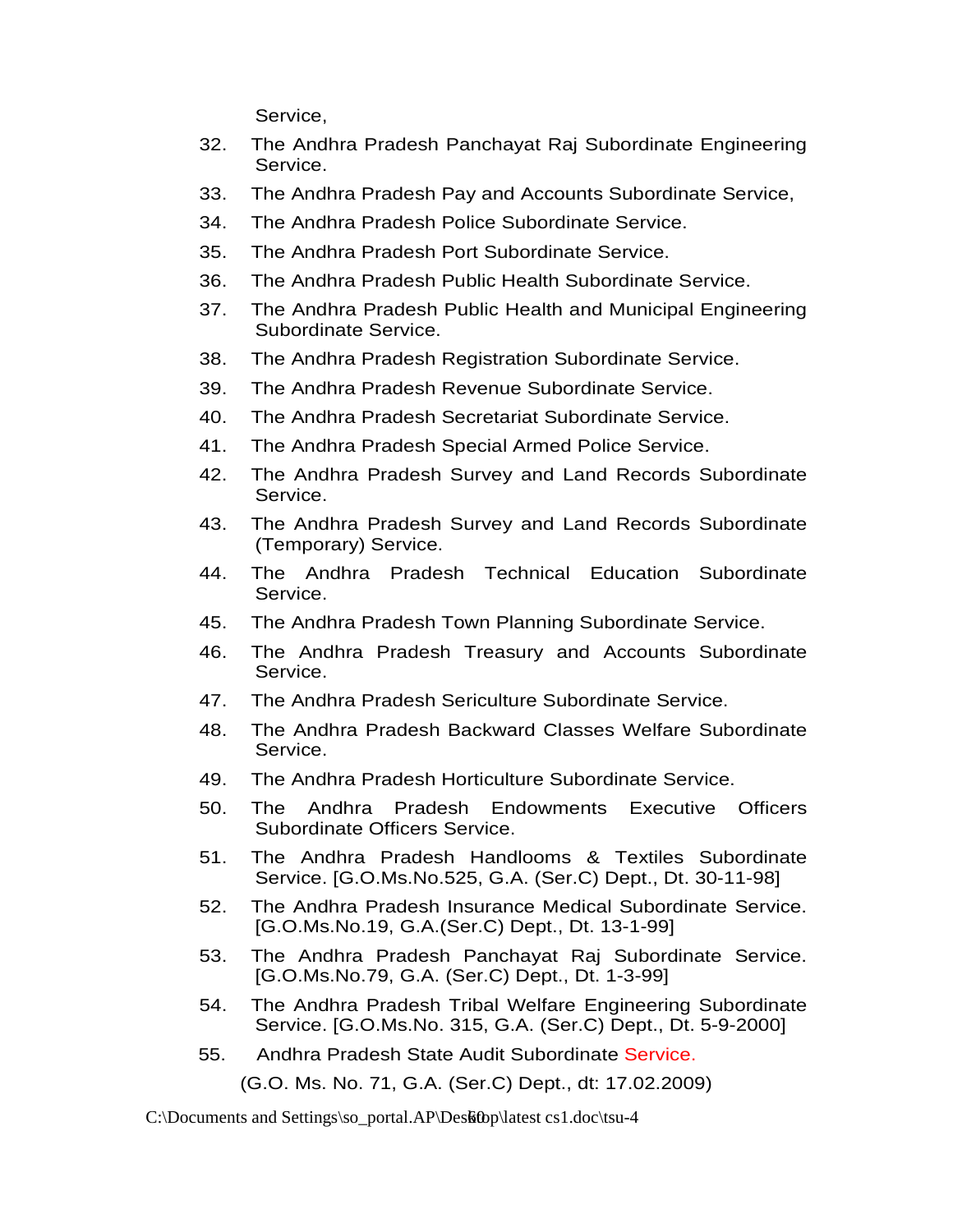## **[Rule 10 (i)]**

## **GOVERNMENT GUEST HOUSE DEPARTMENT :**

Members of the Andhra Pradesh General Subordinate Service.

(a) Government House Department, Hyderabad :-Stewards, Grades 1 and 11, Butlers, Carpenters, Painters, Head Cooks, Assistant Cooks, Drivers, Tailor and Electrician.

(b) Hyderabad House, New Delhi :-Sanitary Fitter, Electrician, Drivers, Cooks and Butlers.

(c) Jubilee Hall, Hyderabad :- Daroga,

## **GOVERNMENT PRESS:**

i. Office Establishment at Kurnool--Attenders.

 ii. Members of the Andhra Pradesh Government Press Subordinate Service.

#### **JAIL DEPARTMENT :**

I. Andhra Pradesh Jail Subordinate Service

## **Branch I-Class I.**

- 1. Jailors in Sub-Jails.
- 2. Gate-Keepers (including Chief Head Warders, Jamedars, Grades I and 11, Head Warders and Dafedars.
- 3. Warders (including Jawans) in Jails--Grades 1 and 11.

## **Class II :**

Woman Warders - Grades I and 11.

#### **Branch II-Class I:**

- 1. Special Grade Prison Teachers and Instructors.
- 2. Higher Elementary Grade Teachers and Instructors

## **Class II:**

- 1. Carpenter Instructors .- Grades-II and Ill.
- 2. Blacksmith Instructors.
- 3. Tailor Instructors -- Grade II.
- 4. Weaving Instructors -- Grades II and Ill.
- 5. Durrie-making Instructors Grades II and Ill.
- 6. Carpet-making Instructors.
- 7. Dyeing Instructors .- Grades II and Ill.
- 8. Polisher,
- 9. Fitter -- Grades II and III.